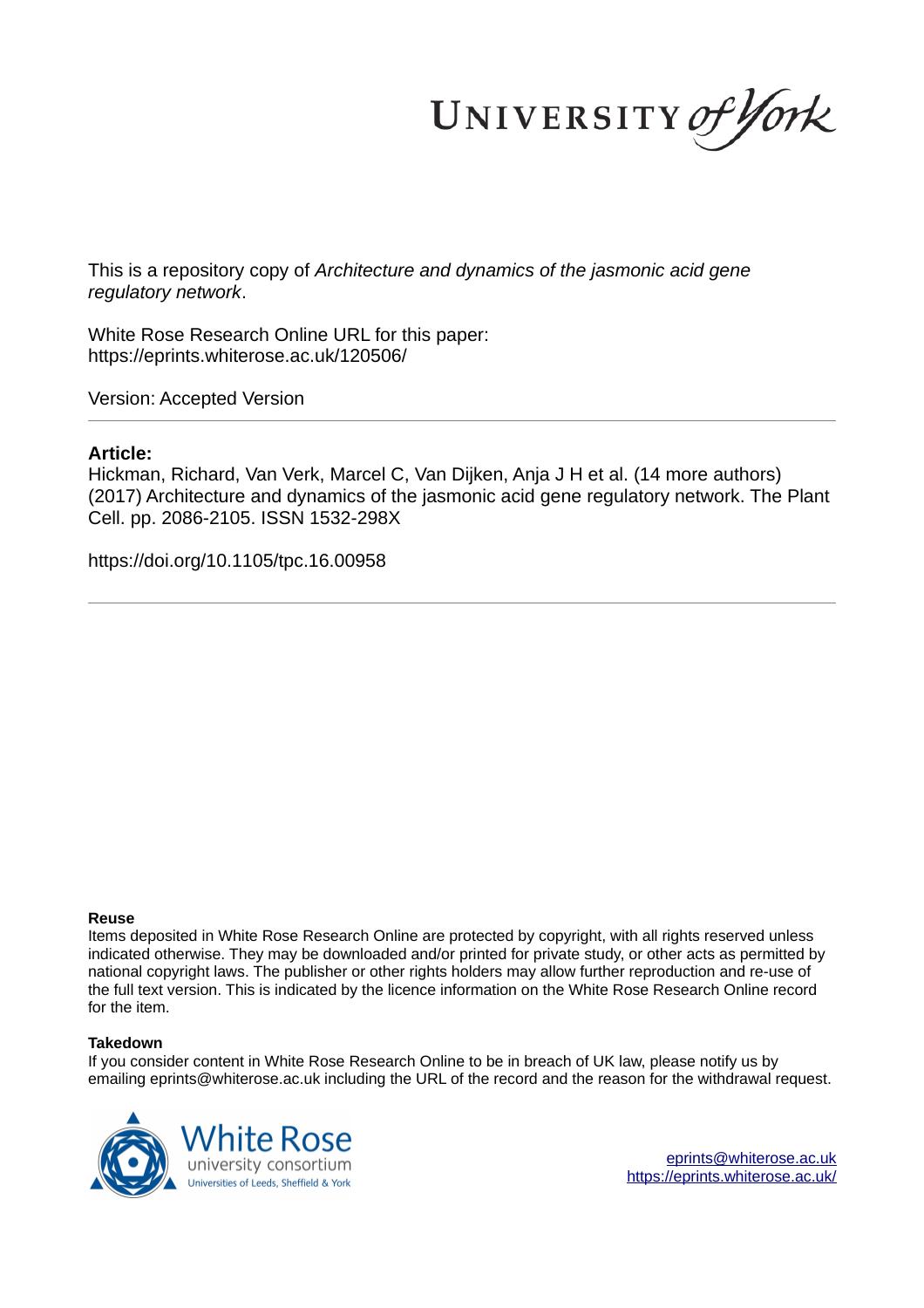# 1 **Architecture and dynamics of the jasmonic acid gene regulatory network**

- 2 Richard J. Hickman<sup>1#</sup>, Marcel C. Van Verk<sup>1,2#</sup>, Anja J.H. Van Dijken<sup>1</sup>, Marciel Pereira Mendes<sup>1</sup>,
- 3 Irene A. Vroegop-Vos<sup>1</sup>, Lotte Caarls<sup>1</sup>, Merel Steenbergen<sup>1</sup>, Ivo Van der Nagel<sup>1</sup>, Gert Jan
- 4 Wesselink<sup>1</sup>, Aleksey Jironkin<sup>3</sup>, Adam Talbot<sup>4,5</sup>, Johanna Rhodes<sup>3</sup>, Michel De Vries<sup>6</sup>, Robert C.
- 5 Schuurink<sup>6</sup>, Katherine Denby<sup>3,4,5</sup>, Corné M.J. Pieterse<sup>1</sup>, Saskia C.M. Van Wees<sup>1\*</sup>
- 6

# 7 **Affiliations:**

- <sup>1</sup>Plant-Microbe Interactions, Department of Biology, Utrecht University, P.O. Box 800.56, 3508
- 9 TB, Utrecht, the Netherlands
- <sup>2</sup>Bioinformatics, Department of Biology, Utrecht University, P.O. Box 800.56, 3508 TB,
- 11 Utrecht, the Netherlands
- <sup>3</sup>Warwick Systems Biology Centre, University of Warwick, Coventry CV4 7AL, UK
- <sup>4</sup>School of Life Sciences, University of Warwick, Coventry CV4 7AL, UK
- <sup>5</sup>Department of Biology, University of York, York, YO10 5DD, UK
- <sup>6</sup>Plant Physiology, Swammerdam Institute for Life Sciences, University of Amsterdam, Science
- 16 Park 904, 1098 XH Amsterdam, the Netherlands
- 17
- 18 \*Correspondence to: s.vanwees@uu.nl
- 19 #These authors contributed equally to this work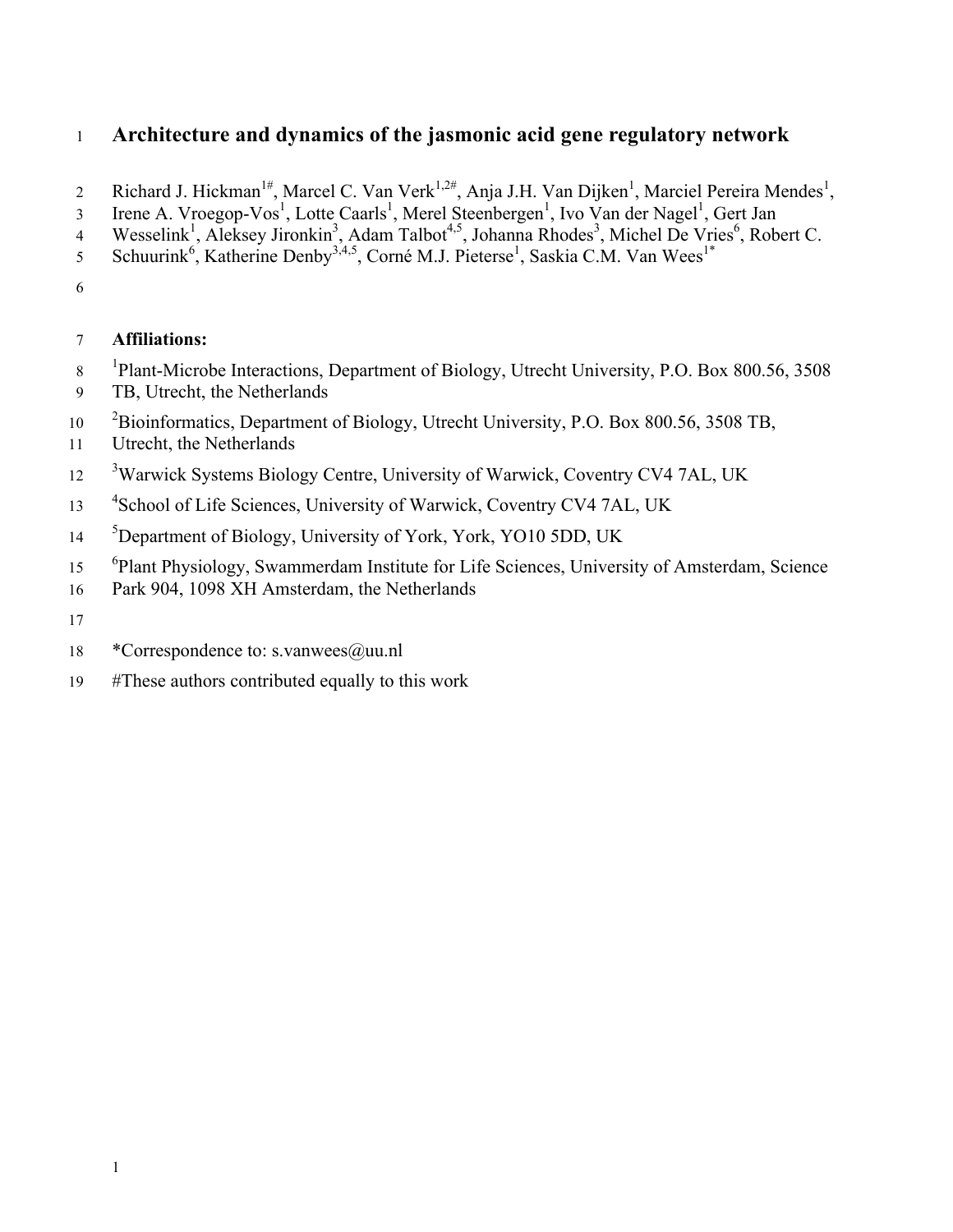**ABSTRACT** 

 Jasmonic acid (JA) is a critical hormonal regulator of plant growth and defense. To advance our understanding of the architecture and dynamic regulation of the JA gene regulatory network, we performed high-resolution RNA-Seq time series of methyl JA-treated *Arabidopsis thaliana* at 15 time points over a 16-h period. Computational analysis showed that MeJA induces a burst of transcriptional activity, generating diverse expression patterns over time that partition into distinct sectors of the JA response targeting specific biological processes. Presence of transcription factor (TF) DNA-binding motifs correlated with specific TF activity in temporal MeJA-induced transcriptional reprogramming. Insight into underlying dynamic transcriptional regulation mechanisms was captured in a chronological model of the JA gene regulatory network. Several TFs, including MYB59 and bHLH27, were uncovered as early network components with a role in pathogen and insect resistance. Analysis of subnetworks surrounding the TFs ORA47, RAP2.6L, MYB59 and ANAC055, using transcriptome profiling of overexpressors and mutants, provided novel insights into their regulatory role in defined modules of the JA network. Collectively, our work illuminates the complexity of the JA gene regulatory network, pinpoints and validates novel regulators, and provides a valuable resource for functional studies on JA signaling components in plant defense and development.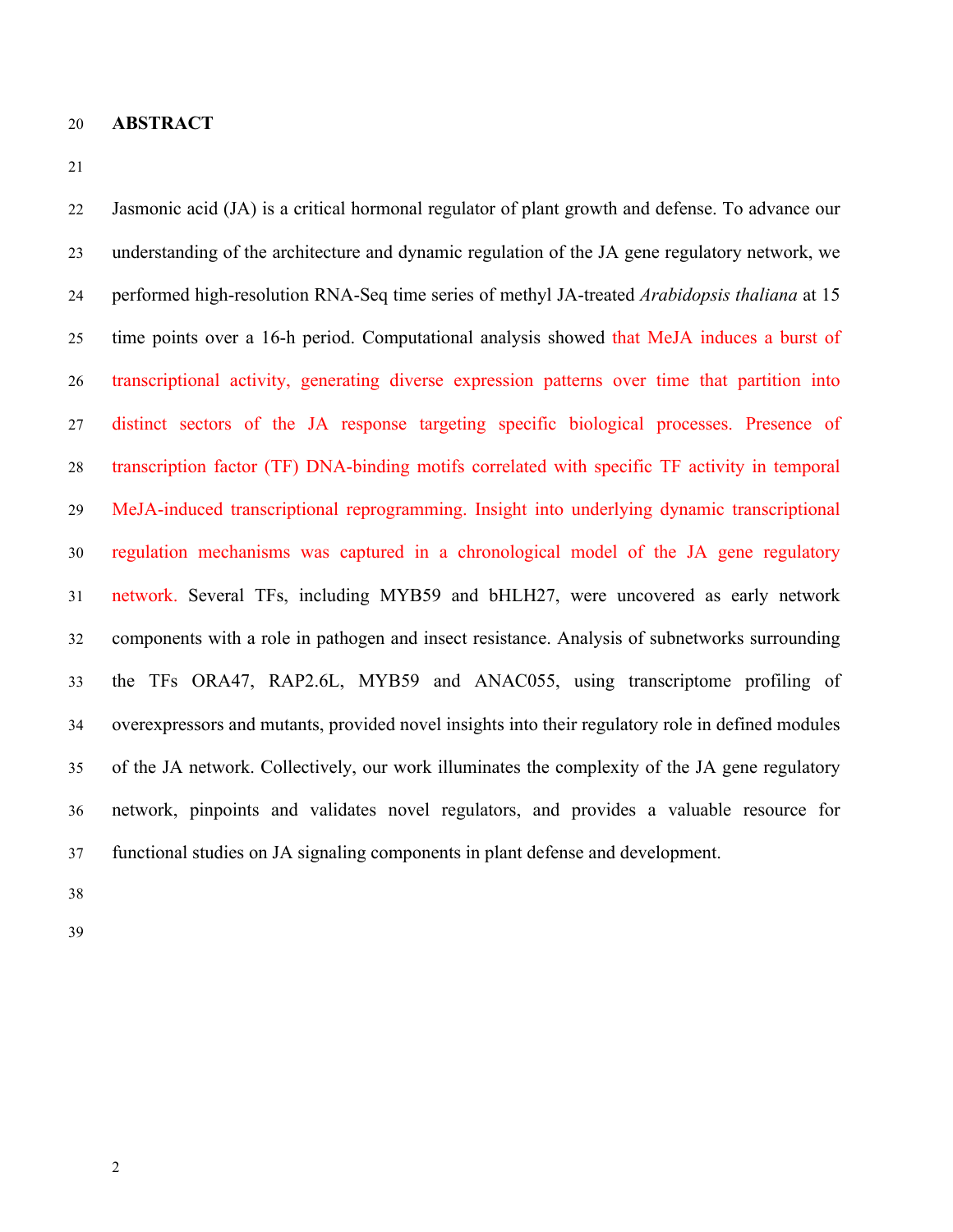#### **INTRODUCTION**

 In nature, plants are subject to attack by a broad range of harmful pests and pathogens. To survive, plants have evolved a sophisticated immune signaling network that enables them to mount an effective defense response upon recognition of invaders. The phytohormone jasmonic acid (JA) and its derivatives are key regulators in this network and are typically synthesized in response to insect herbivory and infection by necrotrophic pathogens (Wasternack, 2015). Enhanced JA production mediates large-scale reprogramming of the plant's transcriptome, which is influenced by the antagonistic or synergistic action of other hormones produced during parasitic interactions, such as salicylic acid (SA), ethylene (ET) or abscisic acid (ABA) (Pieterse et al., 2012; Campos et al., 2014; Wasternack, 2015). The JA signaling network coordinates the production of a broad range of defense-related proteins and secondary metabolites, the composition of which is adapted to the environmental context and nature of the JA-inducing condition (Pieterse et al., 2012; Campos et al., 2014; Wasternack, 2015).

 In the past decade, major discoveries in the model plant *Arabidopsis thaliana* have greatly advanced our understanding of the JA signaling pathway. In the absence of an invader, when JA levels are low, activation of JA responsive gene expression is constrained by repressor proteins of the JASMONATE ZIM-domain (JAZ) family that bind to specific JA-regulated transcription factors (TFs). The conserved C-terminal JA-associated (Jas) domain of JAZs competitively inhibits interaction of the TF MYC3 with the MED25 subunit of the transcriptional Mediator complex (Zhang et al., 2015). Moreover, JAZs recruit the TOPLESS corepressor, either directly or through the NOVEL INTERACTOR OF JAZ (NINJA) adapter, which epigenetically inhibits expression of TF target genes. In response to pathogen or insect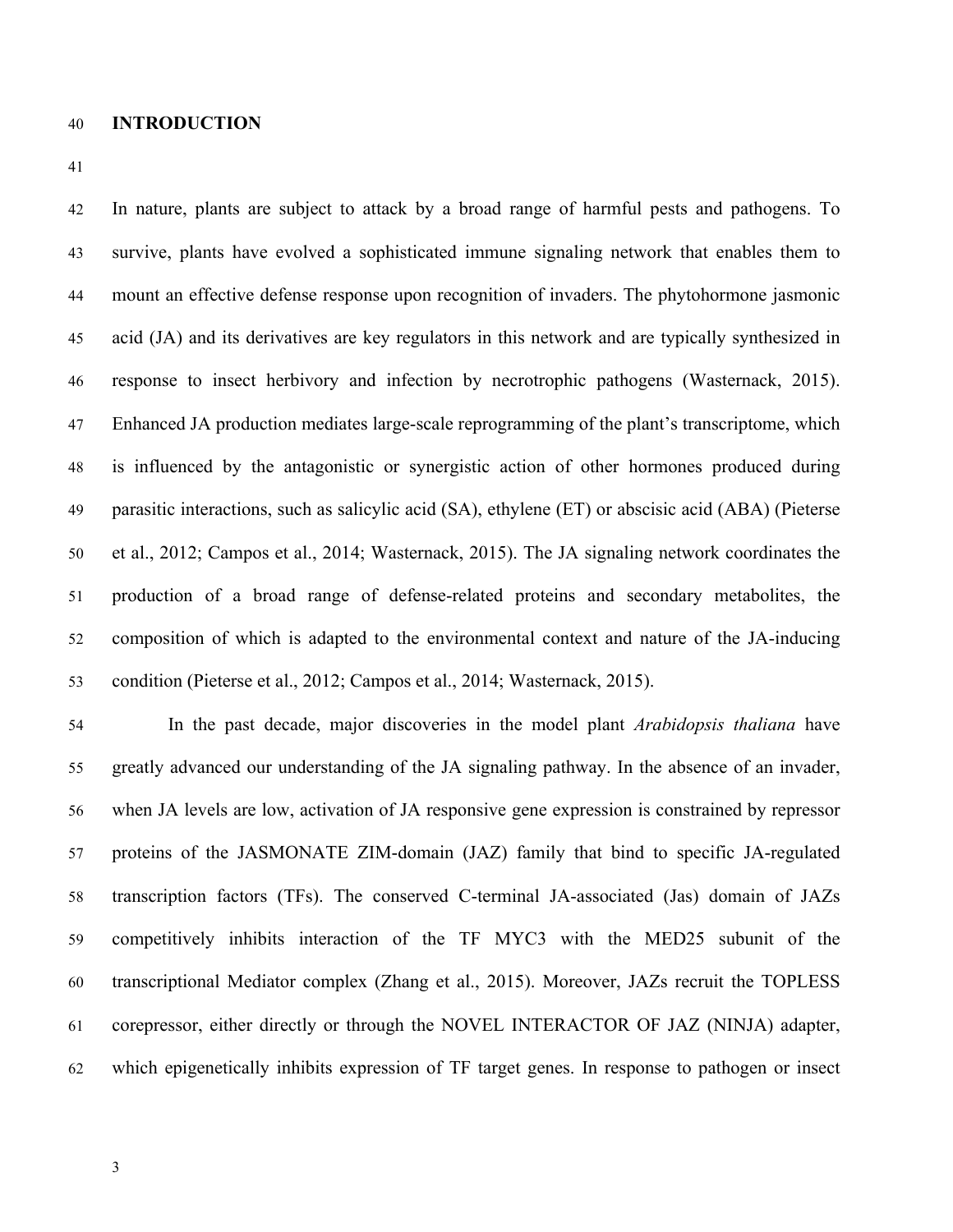attack, bioactive JA-Isoleucine (JA-Ile) is synthesized, which promotes the formation of the coreceptor complex of JAZ (via its Jas domain) with CORONATINE INSENSITIVE1 (COI1), 65 the F-box protein of the E3 ubiquitin-ligase Skip-Cullin-F-box complex  $SCF<sup>COII</sup>$ . Upon 66 perception of JA-Ile, JAZ repressor proteins are then targeted by  $SCF<sup>COII</sup>$  for ubiquitination and subsequent proteasomal degradation (Chini et al., 2007; Thines et al., 2007; Sheard et al., 2010). This leads to the release of JAZ-bound TFs and subsequent induction of JA-responsive gene expression.

 Several groups of TFs are known to be important for regulation of the JA pathway. Upon degradation of JAZs, MYC2 acts in concert with the closely related bHLH TFs MYC3 and MYC4 in activating a large group of JA-responsive genes by directly targeting their promoters (Dombrecht et al., 2007; Cheng et al., 2011; Fernández-Calvo et al., 2011). While current evidence indicates that MYC2, MYC3 and MYC4 act as master regulators of the onset of JA responsive gene expression, additional factors are required for further fine-regulation of the JA signaling circuitry. Several other bHLH TFs, such as JASMONATE-ASSOCIATED MYC2- LIKE1 (JAM1)/bHLH017, JAM2/bHLH013, JAM3/bHLH003 and bHLH014 act redundantly to repress JA-inducible genes by competitive binding to *cis*-regulatory elements, possibly to control the timing and magnitude of the induced JA response (Nakata et al., 2013; Sasaki-Sekimoto et al., 2013; Song et al., 2013). Another important family of regulators that shape the JA response is the APETALA2/ETHYLENE RESPONSE FACTOR (AP2/ERF) family of TFs. AP2/ERF-type TFs, such as ERF1 and ORA59 (OCTADECANOID-RESPONSIVE ARABIDOPSIS AP2/ERF- domain protein59), integrate the JA and ET response pathways and act antagonistically on MYC2,3,4-regulated JA-responsive genes (Lorenzo et al., 2003; Pré et al., 2008; Zhu et al., 2011; Pieterse et al., 2012). In general, AP2/ERF-regulated JA responses in the ERF branch of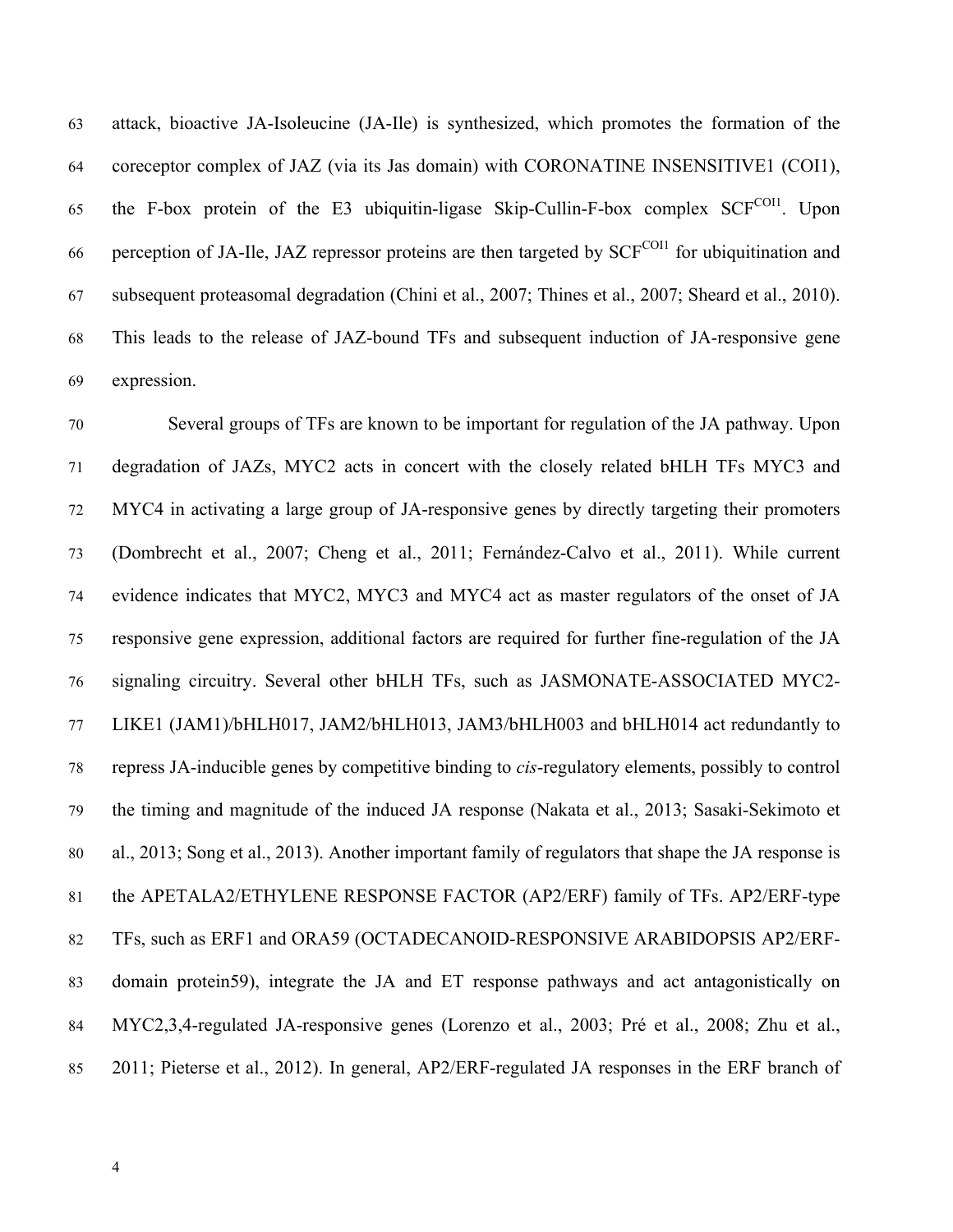the JA pathway are associated with enhanced resistance to necrotrophic pathogens (Berrocal- Lobo et al., 2002; Lorenzo et al., 2003), whereas the MYC TF-regulated JA responses in the MYC branch of the JA pathway are associated with the wound response and defense against insect herbivores (Lorenzo et al., 2004; Kazan and Manners, 2008; Verhage et al., 2011).

 A detailed understanding of how responsiveness to JA is regulated is important in order to find leads that can improve crop resistance to pathogens and insects, while maintaining plant growth. Previously, several microarray-based transcriptome profiling studies revealed important information on the regulation of JA-responsive gene expression (Goda et al., 2008; Pauwels et al., 2008). However, because these studies analyzed this response at limited temporal resolution, much has remained unknown about the architecture and dynamics of the JA gene regulatory network. Here, we performed an in-depth, high-throughput RNA sequencing (RNA-Seq) study in which we generated a high-resolution time series of the JA-mediated transcriptional response in leaf number 6 of *Arabidopsis* plants. Computational analysis of the JA-induced transcriptional landscape provided insight into the structure of the JA gene regulatory network at an unprecedented level of detail. We accurately identified distinct JA-induced expression profiles, and used these to predict and validate the biological function of several novel regulators of the JA immune regulatory network. We resolved the sequence of transcriptional events that take place following induction of the JA response, constructed a dynamic model of the JA gene regulatory network, and identified and validated subnetworks surrounding several JA-induced TFs, confirming the suitability of our systems approach to obtain detailed knowledge on regulation of the JA response pathway.

**RESULTS**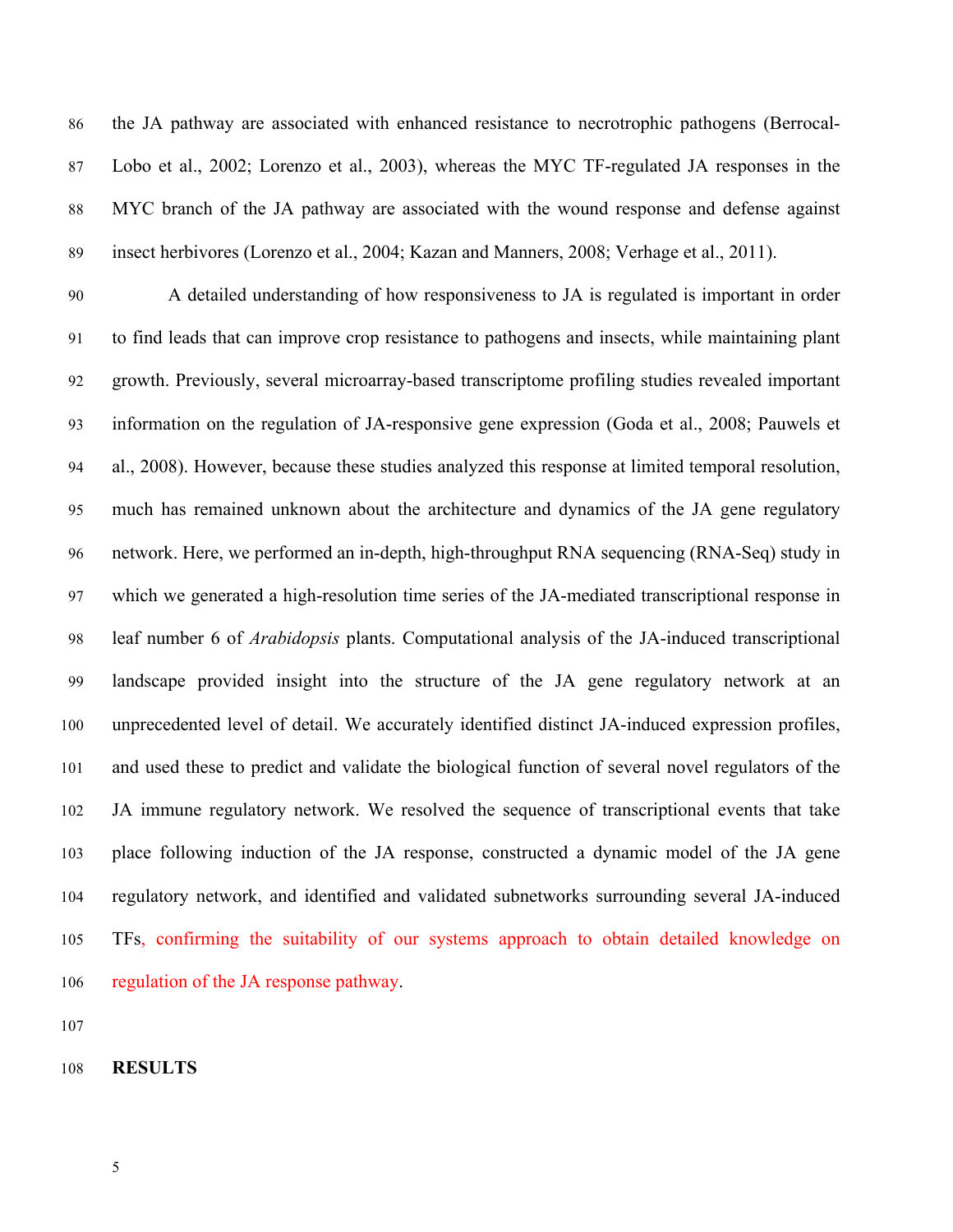# **A time course of MeJA-elicited transcriptional reprogramming**

 A key step towards a systems-level understanding of the architecture of the JA signaling network is to obtain comprehensive and accurate insight into the dynamic transcriptional reprogramming that takes place in plants following JA stimulation. To go beyond earlier studies that analyzed the JA transcriptional response with a limited number of time points, we generated a high-resolution time series of JA-mediated transcriptional reprogramming in *Arabidopsis* leaves. Previously, similar types of dense time series experiments with *Arabidopsis* have been successfully utilized to help decipher gene regulatory networks underpinning a variety of biological processes, such as senescence and responsiveness to infection by *Botrytis cinerea* and *Pseudomonas syringae* (Breeze et al., 2011; Windram et al., 2012; Lewis et al., 2015). Here, we used RNA-Seq technology to profile whole-genome transcriptional expression in *Arabidopsis* leaves just before 121 the treatments  $(t = 0 h)$ , and over 14 consecutive time points within 16 h following application of methyl JA (MeJA; that is readily converted to JA) or a mock solution to the leaves of intact plants (Supplemental Dataset 1). At all time points and for each treatment, one leaf (true leaf number 6) was sampled in quadruplicate from four independent 5-week-old Col-0 plants, yielding 116 samples in total (Supplemental Dataset 1). Read counts were normalized for differences in sequencing depth between samples (Supplemental Dataset 2) and a generalized linear model was employed to identify genes whose transcript levels differed significantly over time between MeJA and mock treatments (see Van Verk et al. (2013) and Methods for details). This analysis yielded a set of 3611 differentially expressed genes (DEGs; Supplemental Dataset 3). Many of these DEGs were not previously described as MeJA responsive (Figure 1A) in experiments where MeJA was applied to cell cultures or seedlings and 3 time points were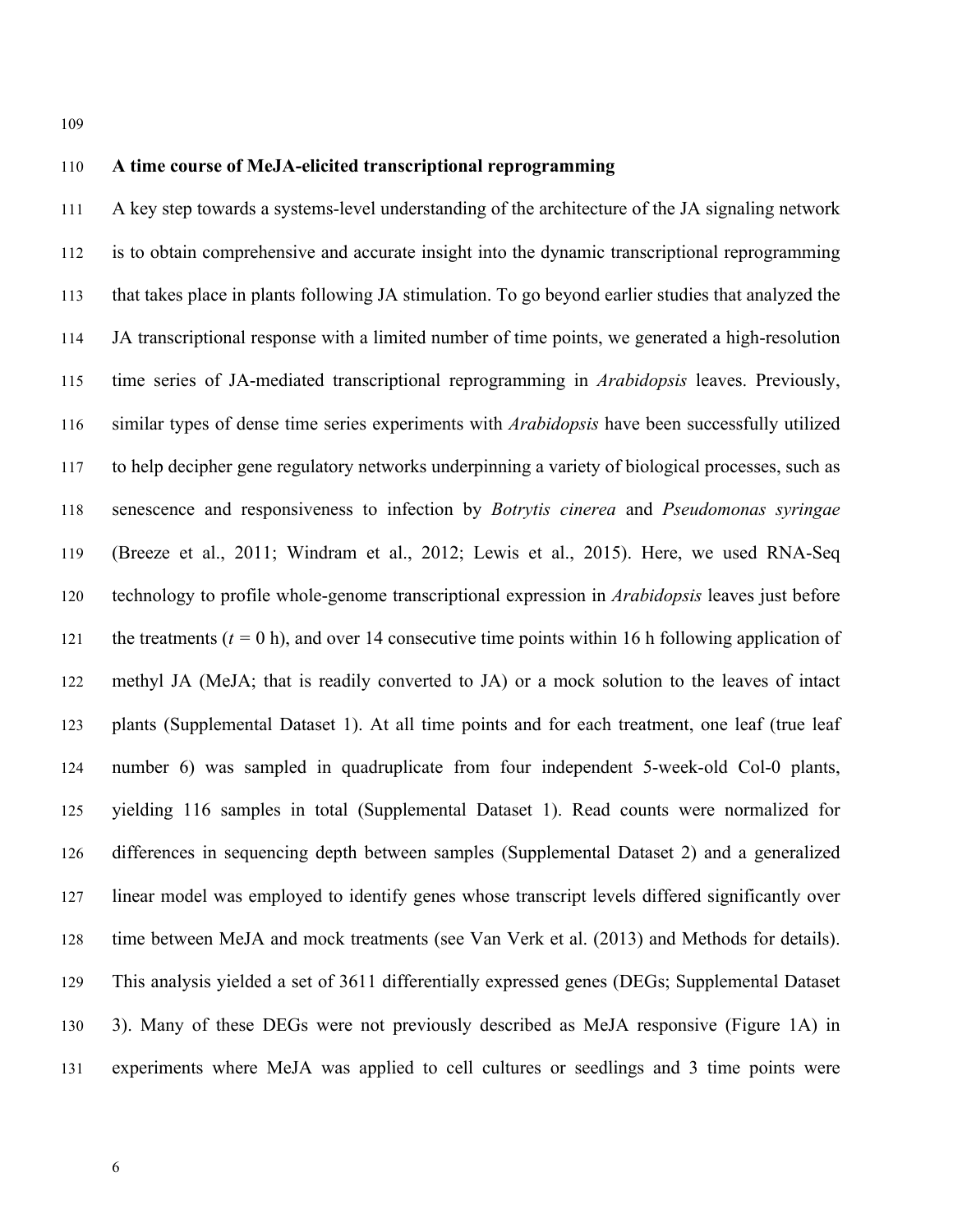analyzed (Goda et al., 2008; Pauwels et al., 2008). Among the different genes are 596 genes that are not represented on the ATH1 microarray used in these earlier studies. Comparison of our DEGs set with that of an experiment in which *Arabidopsis* leaves were fed on by the JA- inducing insect herbivore *Pieris rapae* revealed an overlap of 49% (Coolen et al., 2016) (Figure 1A), indicating that the transcriptional changes elicited by exogenously applied MeJA in this study are biologically relevant.

 Our high-resolution temporal transcriptome data captured a diverse set of dynamical responses to MeJA stimulation (Supplemental Figure 1). The majority of expression changes in individual genes followed a clear single-pulse (impulse) pattern, that is often observed in responses to environmental stress in eukaryotic cells, and coordinates the temporal regulation of specific gene expression programs (Yosef and Regev, 2011). Examples of genes whose expression is up- or down-regulated for a short period of time followed by a transition to a steady state, which is often a return to basal expression, are *JAR1* and *EDS1* (Figure 1B). Yet, there are also genes that display a longer lasting change in expression level, e.g. *MYC2* and *BES1* (Figure 1B). Because all transcriptional changes were monitored in leaf number 6, we maximally synchronized the onset of the JA response in intact plant tissue. Hence, the resulting information- rich time series of MeJA-responsive gene expression profiles are highly suited to computational approaches that can generate novel biological insights into the regulation of the underlying JA transcriptional network.

#### **Process-specific gene clusters**

 To begin to decode the JA gene regulatory network, the time series-clustering algorithm 154 SplineCluster was used to partition the set of 3611 DEGs into clusters of co-expressed genes that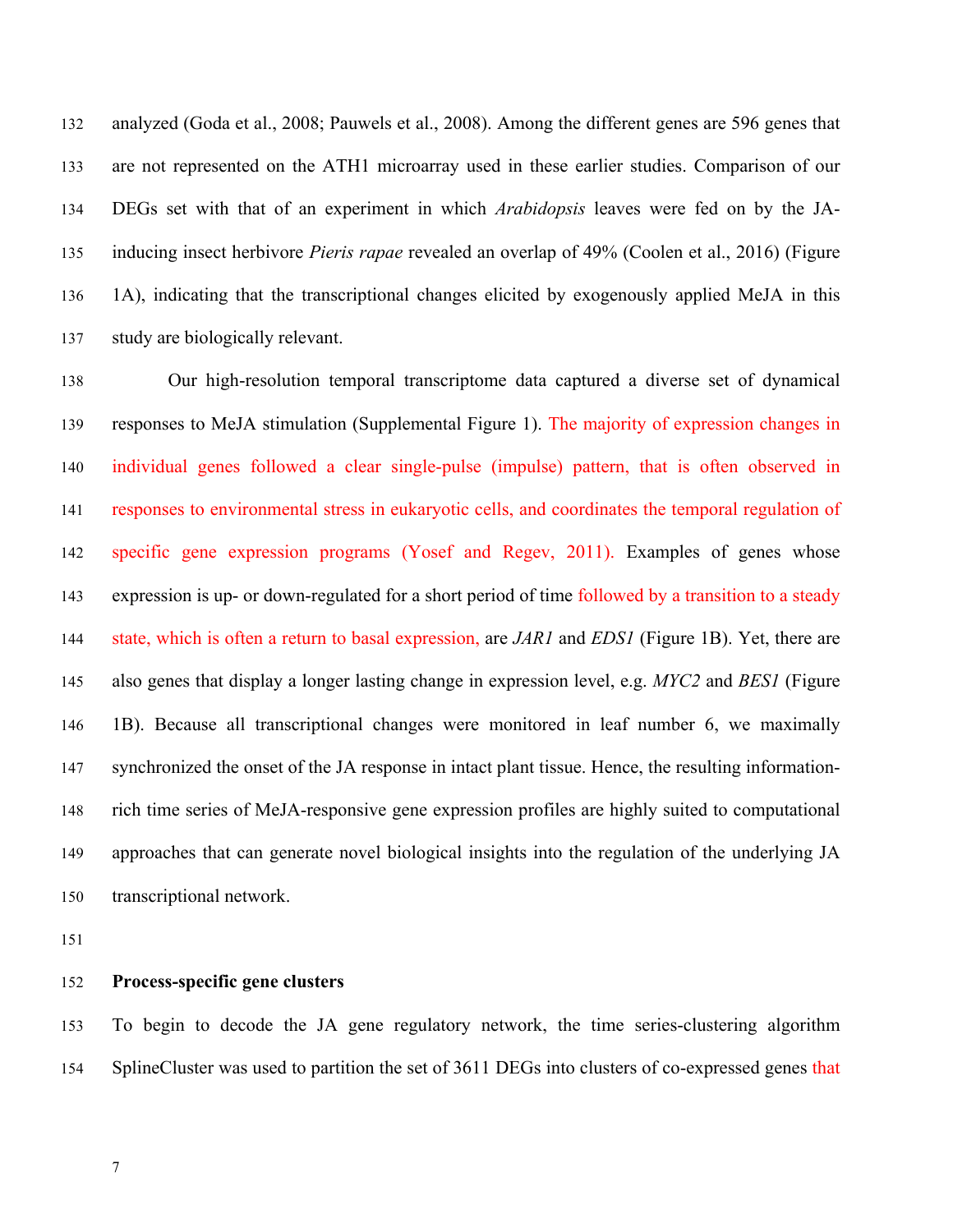share similar expression dynamics. This yielded 27 distinct clusters with distinct response patterns (Figure 2A, Supplemental Figure 1, Supplemental Dataset 4), which broadly fall into two major groups: those that show increased expression in response to application of MeJA (cluster 1-14), and those that exhibit reduced expression (cluster 15-27). The cluster analysis highlights a global burst of MeJA-induced up- or down-regulation of gene transcription, generally starting within 1 h and peaking within 2 h after treatment. Most clusters show a clear pulse-like, transient change in transcript levels (e.g. cluster 8 and 18, up- and down-regulation, respectively). A largely sustained induction throughout the time course is displayed in for example clusters 1 and 2. More complex expression patterns are also revealed; cluster 14 presents two consecutive pulses of activation.

 The genes in each cluster were tested for overrepresented functional categories using Gene Ontology (GO) term enrichment analysis to investigate the biological significance of the distinct dynamic expression patterns (Supplemental Dataset 5). This analysis showed that clusters representing up-regulated genes are, as expected, overrepresented for functional terms associated with JA defense responses. Broad annotations such as 'Response to wounding' and 'Response to herbivory' are present in multiple up-regulated clusters, while in contrast the more specific functional categories are linked to distinct clusters. For example, cluster 6 is specifically overrepresented for the annotation term 'Anthocyanin-containing compound biosynthetic process', cluster 8 for 'Tryptophan biosynthetic process', and cluster 14 for 'Glucosinolate biosynthetic process'. Each of these clusters contains many of the genes previously implicated in these secondary metabolite biosynthesis pathways, but also uncharacterized genes which may have an important function in these specific processes (Supplemental Dataset 5). The significant enrichment of distinct gene clusters for a specific biological process indicates that the dynamic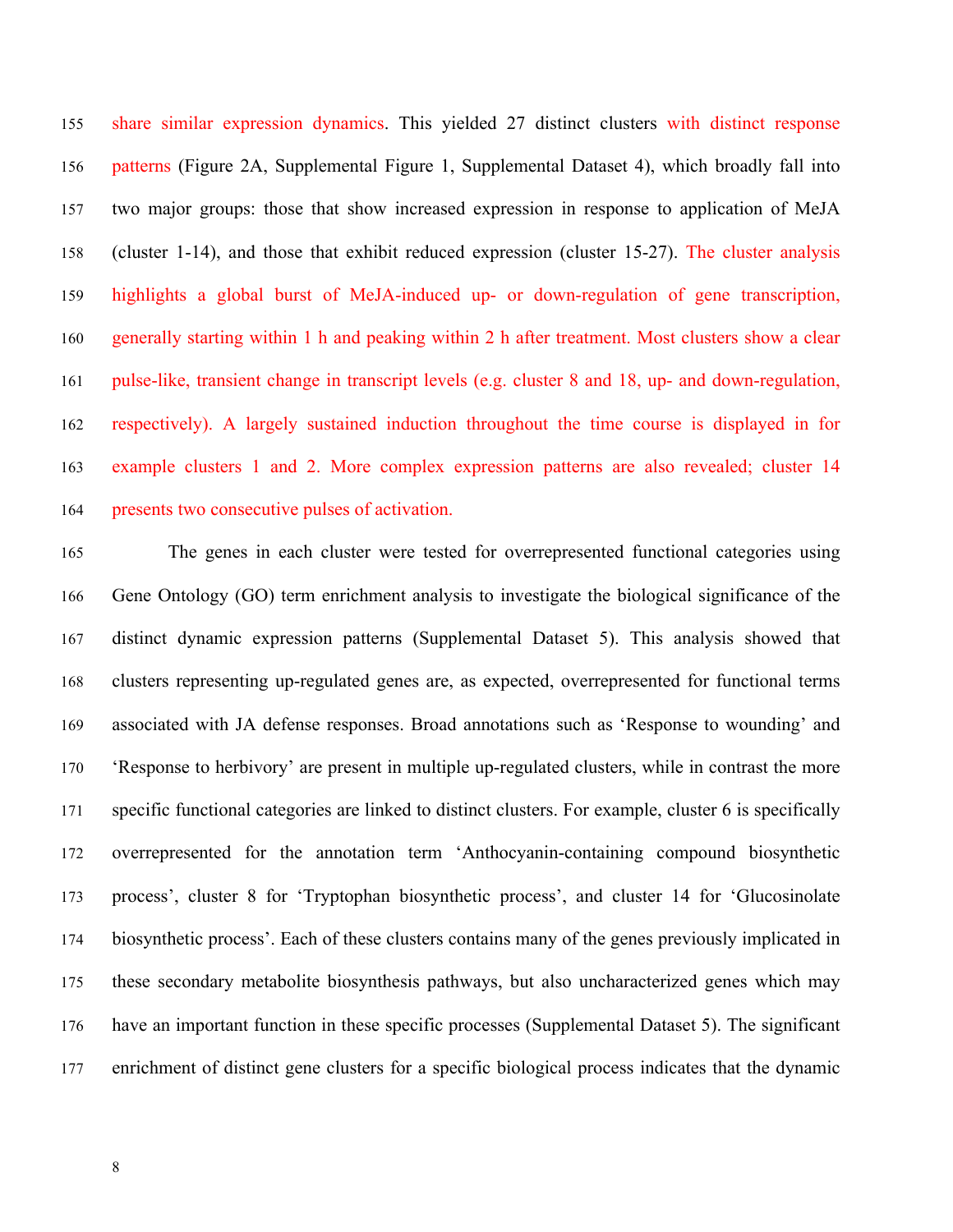expression profiles generated in this study possess information that is sufficiently detailed to capture discrete sectors of the JA-controlled gene network that control specific processes. These sectors are likely subject to distinct regulation encoded within the promoters of the genes in the respective clusters.

 To facilitate the use of the expression data for the *Arabidopsis* community, a searchable (by gene ID) figure has been made available that visualizes co-expression relationships in time for all DEGs in the individual clusters (Supplemental Figure 2).

#### **Discovery of novel defense regulators**

 Since TFs are the main drivers of transcriptional networks, we mapped the TF families that are enriched in the 27 clusters of MeJA-responsive DEGs. Within the up-regulated clusters, genes encoding members of the bHLH, ERF and MYB TF families were most significantly overrepresented (Figure 2B), suggesting that these TF families dominate the onset of JA-induced gene expression.

 The early up-regulated gene clusters 1 and 2 (61 and 165 genes, respectively) contained an enrichment for known JA-related genes such as the herbivory markers *VSP1* and *VSP2,* as well as the regulators *JAZ1, 2, 5, 7, 8, 9, 10* and *13, MYC2*, *ANAC019*, *ANAC055*, *RGL3*, and *JAM1* (Wasternack and Hause, 2013)*.* In addition, TF genes with no previously reported roles in the JA response pathway are present in these clusters, which implies that they may also have regulatory functions in the JA response relevant to plant defense. To test this hypothesis, we selected 7 uncharacterized TF genes from clusters 1 and 2 and supplemented this set with 5 uncharacterized TF genes from other clusters, displaying a similarly rapid response to MeJA treatment. The respective *Arabidopsis* T-DNA knockout lines were functionally analyzed for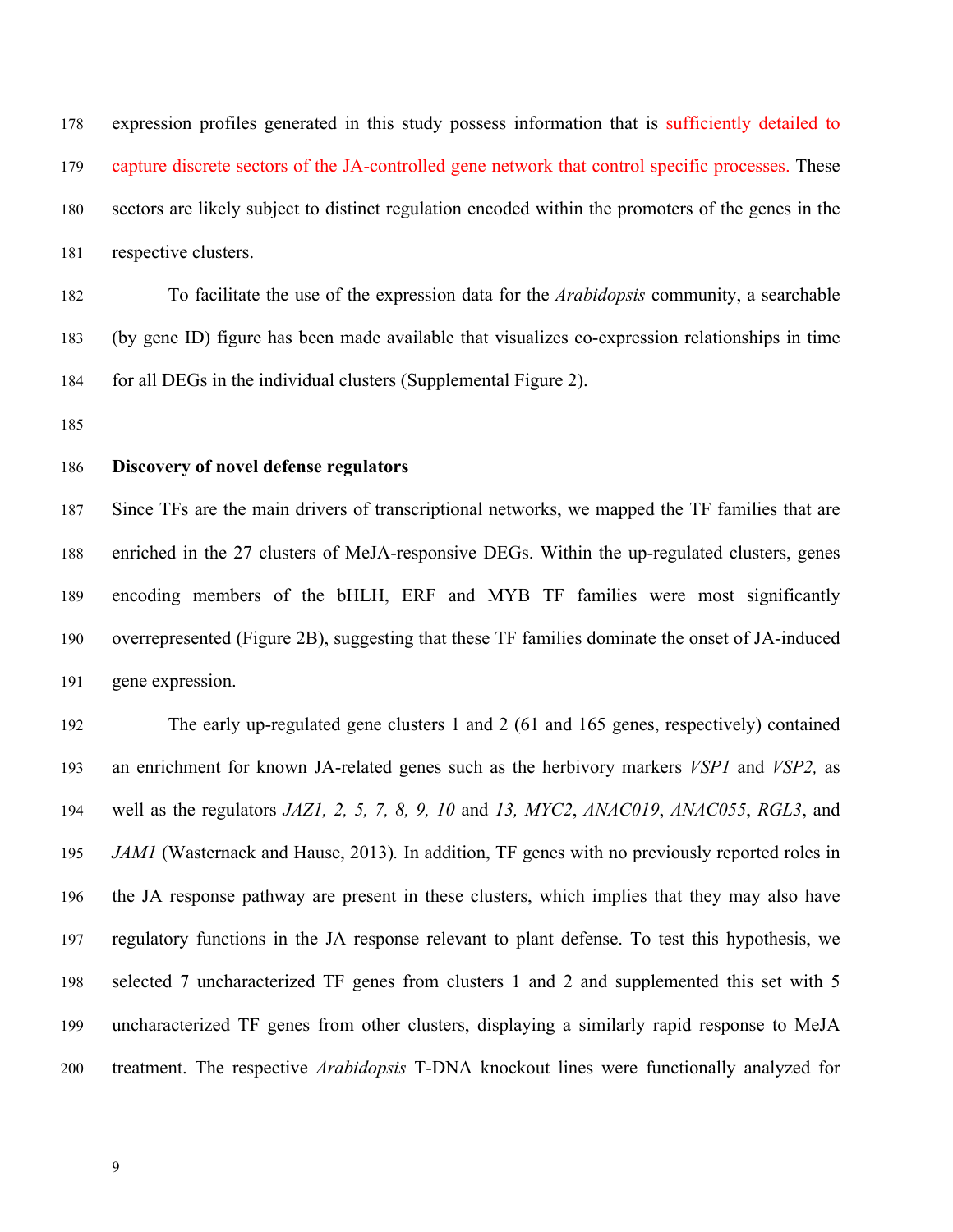their resistance against the necrotrophic fungus *Botrytis cinerea* and the generalist insect herbivore *Mamestra brassicae*, which are both controlled by JA-inducible defenses (Pieterse et al., 2012). Mutants in the TF genes *bHLH27*, *ERF16* and *MYB59* displayed a significant increase in disease susceptibility to *B. cinerea* compared to wild-type *Arabidopsis* Col-0, approaching the disease severity level of the highly susceptible control mutant *ora59* (Figure 2C; full results in Supplemental Figure 3 and additional mutant alleles in Supplemental Figure 4)*.* Weight gain of *M. brassicae* larvae was significantly reduced on mutants of *ANAC056* and *bHLH27*, while on none of the tested mutants larval weight was enhanced, as was the case on the susceptible control mutant *myc2,3,4* (Figure 2D; full results and additional mutant alleles in Supplemental Figure 4 and 5). Thus, for 4 of the 12 tested MeJA-responsive, previously uncharacterized TF genes a predicted role in the JA response could be functionally validated for either *B. cinerea* or *M. brassicae* resistance, demonstrating the value of using information-rich time series data to accurately identify co-expressed genes that may have novel functions in the JA pathway.

#### **Contrasting role in pathogen and insect defense by redundant gene pair** *MYB48***/***MYB59*

 Many TFs originate from duplication events and have overlapping or even redundant functionality, so that their single mutants may not display the full effects on host immunity in the above-described analyses. Therefore, we additionally assayed a double mutant of a pair of genetically unlinked paralogous genes, *MYB48* and *MYB59* (Bolle et al., 2013) to uncover phenotypes not seen in either single mutant. This can provide further insight into the functionality of these TFs. The TF gene *MYB59* was upregulated within 30 minutes after application of MeJA and although the single mutant *myb59* displayed enhanced susceptibility to *B. cinerea* (Figure 2C and 2E)*,* it was unaffected in resistance to *M. brassicae* (Figure 2D and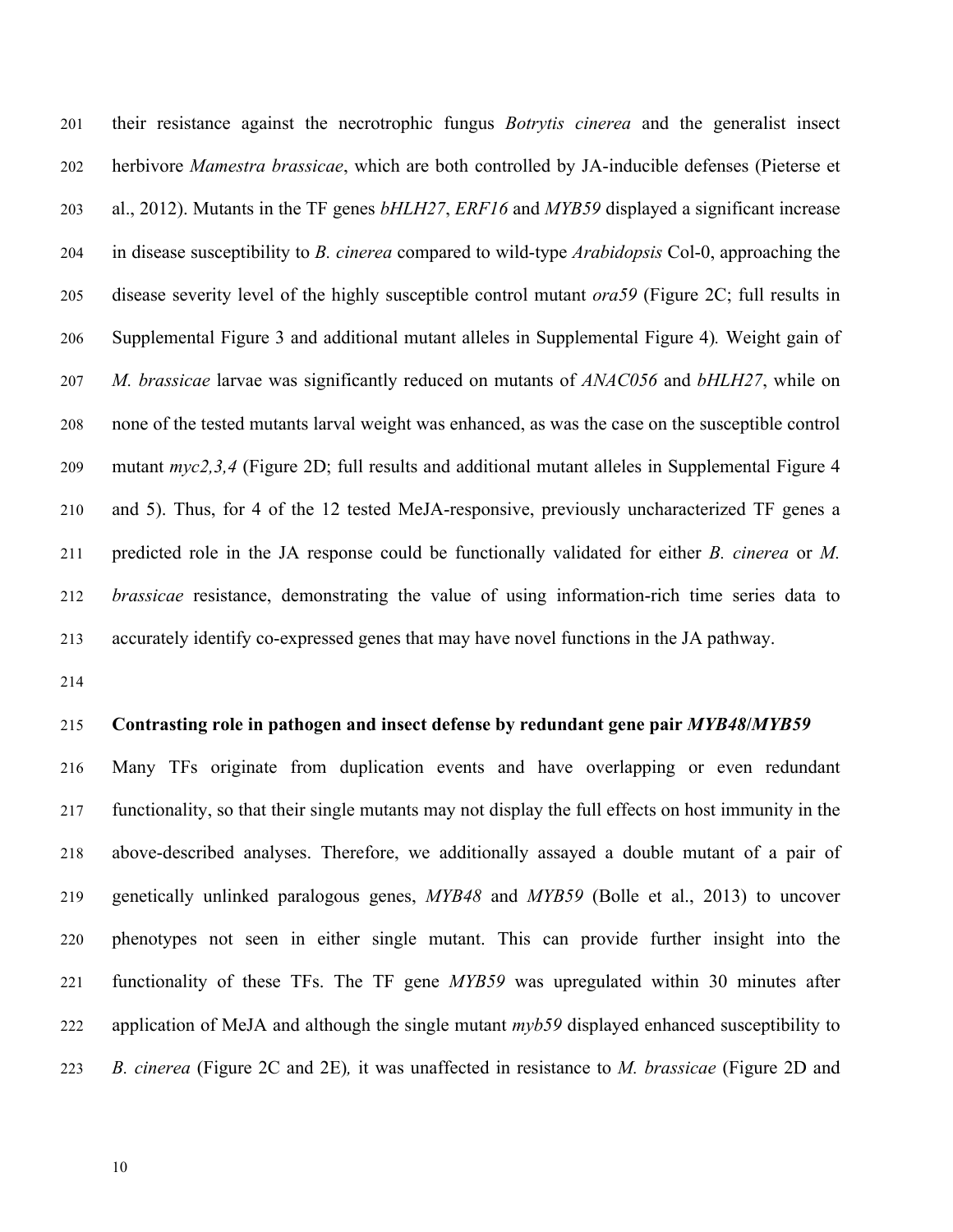2F). *MYB48* was transiently downregulated by MeJA, but the single mutant *myb48* did not show altered resistance to either *B. cinerea* or *M. brassicae* (Figure 2E and 2F). In contrast, the *myb48myb59* double mutant was highly resistant to *M. brassicae*, reducing the larval growth 5- fold in comparison to Col-0 and the single mutants. Moreover, the double mutant displayed significantly more severe disease symptoms following infection by *B. cinerea* than each of the single mutants. This suggests that MYB48 and MYB59 function in concerted action as negative regulators of insect resistance and positive regulators of necrotrophic pathogen resistance.

 To gain insight into the biological processes contributing to the differentially altered attacker performance on *myb48myb59,* we performed RNA-Seq analysis on the double mutant. A total of 399 genes were differentially expressed between non-stimulated *myb48myb59* and Col-0 leaves (168 were up-regulated and 231 were down-regulated in the double mutant; Supplemental Dataset 6). Functional category analysis showed that in the up-regulated DEG set of the mutant compared to Col-0, processes like 'Response to wounding' and 'Response to jasmonic acid stimulus' were enriched (Supplemental Dataset 7). This is in accordance with these *myb48my59*- upregulated DEGs being overrepresented in co-expression clusters 1, 2, 7 and 9 of the MeJA responsive DEGs (Figure 2G). Genes that showed enhanced expression by both MeJA treatment and the *myb48myb59* mutations are for example JA biosynthetic genes *AOC2* and *OPR3*, and TF gene *MYC2*. Also the downstream herbivore defense marker gene *VSP2* showed > 50-fold higher expression level in the mutant*.* This suggests prioritization of the JA pathway towards the anti- insect MYC branch in *myb48myb59*, explaining its enhanced resistance to *M. brassicae*. However, MYC branch-mediated antagonism of the ERF branch of the JA pathway, which would explain the reduction of defense against the necrotrophic pathogen *B. cinerea*, is not apparent from our transcriptome data. It may be that *MYB48/59-*regulated genes that are enriched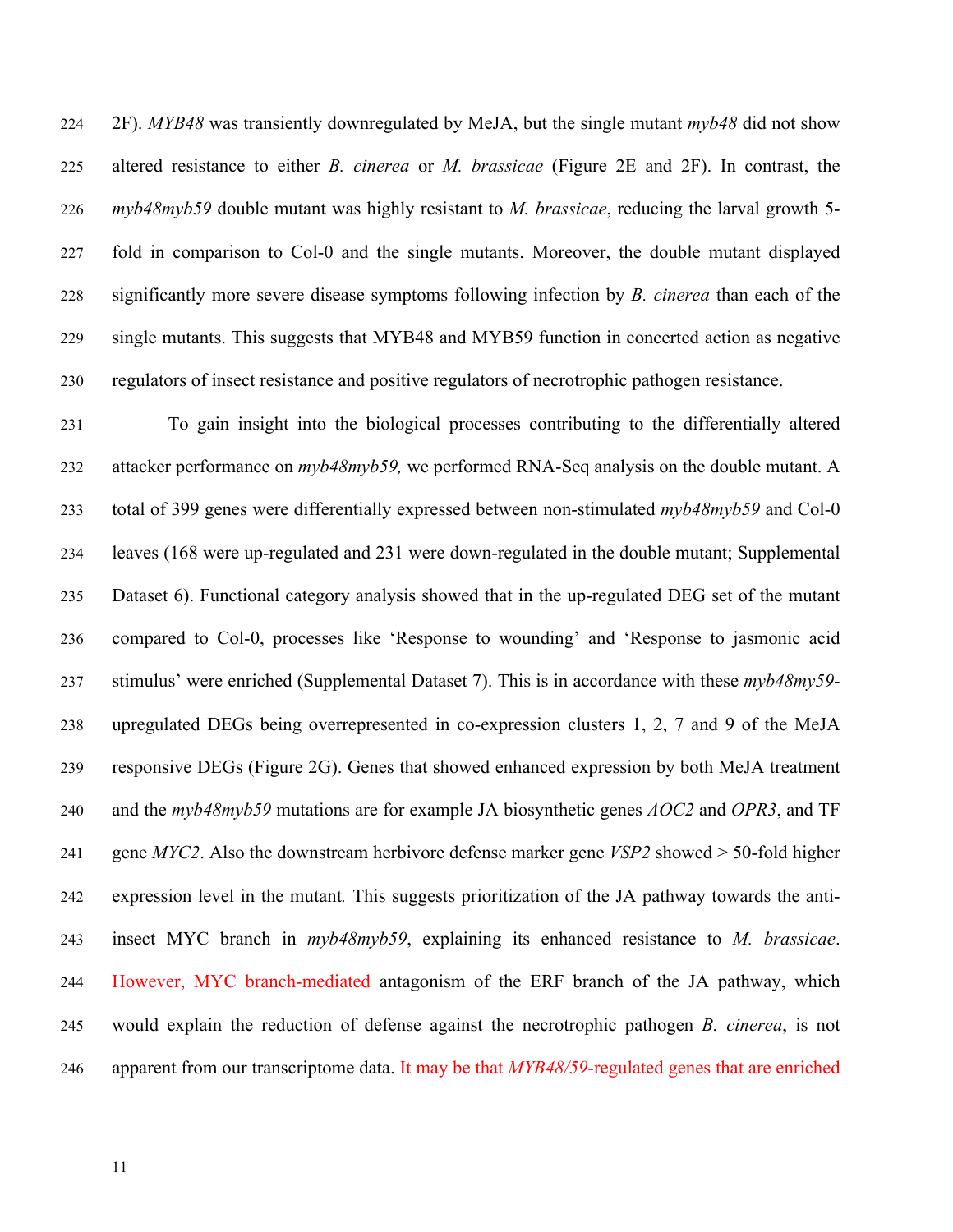for 'Secondary metabolite biosynthetic processes' (represented by clusters 17-19, 21 and 25) and are down-regulated in the mutant are important for resistance to *B*. *cinerea*. This example demonstrates that higher-order mutants can reveal important gene regulatory functions that would otherwise be masked by genetic redundancy.

- 
- **Enrichment of TF DNA-binding motifs**

 TFs regulate gene expression by binding to *cis*-regulatory elements of target genes in a sequence specific manner. Mapping of regulatory DNA motifs that are associated with dynamic MeJA- responsive gene expression profiles can aid in the understanding and reconstruction of JA gene regulatory networks. Therefore, we investigated which *Arabidopsis* TF-binding site motifs are overrepresented within the promoters of co-expressed MeJA-responsive DEGs, using recently identified DNA-binding specificities for 580 *Arabidopsis* TFs derived from studies with protein- binding microarrays (PBMs) (Franco-Zorrilla et al., 2014; Weirauch et al., 2014). First, we screened for overrepresentation of these motifs in the unions of up- and down-regulated gene clusters, respectively (Figure 3A). Motifs corresponding to DNA-binding sites of bHLH, bZIP, ERF and MYB TFs are clearly overrepresented in the group of up-regulated genes, while WRKY and TCP TF specific motifs are markedly overrepresented in the down-regulated genes. Members of the WRKY TF family and their cognate *cis*-elements are key regulators of the SA response pathway (Pandey and Somssich, 2009), suggesting that WRKYs are important targets in the transcriptional repression of the SA pathway by MeJA treatment. Secondly, we analyzed motif enrichment within each of the 27 clusters of co-expressed genes (Figure 3B). To increase the chance of discovering nuanced sequence motifs among the genes in these clusters, we supplemented the known motif analysis (Supplemental Dataset 8) with *de novo* motif discovery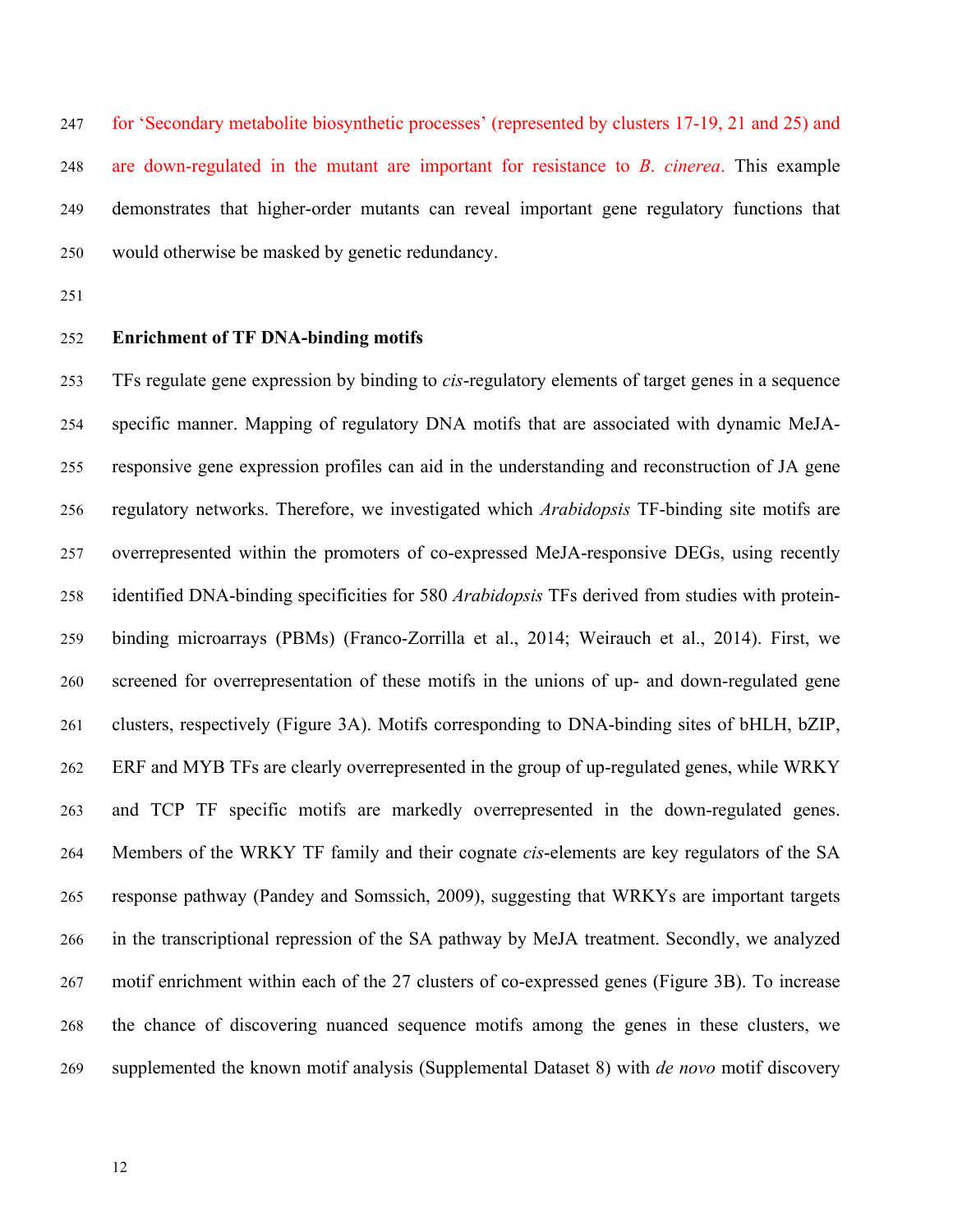(Supplemental Dataset 9 and 10). This revealed promoter elements that are selectively enriched in specific clusters, offering a more precise link between motifs and cluster-specific gene expression patterns. Strikingly, while motifs that correspond to bHLH-binding sites are enriched in the majority of the up-regulated gene clusters, ERF- and MYB-binding motifs are only overrepresented in a small selection of the up-regulated clusters, which are associated with specific biological processes (Supplemental Dataset 8). For example, clusters 6 and 14, which are enriched for GO terms describing distinct secondary metabolite biosynthesis pathways, are enriched for different (*de novo*) predicted MYB DNA-binding motifs (Figure 3B). These findings suggest that bHLH TFs and their DNA-binding sites are essential components in activation of the majority of the MeJA-inducible genes, while ERF and MYB TFs have more specialized roles in modulating the expression of dedicated sets of target genes.

## **Chronology of MeJA-mediated transcriptional reprogramming**

 Next, we utilized the temporal information in our RNA-Seq time series to resolve the chronology of gene expression events in the JA gene regulatory network. First, we divided the genes in sets of up- and down-regulated DEGs and sorted them according to the time at which they first became differentially expressed (Supplemental Figure 6; see Methods for details). From this analysis, it became clear that a massive onset of gene activation precedes that of gene down- regulation, and that different waves of coordinated gene expression changes can be identified in the time series. The majority of all DEGs become first differentially expressed within 2-4 h after MeJA treatment, which indicates engagement of relatively short transcriptional cascades, allowing for a rapid response to an external signal (Alon, 2007). Up- and down-regulated DEGs were then further separated into two additional sets based on their predicted function as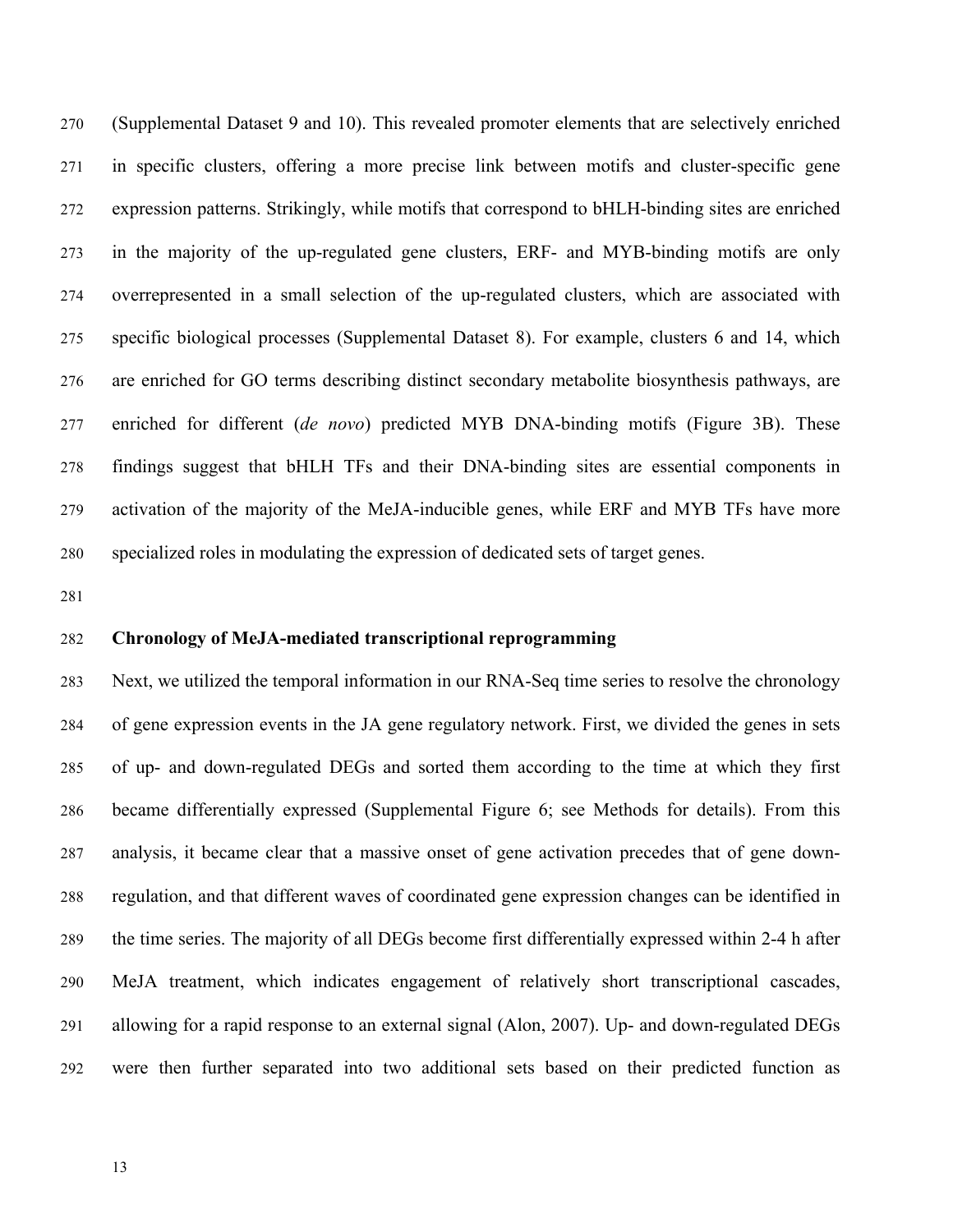transcriptional regulators (termed regulator genes) or as having a different function (termed regulated genes; Supplemental Dataset 3). We were specifically interested in identifying time points where coordinated switches in transcriptional activity take place, reasoning that pairs of adjacent time points that display a weaker correlation indicate important points of coordinated switches in transcriptional activity (see Methods and Supplemental Figure 7 for details). Therefore, within each of the four mutually exclusive gene sets, we examined the pairwise correlations of expression levels between all pairs of time points. Clustering of the resulting correlation matrices revealed six distinct phases in transcriptional activation, and four phases in transcriptional repression (Figure 4A). The first two phases of up-regulation (Phase Up1 and Up2) start within 0.5 h after MeJA treatment in the set of regulator genes, while at 1.5 h a third phase of up-regulation of regulator genes ensues (phase Up4). For the regulated genes the first phase of up-regulation starts at 1 h after MeJA treatment (phase Up3), which is clearly later than the first onset of the regulator genes. A similar sequence of events can be observed in the down- regulated regulator and regulated genes, although the start is delayed compared to the activation of up-regulated genes.

 Our time series captures the temporal association between the changes in transcript abundance of transcriptional regulators and downstream targets encoding proteins responsible for the biochemical reactions that represent the defensive outputs of the JA response. To explore the biological significance and directionality in the regulation of the identified transcriptional phases in the JA gene regulatory network, all DEGs were assigned to the phase in which they first became differentially expressed (see Methods and Supplemental Figure 7 for details). The resulting gene lists of the 10 transcriptional phases were tested for overrepresentation of functional categories and promoter motifs (Figure 4B; Supplemental Dataset 11-14). Phase Up1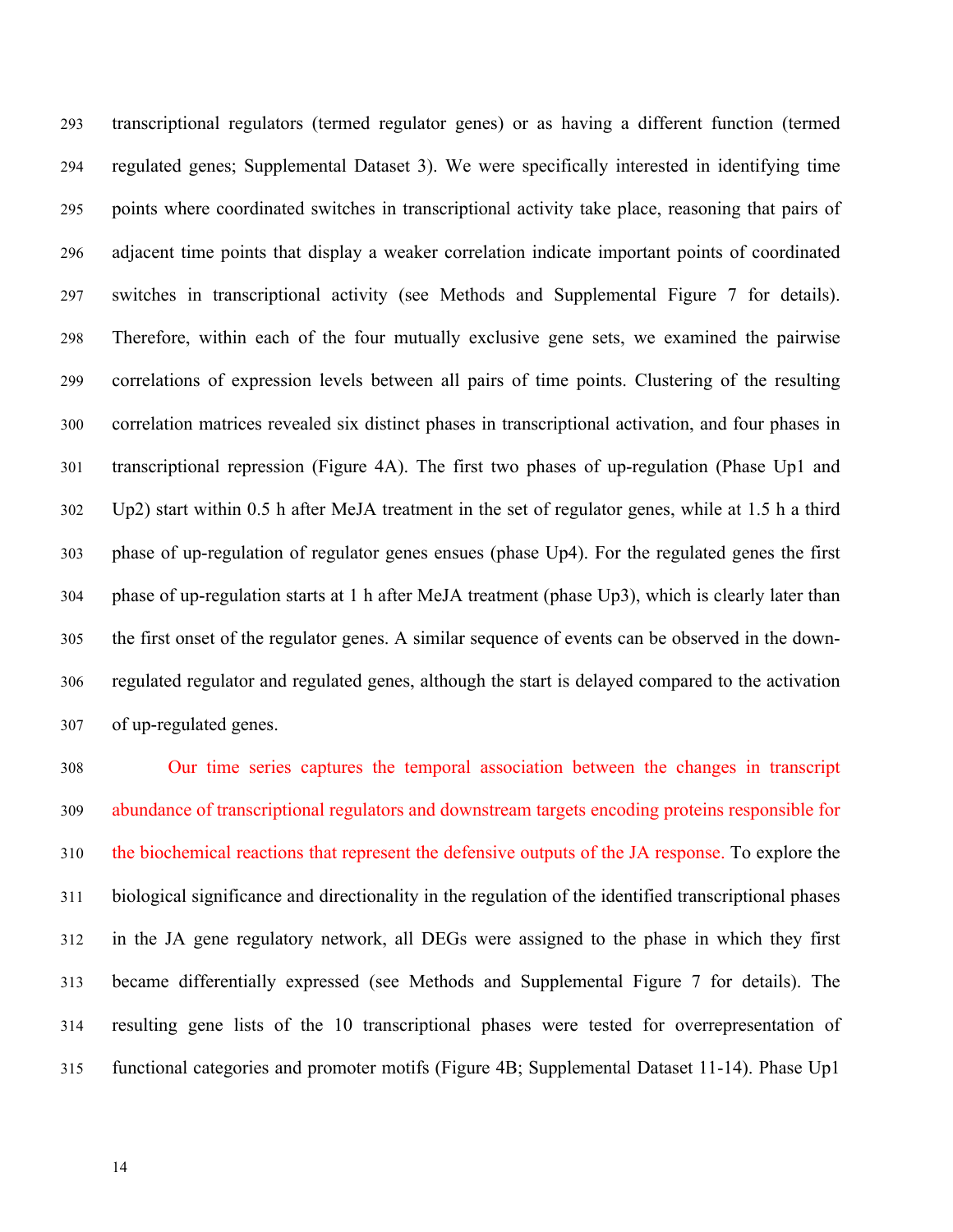represents the immediate transcriptional response with genes encoding bHLHs, JAZs, MYBs, ERFs, and other transcriptional regulators associated with JA biosynthesis. These early regulator genes may play a role in the induction of other regulator-encoding genes present in phases Up2 and 4, and of regulated genes present in phases Up3, 5 and 6, which are linked to defense responses such as glucosinolate, tryptophan and anthocyanin biosynthesis (Figure 4B; Supplemental Dataset 12). In support of this, in the promoters of DEGs in phase Up3, DNA motifs that can be bound by TFs transcribed in previous phases Up1 and 2, like bHLH-, ERF- and MYB-binding motifs, are enriched. In phase Up3, genes involved in JA biosynthesis are also enriched, suggesting that this process is one of the first targets of JA-mediated transcriptional reprogramming. Overall, induction of the JA pathway shows a clear chronology of up-regulated gene expression events, starting with the activation of genes encoding specific classes of TFs and of JA biosynthesis enzymes, followed by genes encoding enzymes involved in the production of important defensive secondary metabolites.

 The first wave of transcriptional repression by MeJA is also marked by genes encoding transcriptional regulators, and begins at 1 h after MeJA treatment, after which phases Down2, 3 and 4 follow at 2, 3 and 4 h after MeJA treatment, respectively (Figure 4B; Supplemental Dataset 11). These groups of down-regulated genes highlight the antagonistic effects of JA on other hormone signaling pathways and defense responses in the first two phases. Phase Down1 for instance is characterized by the repression of different defense-related genes such as *NPR4* and *MYB51*, which encode regulators that promote SA responses and indolic glucosinolate biosynthesis, respectively (Gigolashvili et al., 2007; Fu et al., 2012). Accordingly, *MYC2*, which is induced by MeJA in phase Up1, was previously shown to suppress the accumulation of indolic glucosinolates (Dombrecht et al., 2007). Phase Down2 is also enriched for genes associated with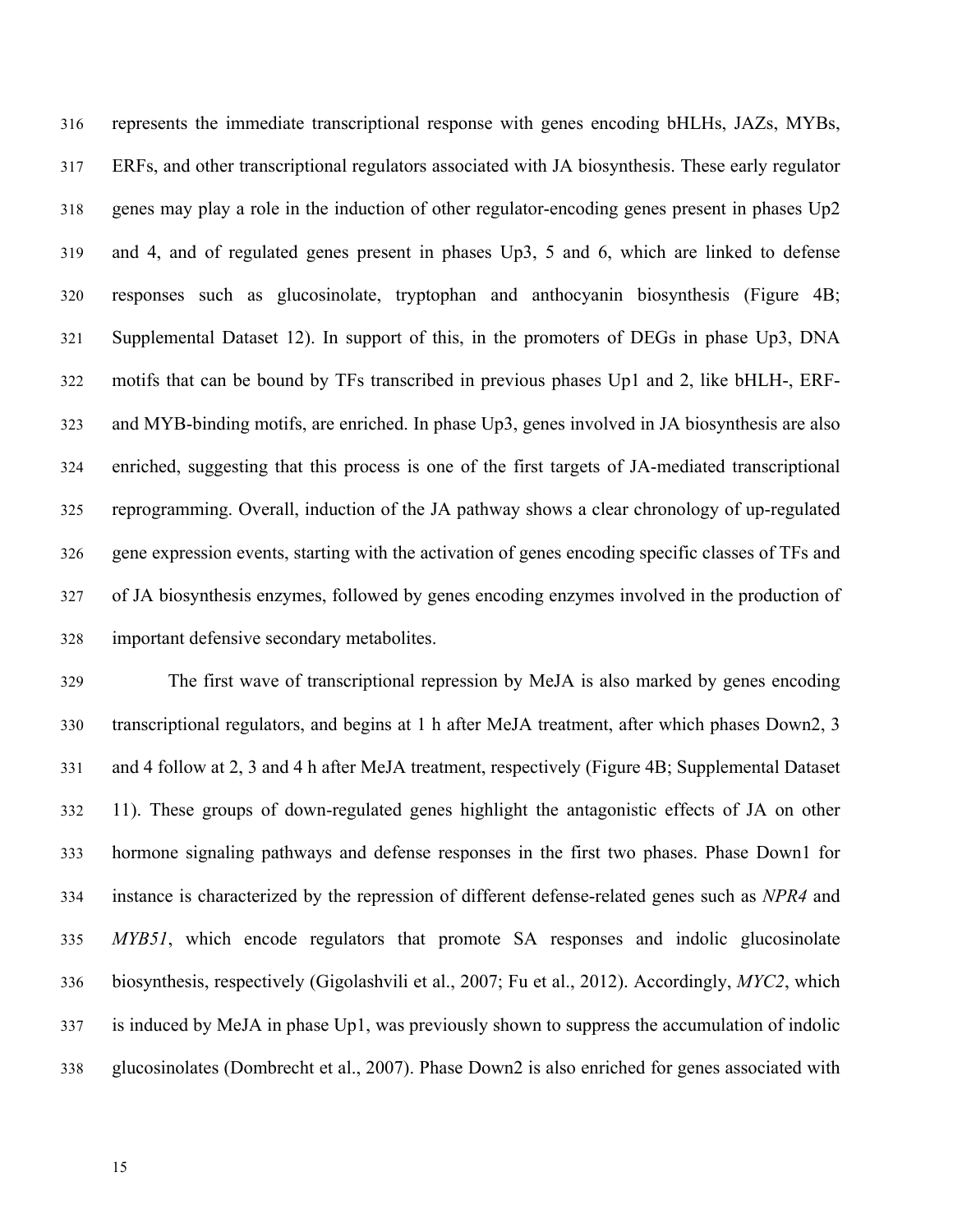SA-controlled immunity, including the key immune-regulators *EDS1* and *PAD4* (Feys et al., 2001). In line with these observations, there is an overrepresentation for WRKY-binding motifs in the promoters of genes present in phase Down 1 and 2, suggesting that their repressed expression is mediated by an effect of MeJA on WRKY action. Later phases of transcriptional repression (phases Down3 and 4) are marked by an overrepresentation of genes related to growth and development, including primary metabolism and auxin signaling, and an enrichment of DNA motifs recognized by TCP TFs, which conceivably reflects an effort by the plant to switch energy resources from growth to defense (Attaran et al., 2014). A general observation that can be made from this chronological analysis of the JA gene regulatory network is that despite the overall relatively short transcriptional cascades controlling gene activation or repression, distinctive transcriptional signatures, associated with specific biological processes, are initiated at different phases in time.

#### **Inference of regulatory interactions reveals key regulators of local JA subnetworks**

 Next, we made use of the TF DNA-binding motif information of the genes in the temporally separated transcriptional phases to construct a gene regulatory network that predicts directional interactions between the JA responsive TF genes and all genes associated with the different transcriptional phases (Supplemental Dataset 15). The JA gene regulatory network generated via this analysis is shown in Figure 5, in which a differentially expressed TF gene (represented by a circular node in the network) is connected by an edge to a transcriptional phase (represented by a rectangle in the network) when the corresponding DNA-binding motif is overrepresented in that phase. The generated network model shows that the TFs are predicted to regulate expression of genes at either single or multiple transcriptional phases. The early phases likely contain key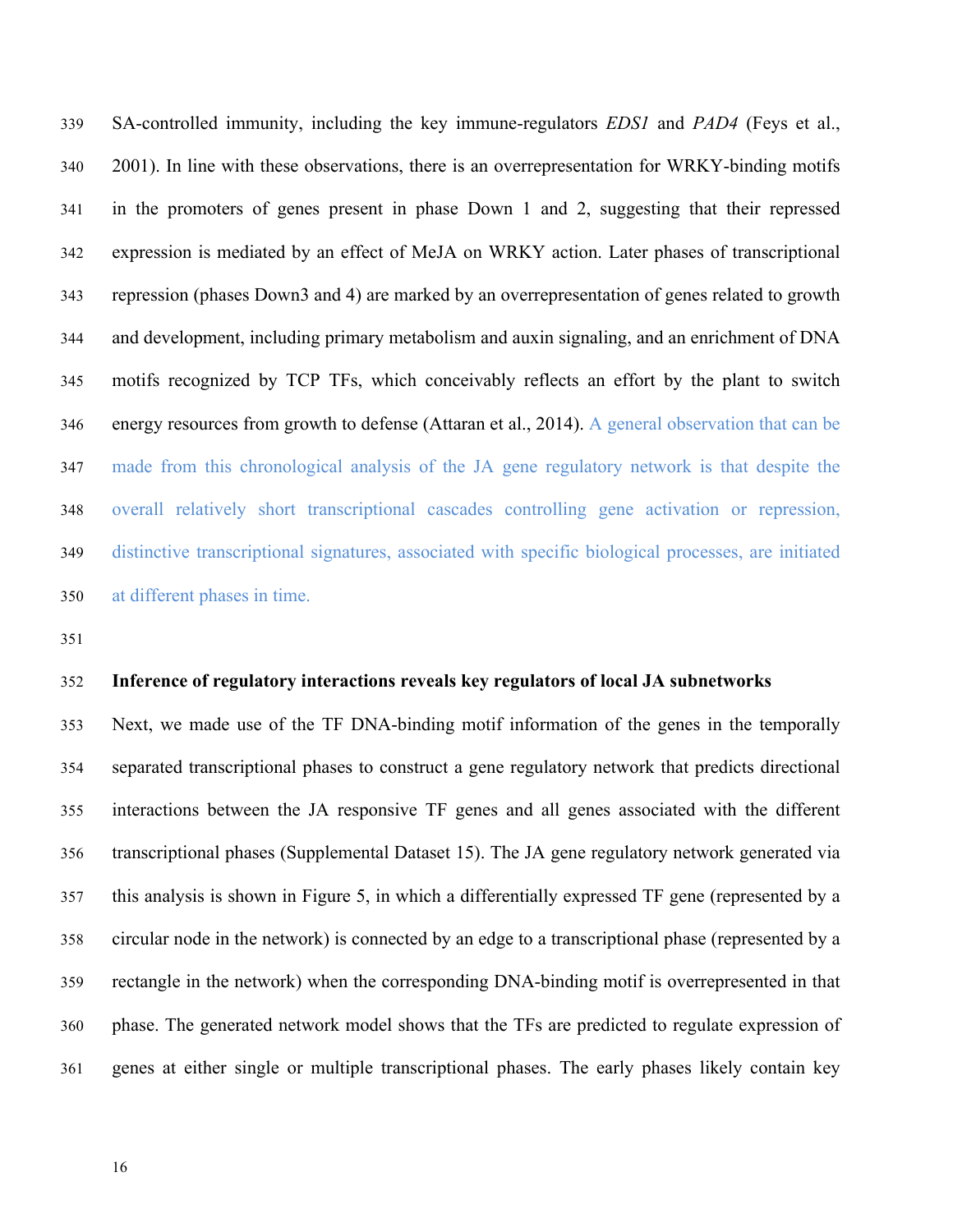regulators of subsequent phases. Phase Up1 contains the TFs MYC2 and JAM1, which are among the most active TFs, as their cognate DNA-binding motifs (both share the same consensus, CACGTG) are enriched in the promoters of genes assigned to a large fraction of the up-regulated transcriptional phases. This prediction is in line with recent reports suggesting that the positive regulator MYC2 and the negative regulator JAM1 cooperate to balance JA responses by competitive binding to their shared target sequences (Nakata et al., 2013; Sasaki-Sekimoto et al., 2013). What determines the different timing by these regulators to effectively activate or repress transcription awaits further investigation. Phases Up1 and Up2 also contain the TF genes *bHLH27*, *ERF16, ANAC056* and *MYB59*, of which corresponding mutants showed altered resistance levels to *B. cinerea* infection and/or *M. brassicae* infestation (Figure 2C and 2D). Cognate DNA-binding motifs of these TF families are enriched in genes that are induced in multiple subsequent transcriptional phases (Figure 4B and 5).

 Phase Up1 also contains TF genes that are predicted to have a more limited regulatory scope, such as the ERF TF gene *ORA47*, of which the binding motif (consensus, CCG(A/T)CC) is only overrepresented in the promoters of genes assigned to phase Up3. These genes include the JA biosynthesis genes *LOX2*, *AOS*, *AOC1,2,3*, *ACX* and *OPR3*, thus suggesting that this *cis*- element and its cognate TF ORA47 may play a role in regulating JA production, which reflects the positive feedback loop that is known to maintain and boost JA levels upon initiation of the JA response (Wasternack, 2015). Focusing on this predicted subnetwork (Figure 6A), we found that *ORA47* and several of the JA biosynthesis genes were predicted to be targets of MYC2, suggesting that MYC2 together with ORA47 regulates JA biosynthesis in *Arabidopsis*. Figure 6B shows that the presence of the ORA47-binding motif is conserved between the promoters of *AOS*, *AOC2*, *OPR3* and *LOX3* orthologs of field mustard (*Brassica rapa*), grape (*Vitis vinifera*),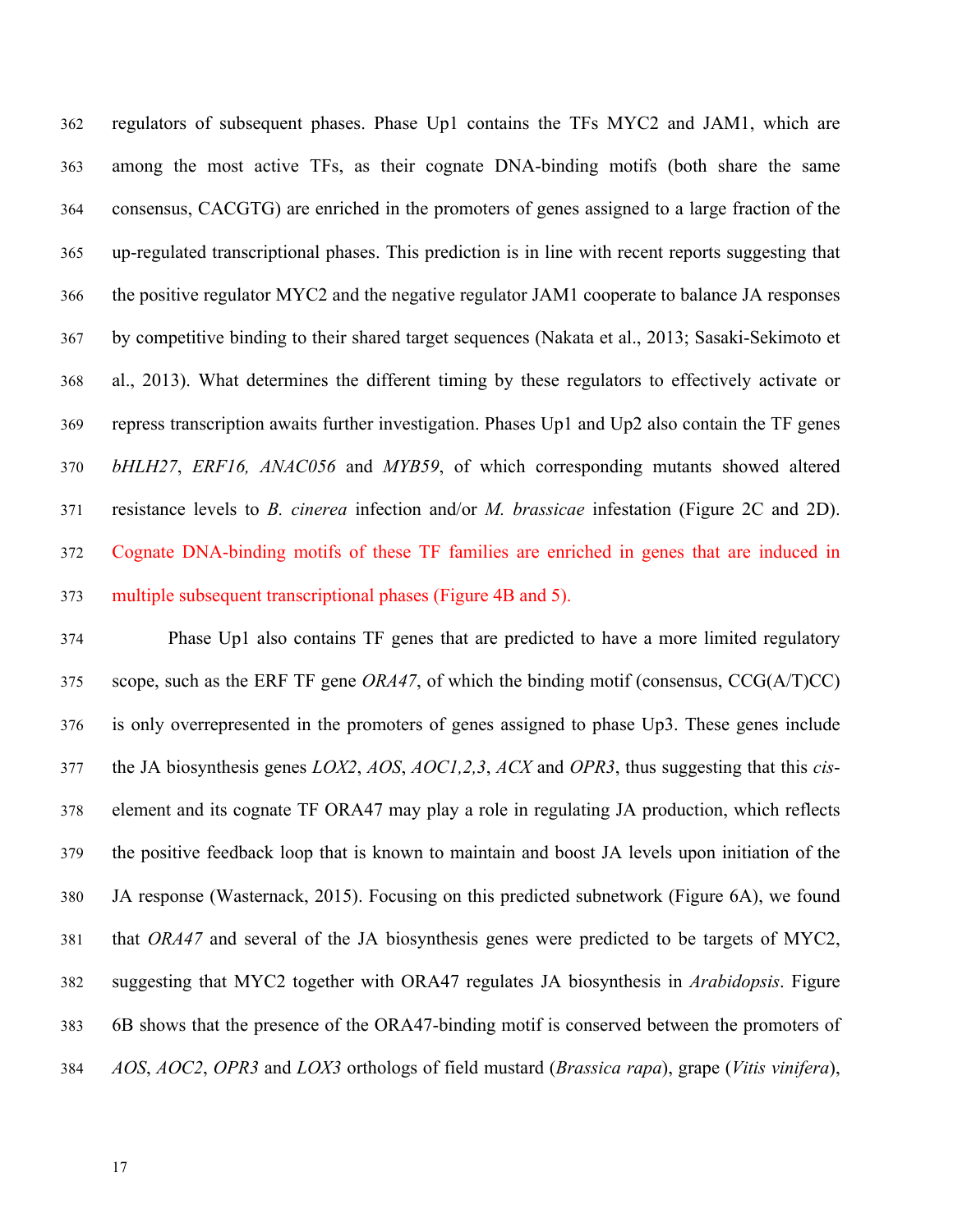and poplar (*Populus trichocarpa*), pointing to a role for ORA47 and its cognate binding element in the regulation of JA biosynthesis genes. Evidence for this is provided by the direct binding of ORA47 to promoter elements of *AOC1, AOC3* and *LOX3,* as demonstrated by yeast one-hybrid experiments (Supplemental Figure 8). Moreover, in stimulated β-estradiol-inducible *ORA47* plants expression of *LOX2, LOX3, AOS, AOC1, AOC2* and *OPR3* was increased and accumulation of JA and JA-Ile was also enhanced (Figure 6C and 6D), which is in line with and extends previous findings (Pauwels et al., 2008; Chen et al., 2016). We did not observe a significant increase in expression of *JAR1*, encoding the enzyme responsible for catalyzing conjugation of JA with isoleucine, suggesting that basal JAR1 levels are sufficient for the conversion of excess JA into biologically active JA-Ile. Taken together, these experimental results confirm our model prediction that ORA47 is an important regulator of JA biosynthesis and highlight the potential of combining time series expression data with motif analysis to infer novel key regulators and their targets in gene regulatory networks.

 For the vast majority of TFs in our chronological model, it is unclear which specific JA- responsive genes they regulate. To validate and extend our chronological network model further, we made use of transcriptome data sets of three *Arabidopsis* lines that are perturbed in TFs that are predicted by our model to regulate downstream subnetworks. We investigated the effect of the TFs RAP2.6L and ANAC055, which have previously been suggested to regulate JA- responsive genes among others (Bu et al., 2008; Krishnaswamy et al., 2011), by studying their target genes in *RAP2.6L-*overexpressing and *anac055* mutant *Arabidopsis* lines. Moreover, we used the transcriptome data derived from the *myb48myb59* mutant analysis, described in Figure 2G. We performed transcriptional profiling of leaves from plants overexpressing *RAP2.6L* (*RAP2.6L-*OX) under non-stress conditions, leading to the identification of 93 DEGs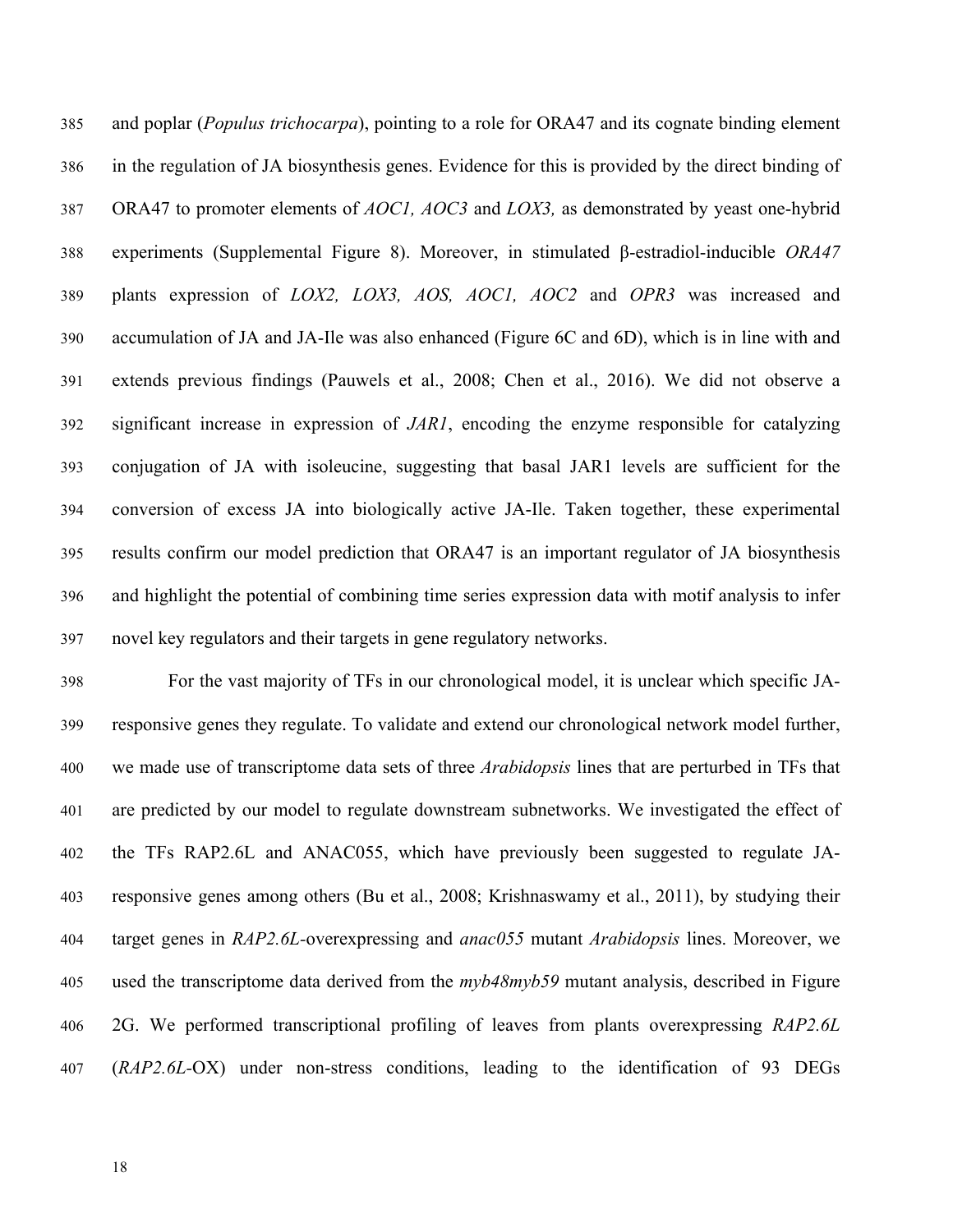(Supplemental Dataset 16). Of these, a significant portion of 31 DEGs (*P* < 3.59e-05; hypergeometric test) was also differentially expressed in the MeJA time series. Projecting the common set of DEGs onto the transcriptional network model revealed that >90% of these genes are present in transcriptional phases that are temporally downstream of the phase containing *RAP2.6L* (phase-Up2, Figure 6E). Analysis of the overlap between *RAP2.6L-*OX DEGs and the MeJA-induced co-expression clusters from the present study revealed a specific enrichment for RAP2.6L targets in cluster 14, which as described above is itself overrepresented for genes associated with aliphatic glucosinolate production. Interestingly, a recent study showed that RAP2.6L can interact with several aliphatic glucosinolate biosynthetic gene promoters and moreover, that *rap2.6l* mutants are perturbed in glucosinolate production (Li, 2014).

 Using a similar approach, 56 genes differentially expressed in an *anac055* mutant line compared to wild-type plants (described previously in Hickman et al. (2013)) were overlaid on the JA gene regulatory network. The overlap between MeJA-responsive and ANAC055*-* regulated genes was statistically significant (24 DEGs, *P* < 4.74e-10; hypergeometric test) and > 85% of these genes became for the first time differentially expressed after *ANAC055* was induced by MeJA (phase-Up2, Supplemental Figure 9). Down-regulated gene co-expression cluster 20 is overrepresented for ANAC055 targets that are enhanced in the *anac055* mutant, and is enriched for GO terms related to SA biosynthesis. Interestingly, ANAC055 has previously been shown to target SA biosynthetic and metabolic genes to negatively regulate SA accumulation following induction by the bacterial toxin coronatine (Zheng et al., 2012). Analogously, we also projected the 399 genes that were differentially expressed in the *myb48myb59* double mutant line compared to Col-0 wild type (as described above; Supplemental Dataset 6) on the JA gene regulatory network model. The overlap between MeJA-responsive and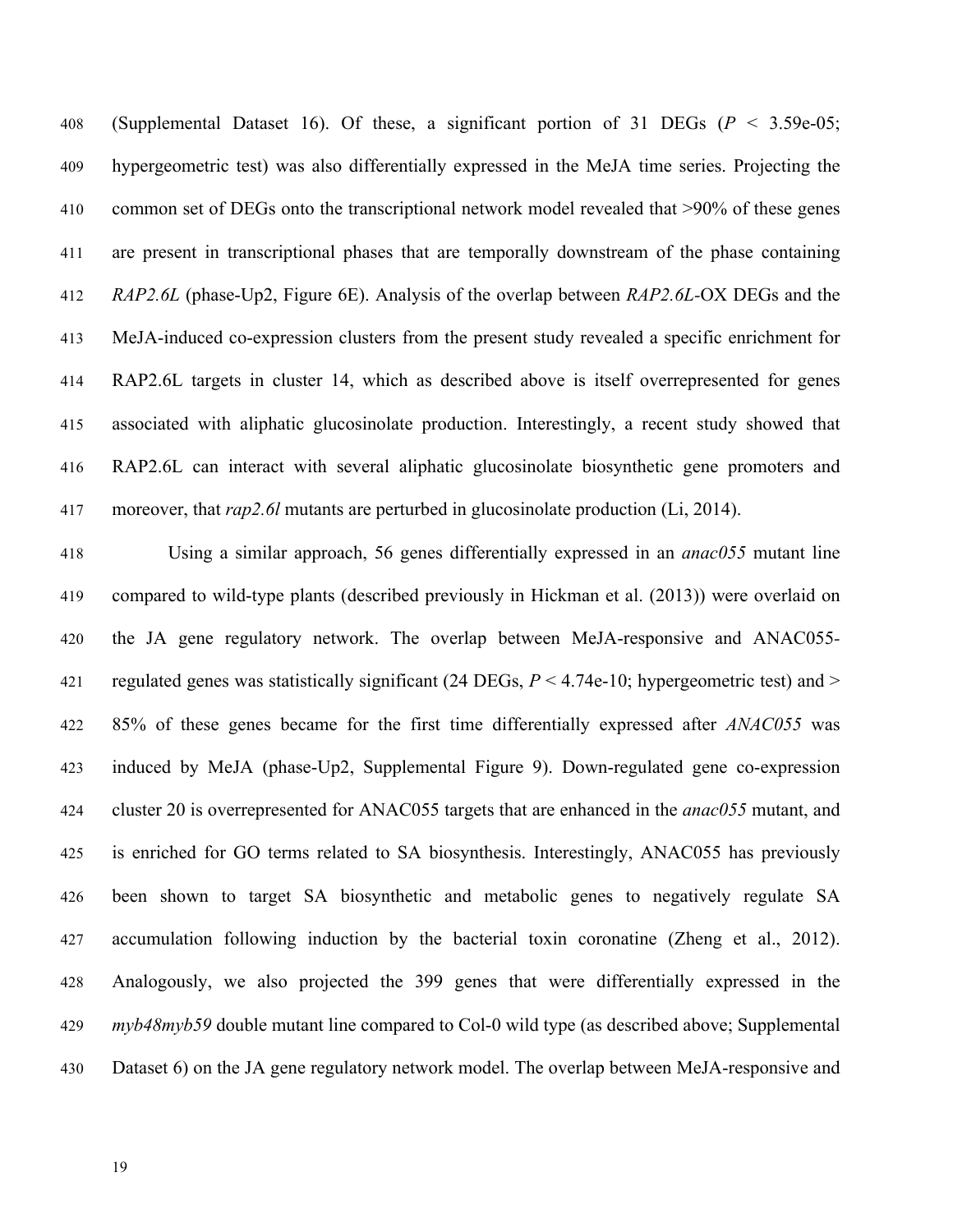MYB48/59-regulated genes was highly significant (164 DEGs, *P* < 2.2e-16; hypergeometric test) and the vast majority of these genes were first differentially expressed after induction of *MYB48* and *MYB59* by MeJA treatment (Supplemental Figure 10). This suggests that these DEGs may be downstream targets of MYB48/MYB59 activity during induced JA signaling. This is confirmed by the enrichment of the MYB-binding motif in the promoter sequences of the down- regulated DEG set, while the enrichment in the up-regulated DEGs for the bHLH-binding motif suggests a role for MYB48/MYB59 in attenuation of the MYC branch of the JA pathway.

 Collectively, analysis of the transcriptomes of *RAP2.6L-*OX, *anac055* and *myb48myb59* suggests that in the context of the JA gene regulatory network, the studied TFs play a role in specific biological processes by specific gene targeting. Thus, these three examples demonstrate the value of leveraging TF perturbation transcriptome data with our information-rich MeJA- induced dataset to begin to explore specific transcriptional subnetworks, which better define the mechanistic function of individual TFs, and aids the holistic understanding of the JA gene regulatory network.

#### **DISCUSSION**

 Computational analyses of high-density time series of RNA-Seq data obtained from *Arabidopsis* leaves of the same developmental stage (leaf number 6), allowed us to provide an unprecedentedly detailed insight into the architecture and dynamics of the JA gene regulatory network. Previously, studies on phytohormone-induced transcriptional responses have typically included only a limited number of time points or focused on the effect of perturbation of specific regulatory proteins on transcriptional activity in hormone-controlled gene regulatory networks (Tsuda et al., 2009; Nakata et al., 2013). Our time series study shows that MeJA induces a burst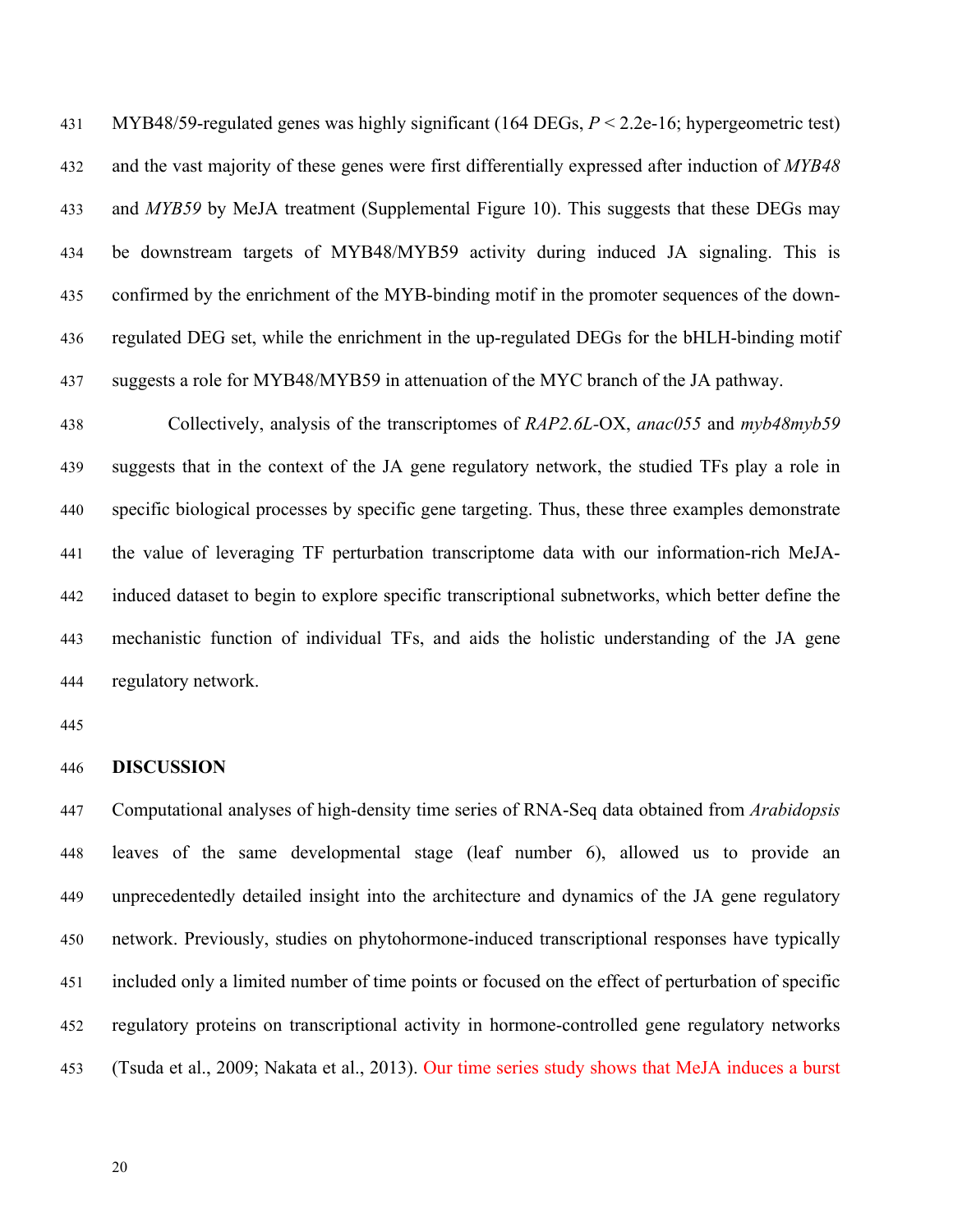of transcriptional activity that generates a variety of detailed temporal expression patterns that partition into specific gene clusters representing different biological processes (Figure 1, 2 and 4; Supplemental Figure 1 and 6). Differential expression analysis yielded a considerably more comprehensive MeJA-responsive gene set compared to previous transcriptomic studies (Figure 1), including a significant number of genes not represented on microarrays. In turn, this information yielded novel insights into the chronology and regulation of the biologically relevant JA response.

### **Network-informed discovery of novel players in the JA response**

 Using a dynamic network approach, we systematically determined how the diverse positive and negative regulatory components in the JA gene regulatory network function over time. MeJA- induced gene activation or repression is shown to be controlled by short transcriptional cascades, yet yielding distinctive transcriptional signatures that correspond to specific sets of genes and biological processes (Figure 2). In general, it appears that bHLH TFs are master regulators controlling the majority of the MeJA-inducible genes, while ERF and MYB TFs fine-tune the expression of dedicated sets of target genes in specific sectors of the gene regulatory network (Figure 2, 3 and 4). Besides the known regulators of the JA pathway, several other TFs, whose functions were not previously linked to JA responses, were identified in the network. By using a guilt-by-association approach, twelve early MeJA-induced TFs with unknown roles in the JA response were selected for validation of their biological function in pathogen or insect resistance. Four of these (bHLH27, ERF16, MYB59, and ANAC056) were found to play a role in resistance against the pathogen *B. cinerea* and/or the insect *M. brassicae* (Figure 2), highlighting the high success rate of our approach in the discovery of biological functions of novel genes in the JA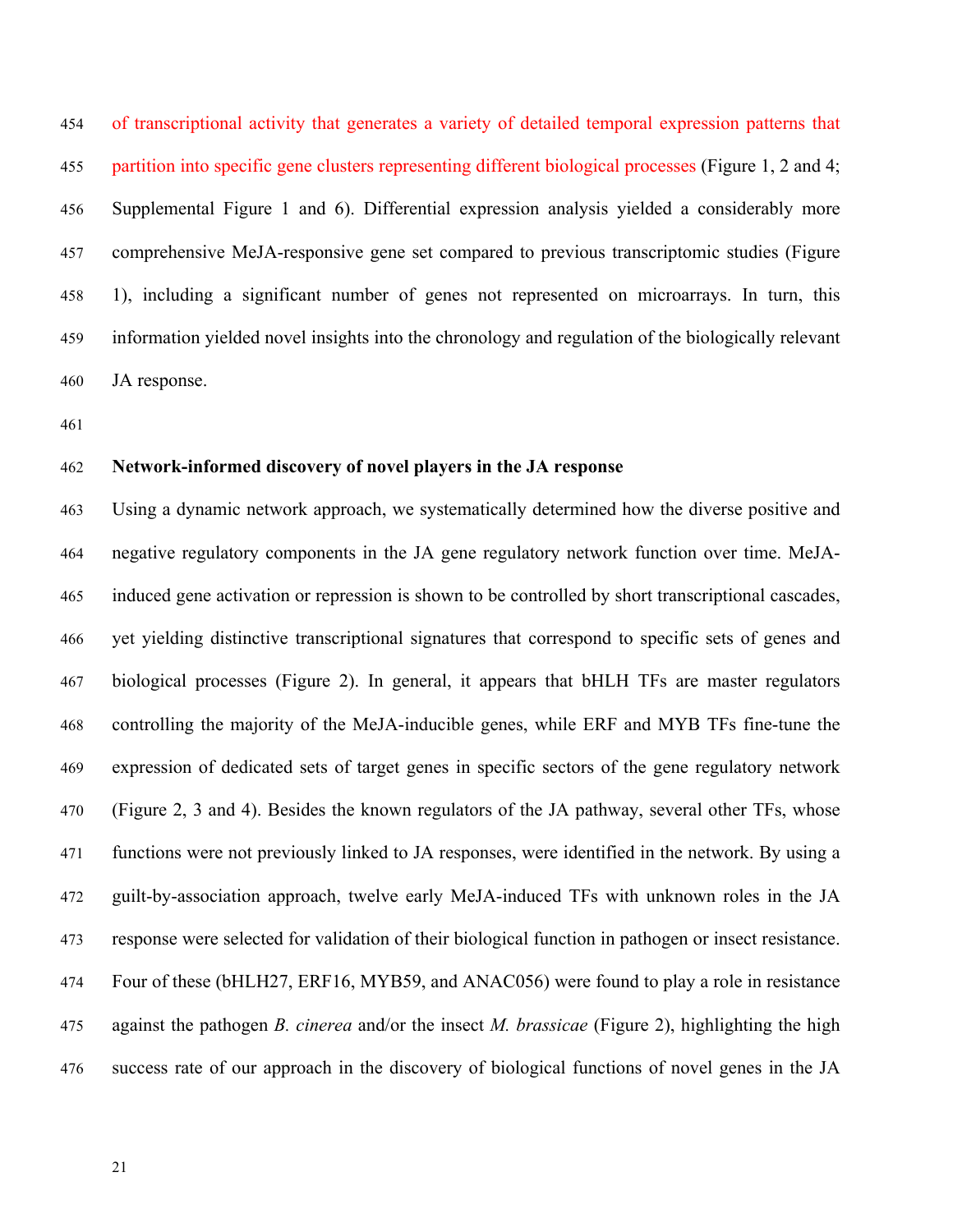network. Collectively, our gene perturbation data provide an important starting point for the characterization of so far unexplored components of the JA gene regulatory network, while numerous other early- and late-expressed TF or enzyme-encoding genes still await further exploration for functionality.

 Mutants in bHLH27 and the double mutant corresponding to MYB48/59 were more susceptible to *B. cinerea*, yet more resistant to *M. brassicae* (Figure 2). Although this necrotrophic pathogen and chewing insect both stimulate JA biosynthesis, many subsequently induced changes in JA-responsive gene expression are specifically directed to the different attackers and hence engage different TFs and downstream targets. This is known to be coordinated by the mutually antagonistic ERF branch of the JA pathway, which is co-regulated by ET, and the MYC branch of the JA pathway, which is co-regulated by ABA (Pieterse et al. 2012). Several TFs have been documented to differentially affect MYC versus ERF branch- controlled gene expression and associated defenses. The best-known example of such a regulator is MYC2, a key positive regulator of MYC branch genes and associated defenses against chewing insects (e.g. *Helicoverpa armigera*, *Spodoptera littoralis*) (Dombrecht et al., 2007; Fernández-Calvo et al., 2011). In contrast, MYC2 negatively regulates defense against necrotrophic pathogens (e.g. *B. cinerea*, *Plectosphaerella cucumerina*) (Lorenzo et al., 2004; Nickstadt et al., 2004). JA-inducible NAC TF family paralogs, ANAC019 and ANAC055, show the same effect: they positively regulate MYC branch-associated genes and defenses to *S. littoralis*, while they antagonize ERF branch-associated resistance to *B. cinerea* (Bu et al., 2008; Schweizer et al., 2013) Oppositely, the positive regulator of the ERF branch, ORA59, controls defenses to *B. cinerea* while it antagonizes MYC branch defenses and ORA59 overexpression lines become more attractive to *P. rapae* larvae (Pré et al., 2008; Verhage et al., 2011). Our data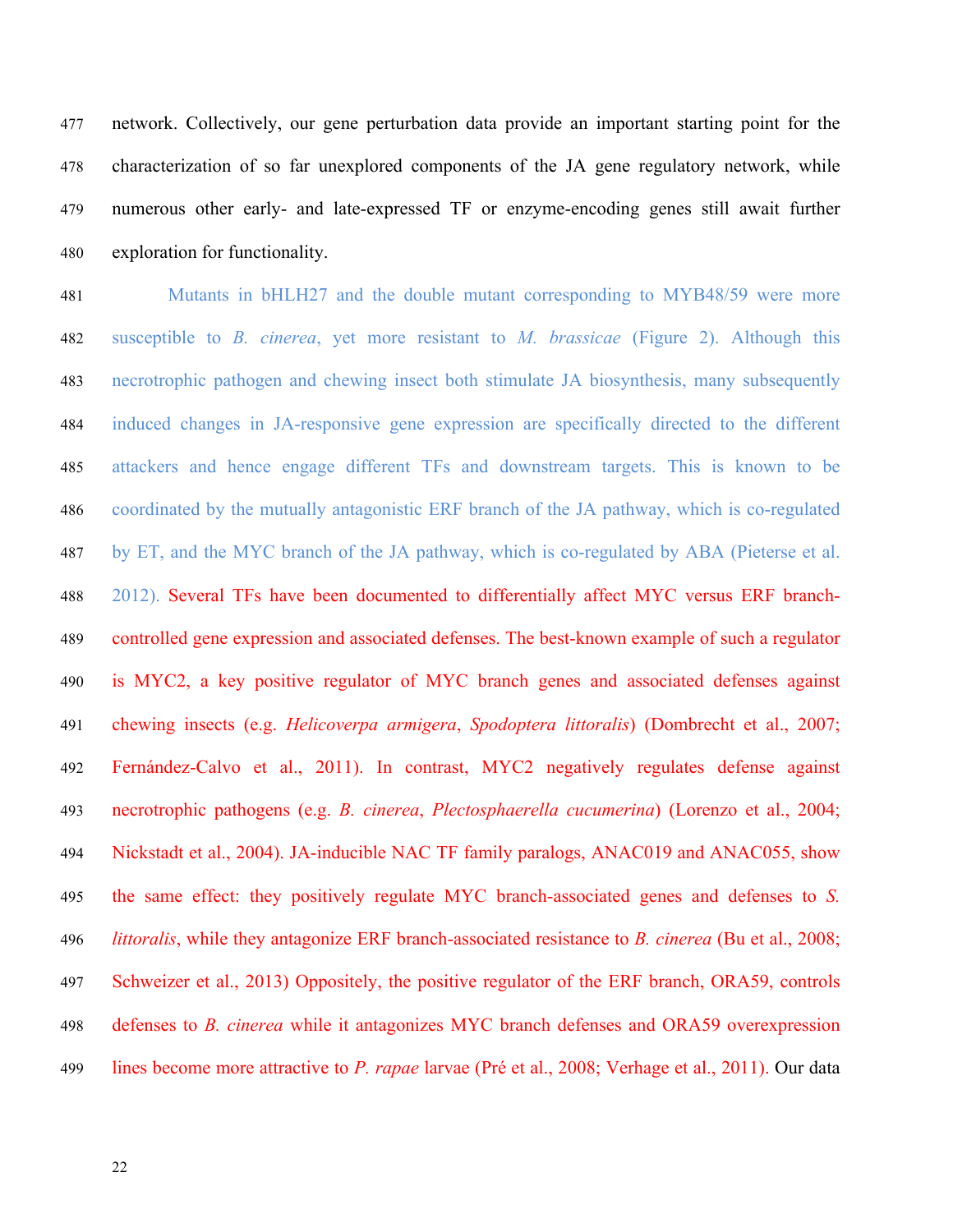suggest that bHLH27 functions as a negative regulator of the MYC branch, which may enhance ERF branch activation, thereby influencing resistance to *B. cinerea*. Also other bHLH TFs (so called JAMs) have been reported to antagonize MYC2-activated gene expression and defense to insects (Nakata et al., 2013; Sasaki-Sekimoto et al., 2013). By contrast, Song et al. (2013) reported that ERF branch defense marker genes and resistance against *B. cinerea* were enhanced by the quadruple mutant of bHLH3/13/14/17. This indicates different underlying mechanisms of the different repressive bHLHs. MYB48/59 also antagonize the MYC branch as signified by the *myb48myb59* mutant, showing not only enhanced resistance to *M. brassicae*, but also enhanced expression of MYC branch-associated genes (Figure 2E-G; Supplemental dataset 6 and 7). The transcriptome analysis of *myb48myb59* did not suggest that the reduced resistance to *B. cinerea* is due to MYB48/59-mediated antagonism of ERF branch. It may be that down-regulation of gene clusters enriched in specific secondary metabolism contributes towards compromised immunity in this mutant, but this awaits further functional analysis.

## **Uncovering redundant function by double mutant analysis**

 Reverse genetic screens are an important approach in the study of gene functions in *Arabidopsis*, but when additional genes have either fully or partially redundant functions, which is often the case with TF genes, their utility can be limited (Bolle et al., 2011). Redundancy may partially explain why 8 out of the 12 T-DNA insertion lines of the predicted JA-responsive TF genes that were tested in this study did not display significant changes in JA-associated immunity. By specifically targeting the highly similar TF-encoding gene pair *MYB48* and *MYB59*, we generated a double mutant that displayed a more severe perturbation of JA-associated gene expression and immunity compared to either single mutant (Figure 2E-G and Supplemental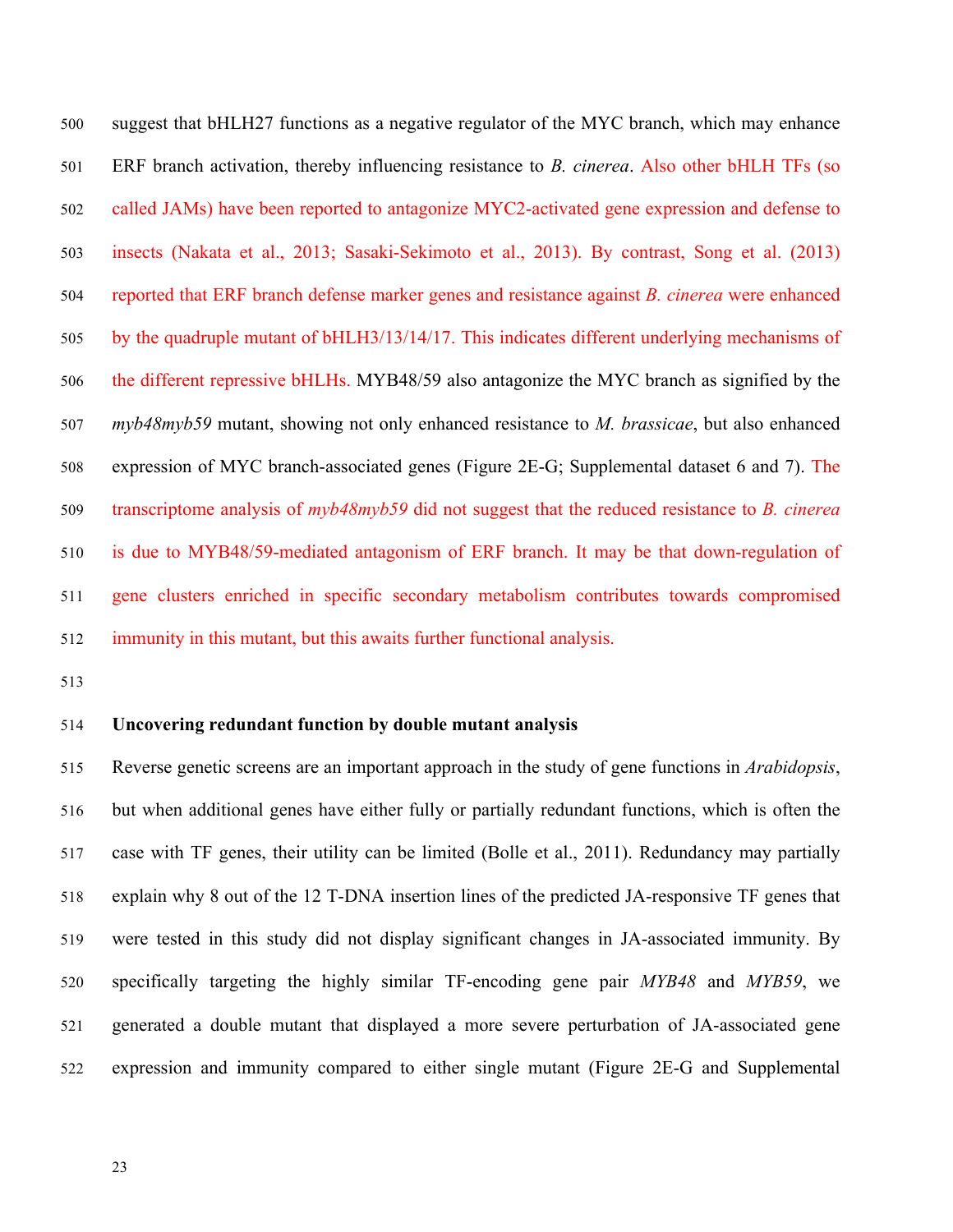Figure 10). Use of higher-order mutants can be critical to understand TF gene regulatory functions.

## **Network reconstruction enables prediction of regulatory interactions**

 Our time series data discerned a chronology of 10 transcriptional phases, showing that the onset of up-regulation preceded that of down-regulation, and that the first phase that was initiated within 15 minutes was represented by transcriptional regulators (Figure 4). JA biosynthesis is shown to be a first target for activation, followed by secondary metabolism, including activation of the tryptophan, glucosinolate and anthocyanin biosynthesis pathways. This latter observation correlates with the later activation of many *MYB* TF genes, which are important regulators of secondary metabolism, and the enrichment of MYB DNA-binding motifs in the up-regulated genes in later phases. Down-regulated genes showed enrichment in WRKY TF-binding motifs, which is linked with the suppressed expression of SA-associated defense genes.

 Integrating TF DNA-binding motif enrichment data with our chronological JA network model predicted putative causal regulations between TFs and downstream JA-regulated subnetworks (Figure 5 and 6). Although subsets of the regulatory predictions were supported by literature and by novel experimental validation in this study, the presented network model is not without limitations. Our approach does not consider potential nonlinear relationships between gene expression profiles, and has limited ability to account for expression of genes that strongly depend on the joint activity of more than one TF. Thus, a future extension of the work presented here could be to utilize these data with more formal modeling approaches that better account for combinatorial regulation of targets and/or are capable of capturing nonlinear characteristics of the regulatory system, such as approaches based on mutual information or dynamic Bayesian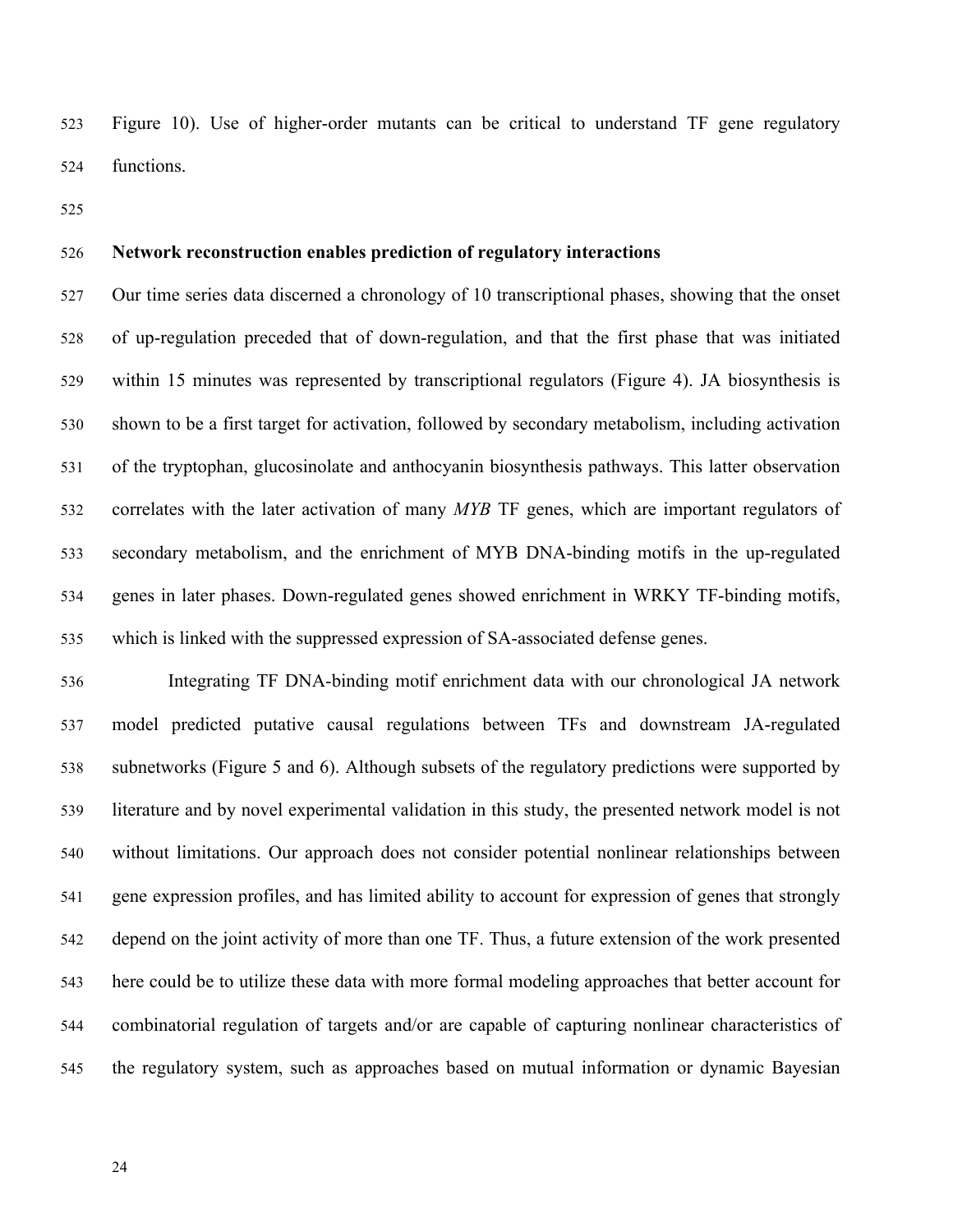networks (Margolin et al., 2006; Penfold and Wild, 2011). Even when focusing on transcriptional networks as we have done here, it is important to note that some TFs may not be regulated transcriptionally themselves and hence are absent from our analysis. Additional techniques such as ChIP-seq and Y1H will help incorporate such regulators into the JA gene regulatory network model (Windram et al., 2014).

# **Dataset integration validates TF-specific regulatory functions**

 Exploring the regulatory predictions between TF regulators and their target genes highlighted a local regulatory module centered around the early JA-responsive AP2/ERF TF ORA47. Based on the occurrence of the ORA47 DNA-binding motif in their core promoters, we predicted that this TF targets a large fraction of genes encoding enzymes involved in JA biosynthesis in *Arabidopsis* (Figure 6A) and evolutionary distant species (Figure 6B). Indeed, yeast one-hybrid experiments confirm that ORA47 binds to promoter elements of JA biosynthesis genes (Supplemental Figure 8). Using transgenic lines that allow for the conditional expression of *ORA47* upon β-estradiol treatment, we showed that induction of *ORA47* expression significantly increases levels of JA and bioactive JA-Ile, indicating that ORA47 is an important activator of JA biosynthesis (Figure 6D). Recently, it was demonstrated that ORA47 could bind to the promoters of many of the JA biosynthesis genes reported here (Chen et al., 2016), however, the impact on the expression of its target genes was only reported for a small subset. Using the β- estradiol conditional overexpression system allowed us to demonstrate that induction of *ORA47* expression indeed leads to the activation of all 7 important JA biosynthesis genes investigated (Figure 6C). Our *in silico* predictions combined with experimental validation underscore ORA47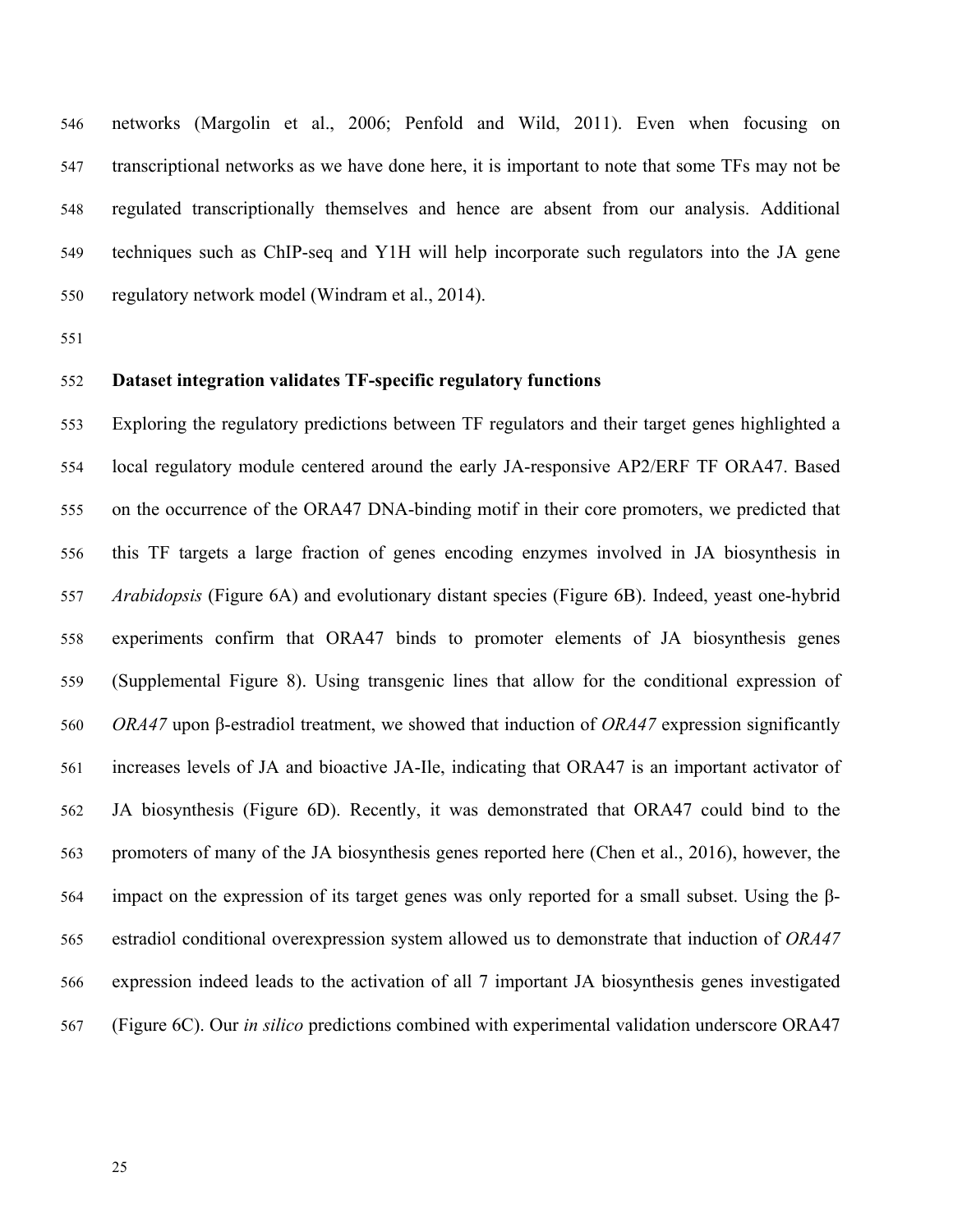as a central regulator of JA biosynthesis, which may form part of an evolutionarily conserved JA amplification loop (Figure 6B).

 For many known and unknown JA-responsive TFs, their exact role in the JA gene regulatory network has remained unresolved. We show how integrating either existing or novel transcriptome data with our models of MeJA-mediated gene expression can generate hypotheses regarding the roles of specific transcriptional regulators in the context of the JA response. In particular, transcriptional profiling of plants overexpressing the MeJA-responsive TF RAP2.6L and subsequent overlay of the gene expression data onto our co-expression clusters, led to the hypothesis that within the JA gene regulatory network RAP2.6L plays a role in the regulation of glucosinolate biosynthesis-associated genes (Figure 6E). A similar approach, using the established stress-associated TF ANAC055, and MYB48/59 (highlighted in this study), confirmed and extended the predicted regulatory interactions with distinct downstream targets in the JA network model (Supplemental Figure 9 and 10). Specific co-expressed gene clusters in the JA network were shown to be affected in the TF-perturbed lines, highlighting the strength of our clustering analysis for inferring functional regulation mechanisms. A similar transcriptome overlay approach could be used in future studies to further define the roles of other JA-inducible TFs in the diverse JA subnetworks.

### **Summary**

 In sum, this study provides detailed insight into the dynamics and architecture of the JA gene regulatory network that is activated in *Arabidopsis* upon treatment with MeJA, and rapidly develops a range of transient or longer lasting expression changes in specific groups of co-expressed genes with distinct biological functions. Our information-rich data set offers a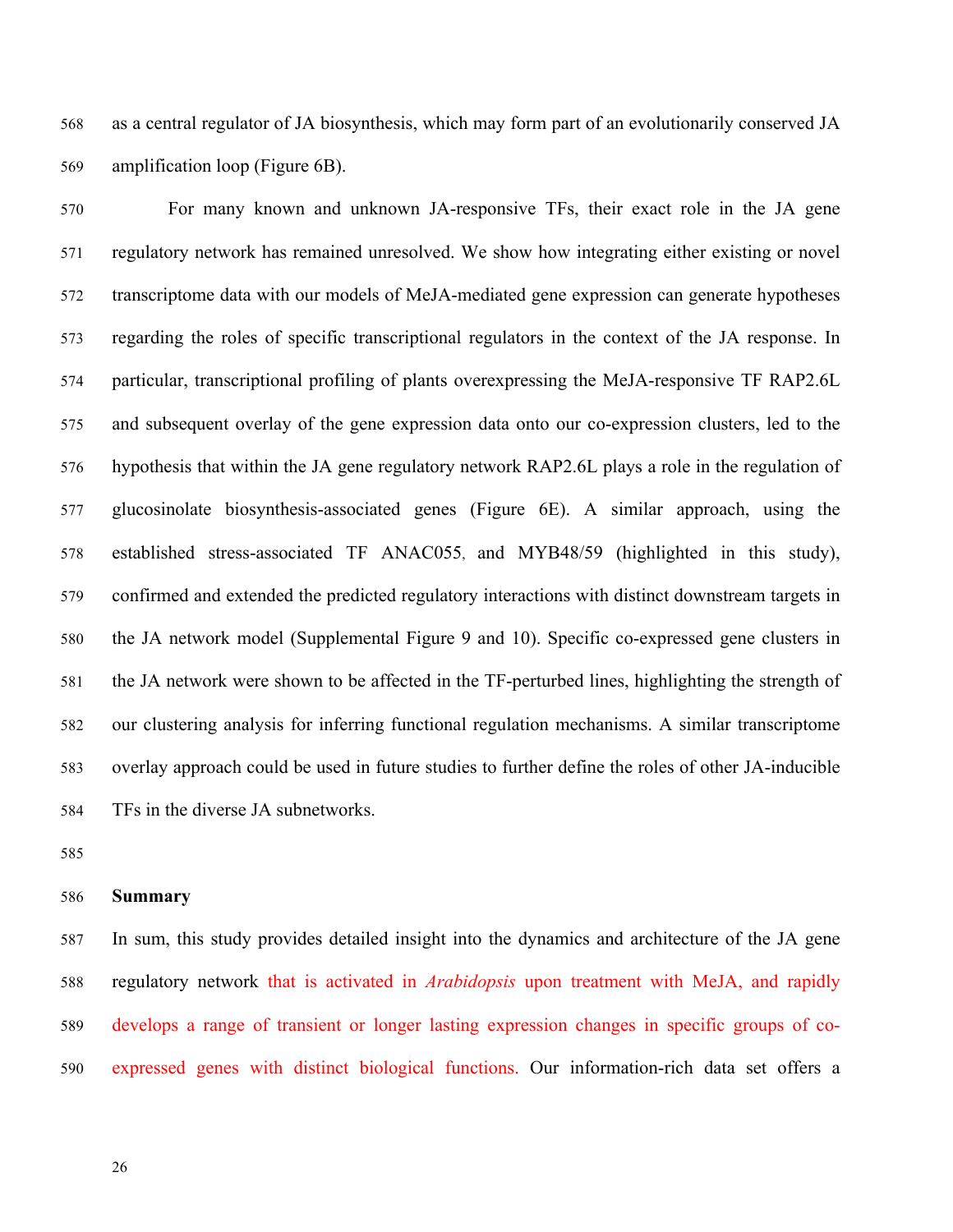potentially high success rate for the discovery of genes with so-far unknown functions in JA- regulated responses related to plant immunity, growth and development. Future use of these time series data could include integration with additional transcriptome data across diverse environmental conditions, together with other 'omics' datasets, which will aid in building a comprehensive picture of the JA response.

## **METHODS**

 **Plant materials and growth conditions.** All wild-type, mutant, and transgenic *Arabidopsis thaliana* plants used in this study are in the Columbia ecotype (Col-0) background, except for the *RAP2.6L*-OX line which has the WS background. The following T-DNA insertion mutants and transgenic lines were obtained from the Nottingham Arabidopsis Stock Centre: *ofp1* (At5g01840; SALK\_111492C), *myb59* (At5g59780; GK-627C09), *anac056* (At3g15510; SALK\_137131C), *rap2.6l* (At5g13330; SALK\_051006C), *rap2.6* (At1g43160; SAIL\_1225G09), *erf16(-1)* (At5g21960; SALK\_053563C), *erf16-2* (At5g21960; SALK\_096382C), *at1g10586* (At1g10586; SALK\_027725C), *bhlh19* (At2g22760; GABI\_461E05), *bhlh27(-1)* (At4g29930; SALK\_049808C), *bhlh27-2* (At4g29930; SALK\_149244C), *bhlh35* (At5g57150; SALK\_100300C), *bhlh92* (At5g43650; SALK\_033657C), *bhlh113* (At3g19500; GK\_892H04), *myb48* (At3g46130; SALK\_103847), *ora59* (Zander et al., 2014) (At1g06160; GK-061A12.16), and *ORA47* β-estradiol-inducible TRANSPLANTA line (Coego et al., 2014) (N2101685). The *myb48* and *myb59* mutants were crossed to generate the *myb48myb59* double mutant. The *myc2,3,4* triple mutant (At1g32640/At5g46760/At4g17880) has been described previously (Fernández-Calvo et al., 2011). Seeds were stratified for 48 h in water at 4°C prior to sowing on river sand. After 2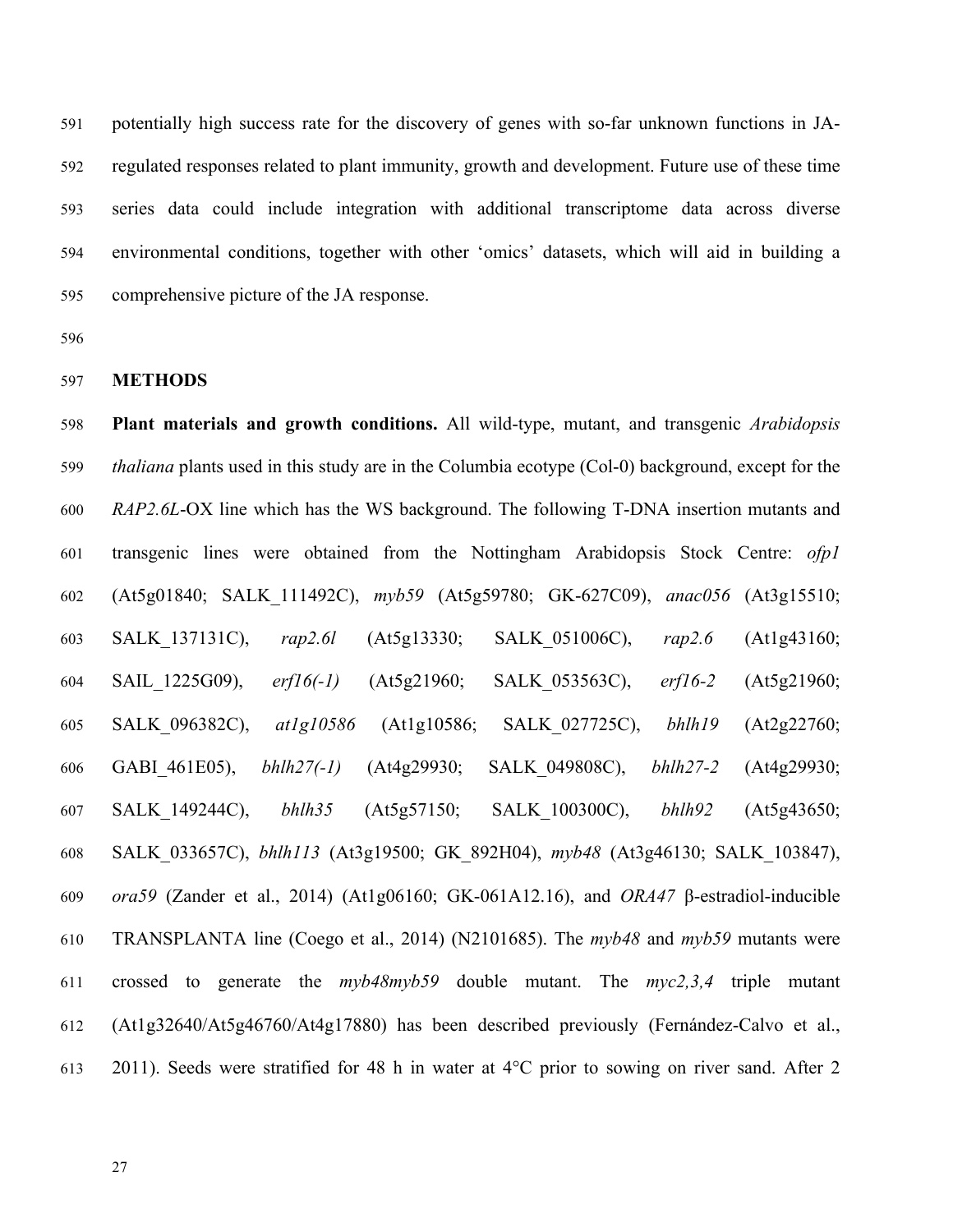weeks, the seedlings were transferred to 60-mL pots containing a soil:river sand mixture (12:5) that had been autoclaved twice for 1 h. Plants were cultivated in standardized conditions under a 616 10-h day (75  $\mu$ mol/m<sup>2</sup>/s<sup>1</sup>) and 14-h night cycle at 21°C and 70% relative humidity. Plants were watered every other day and received modified half-strength Hoagland nutrient solution containing 10 mM Sequestreen (CIBA-GEIGY GmbH, Frankfurt, Germany) once a week. To minimize within-chamber variation, all the trays, each containing a mixture of plant genotypes or treatments, were randomized throughout the growth chamber once a week. Mutants or treatments were indicated by colored labels of which the code was unknown by the experimenter. T-DNA insertion lines were confirmed homozygous for the T-DNA in the relevant genes with PCR using the gene-specific primers listed in Supplemental Table 1. The *RAP2.6L* overexpressing line (*RAP2.6L-*OX) (Krishnaswamy et al., 2011) and the background accession (WS), were cultivated as described previously (Windram et al., 2012).

 **RNA-Seq experimental setups.** For the MeJA time series, 5-week-old Arabidopsis Col-0 plants were treated by dipping the rosette leaves into a mock or MeJA (Duchefa Biochemie BV, Haarlem, The Netherlands) solution. The mock solution contained 0.015% (v/v) Silwet L77 (Van Meeuwen Chemicals BV, Weesp, The Netherlands) and 0.1% ethanol. The MeJA solution contained 0.015% (v/v) Silwet L77 and 0.1 mM MeJA, which was added from a 1,000-fold stock in 96% ethanol. For time series expression analysis, leaf number 6 (counted from oldest true leaf to youngest leaf) was harvested from individual *Arabidopsis* plants and snap frozen in liquid nitrogen for each treatment and time point as indicated in Extended Data Table 1. Each individual leaf corresponds to one biological replicate and four biological replicates for each treatment and time point combination were sequenced (see below). For the comparison of the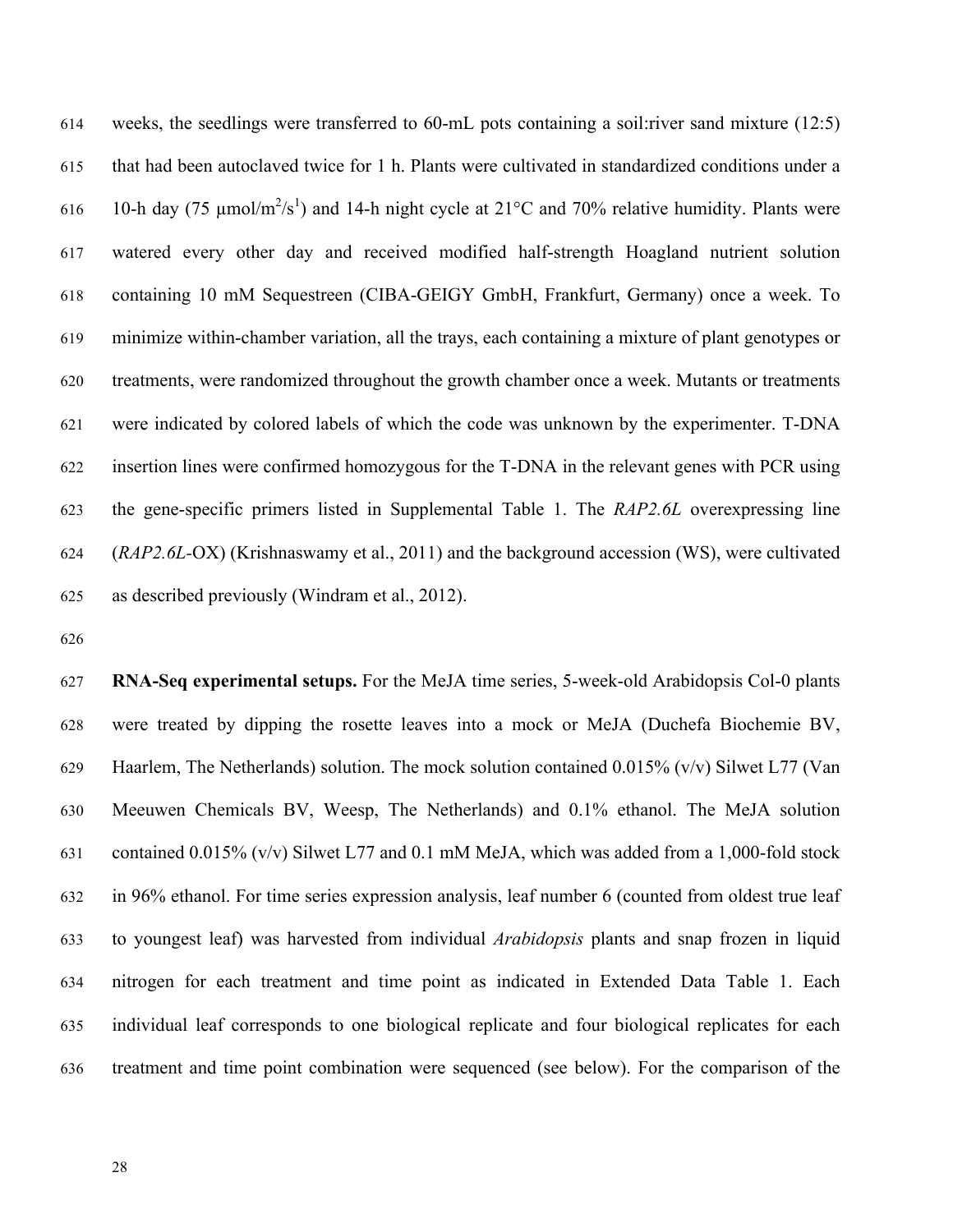*myb48myb59* mutant with wild-type Col-0, two mature leaves (number 6 and 7) were harvested per plant from two 5-week-old plants per genotype, resulting in two biological replicates.

 **Induction of the** *ORA47* **β-estradiol-inducible line and hormone analysis.** Five-week-old *ORA47* inducible overexpression lines were treated by dipping the rosette leaves into a mock or β-estradiol (Sigma-Aldrich, Steinheim, Germany) solution. The mock solution contained 0.015% 643 (v/v) Silwet L77 and 0.1% DMSO. The β-estradiol solution contained 0.015% (v/v) Silwet L77 644 and 10  $\mu$ M  $\beta$ -estradiol, which was added from a 1,000-fold stock in DMSO.

 Hormone analysis was performed as described previously (Vos et al., 2013). Briefly, for JA, JA-Ile, SA, and ABA quantification, 0.5 g of leaf tissue was ground to a fine powder using liquid nitrogen. Samples were homogenized in 0.5 ml of 70% methanol using a Precellys24 tissue homogenizer (Bertin Technologies) by shaking at 6,000 rpm for 40 s. The resulting homogenates were centrifuged at 10,000 x *g* for 20 min at 4°C. Hormone levels were analyzed by liquid chromatography-mass spectrometry (LC-MS) on a Varian 320 Triple Quad LC-MS/MS. JA and JA-Ile levels were calculated by correcting for the internal standard of JA and for leaf weight. ABA and SA levels were calculated by correcting for leaf weight and their respective internal standards.

 **Insect performance and disease bioassays***. Botrytis cinerea* disease resistance was determined essentially as described previously (Van Wees et al., 2013). In brief, *B. cinerea* was grown on half-strength Potato Dextrose Agar (PDA; Difco BD Diagnostics, Franklin Lakes, NJ, USA) plates for 2 weeks at 22°C. Harvested spores were incubated in half-strength Potato Dextrose 659 Broth (PDB; Difco) at a final density of 5 x  $10^5$  spores/mL for 2 h prior to inoculation. Five-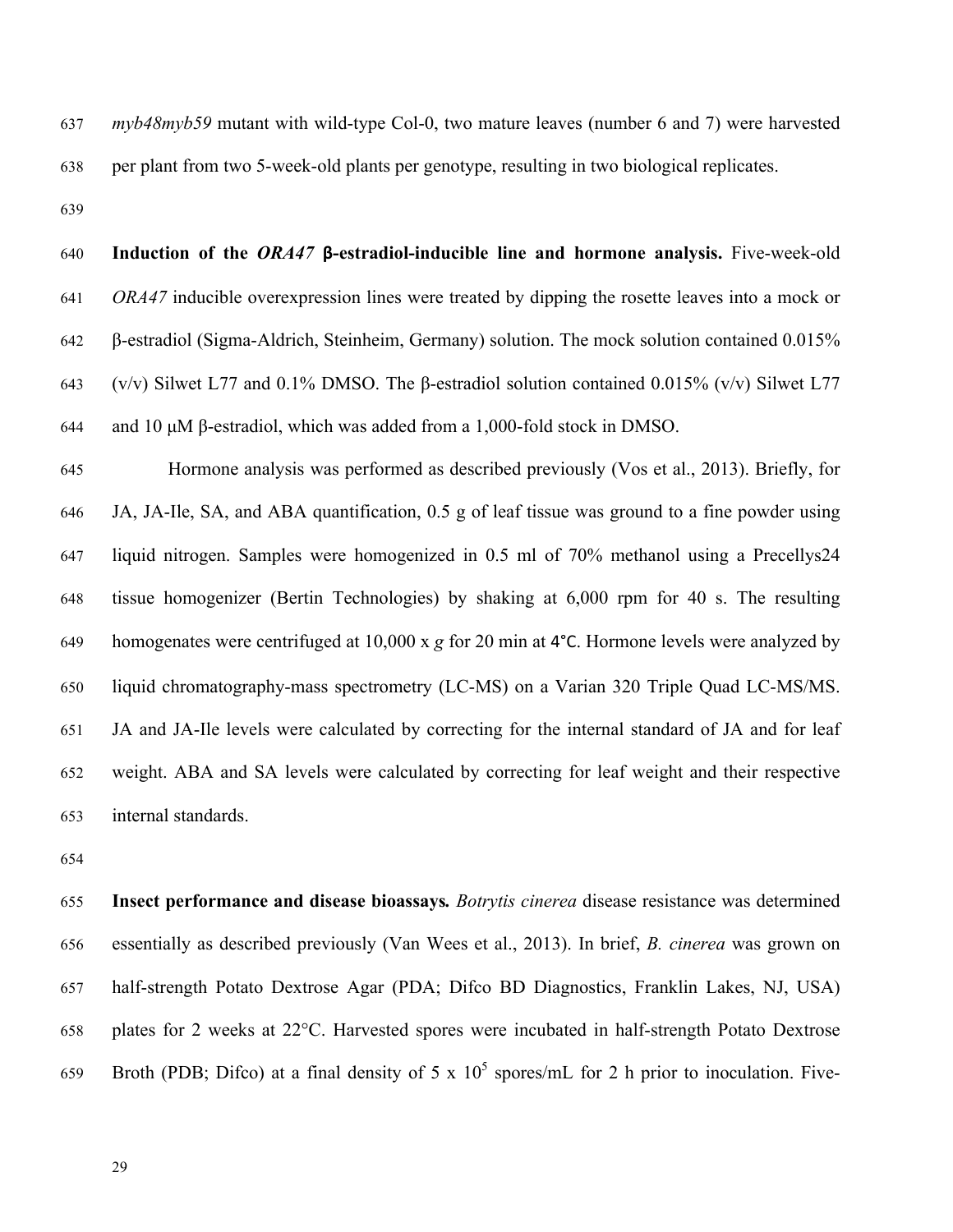660 week-old plants were inoculated by placing a  $5-\mu L$  droplet of spore suspension onto the leaf surface. Five leaves were inoculated per plant. Plants were maintained under 100% relative humidity with the same temperature and photoperiod conditions. Disease severity was scored 3 days after inoculation in four classes ranging from restricted lesion (<2 mm; class I), non- spreading lesion (2 mm) (class II), spreading lesion (2-4 mm; class III), up to severely spreading lesion (>4 mm; class IV). The distribution of disease categories between genotypes were compared using a Chi-squared test.

 *Mamestra brassicae* eggs were obtained from the laboratory of Entomology at Wageningen University where they were reared as described previously (Pangesti et al., 2015)*.* Per 5-week-old *Arabidopsis* plant one freshly hatched first-instar (L1) larva was directly placed on a leaf using a fine paintbrush. Larval fresh weight was determined after 8-12 days of feeding. To confine the larvae, every plant was placed in a cup that was covered with an insect-proof mesh. Significant differences in larval weight between genotypes were determined using a two-tailed Student's *t* test.

 **High-throughput RNA-sequencing.** *Arabidopsis* leaves were homogenized for 2 x 1.5 min using a mixer mill (Retsch, Haan, Germany) set to 30 Hz. Total RNA was extracted using the RNeasy Mini Kit (Qiagen) including a DNaseI treatment step in accordance with manufacturer's instructions. Quality of RNA was checked by determining the RNA Integrity Number (RIN) using an Agilent 2100 Bioanalyzer and RNA 6000 Nano Chips (Agilent, Santa Clara, United States). For Illumina TruSeq RNA library preparation (see below) only RNA samples with a RIN 681 value of  $\geq$  9 were used.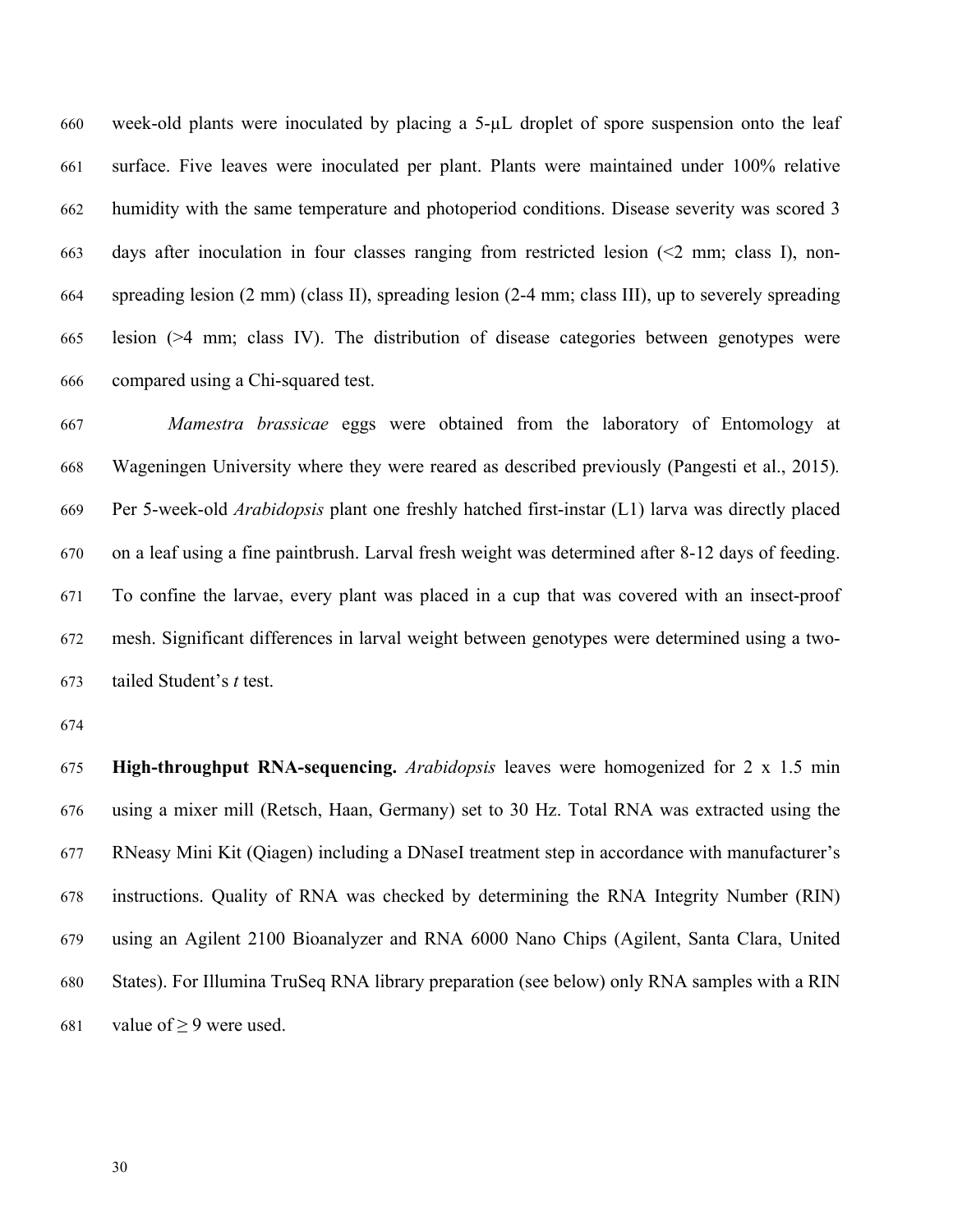For the time series experiment, RNA-Seq library preparation and sequencing was performed by the UCLA Neuroscience Genomics Core (United States). Sequencing libraries were prepared using the Illumina TruSeq mRNA Sample Prep Kit, and sequenced on the Illumina HiSeq2000 platform with read lengths of 50 bases. In total, 12 randomized samples were loaded per lane of a HiSeq2000 V3 flowcell, and each mix of 12 samples was sequenced in 4 different lanes over different flow cells to account for technical variation. A complete scheme of all biological replicates, technical replicates, barcoding used per sample, lane and flow cell usage is provided in Extended Data Table 1. For each of the 15 time points, 4 biological replicates were sequenced in 4 technical replicates, resulting in ~60 million reads per sample with a read length of 50 bp single end. Complete sequencing setup details can be found in Supplemental Dataset 1.

 Basecalling was performed using the Casava v1.8.2. pipeline with default settings except for the additional argument '--use-bases-mask y50,y6n', to provide an additional Fastq file containing the barcodes for each read in each sample. Sample demultiplexing was performed by uniquely assigning each barcode to sample references, allowing for a maximum of 2 mismatches (the maximum allowed by the barcode) and only considering barcode nucleotides with a quality score of 28 or greater.

 For the analysis of the *myb48myb59* double mutant, RNA-Seq library preparation and sequencing was performed by the Utrecht Sequencing Facility (the Netherlands). Sequencing libraries were prepared using the Illumina Truseq mRNA Stranded Sample Prep Kit, and sequenced on the Illumina NextSeq5000 platform with read lengths of 75 bases.

 The raw RNA-Seq read data are deposited in the Short Read Archive (http://www.ncbi.nlm.nih.gov/sra/) and are accessible through accession number PRJNA224133.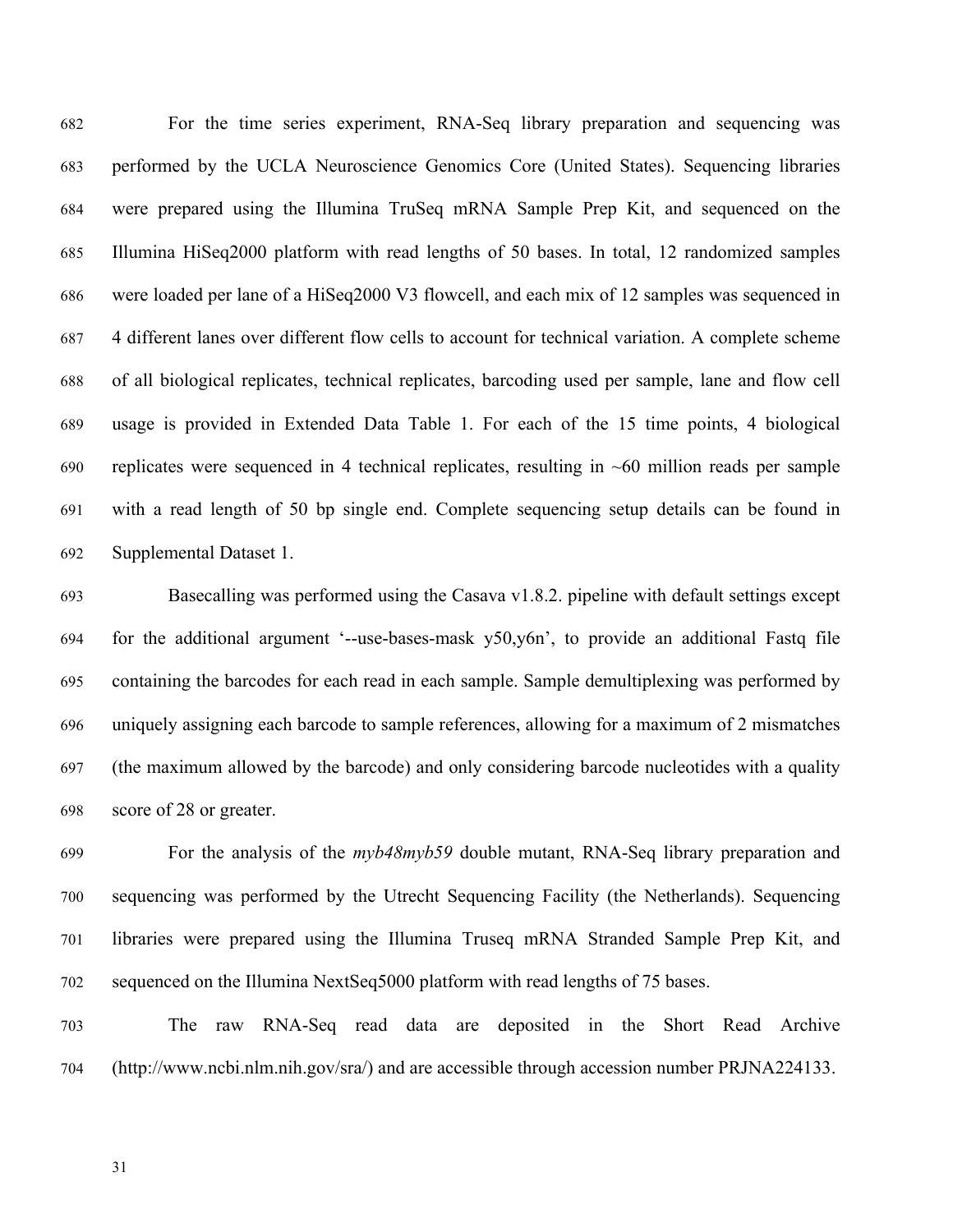706 Processing of RNA-Seq data. Read alignment, summarization and normalization followed the pipeline as previously described (Van Verk et al., 2013). Reads were aligned to the *Arabidopsis* genome (TAIR version 10) using TopHat v2.0.4 (Trapnell et al., 2009) with the parameter settings: 'transcriptome-mismatches 3', 'N 3', 'bowtie1', 'no-novel-juncs', 'genome-read- mismatches 3', 'p 6', 'read-mismatches 3', 'G', 'min-intron-length 40', 'max-intron-length 2000'. Aligned reads were summarized over annotated gene models using HTSeq-count v0.5.3p9 (Anders et al., 2015) with settings: '-stranded no', '-i gene\_id'. Sample counts were depth- adjusted using the median-count-ratio method available in the DESeq R package (Anders and Huber, 2010).

 **Differential gene expression analysis***.* Genes that were significantly differentially expressed after MeJA treatment compared to mock were identified using a generalized linear model (GLM) with a log link function and a negative binomial distribution. Within this model we considered both the time after treatment and the treatment itself as factors. To assess the treatment effect on 720 the total read count for each gene, a saturated model (total counts  $\sim$  treatment + time + 721 treatment:time) was compared to a reduced model considering time alone (total counts  $\sim$  time) using ANOVA with a Chi-squared test. For all genes, the *P* values obtained from the Chi- squared test were corrected for multiple testing using a Bonferroni correction. All genes that did not meet the following requirement were omitted from further analysis: a minimum 2-fold difference in expression on at least one of the 14 time points, supported by a minimum of 10 726 counts in the lowest expressed sample, and a *P* value  $\leq$  0.01 for that time point. Remaining genes 727 with Bonferroni-corrected *P* value  $\leq 0.05$  were called as differentially expressed genes (DEGs).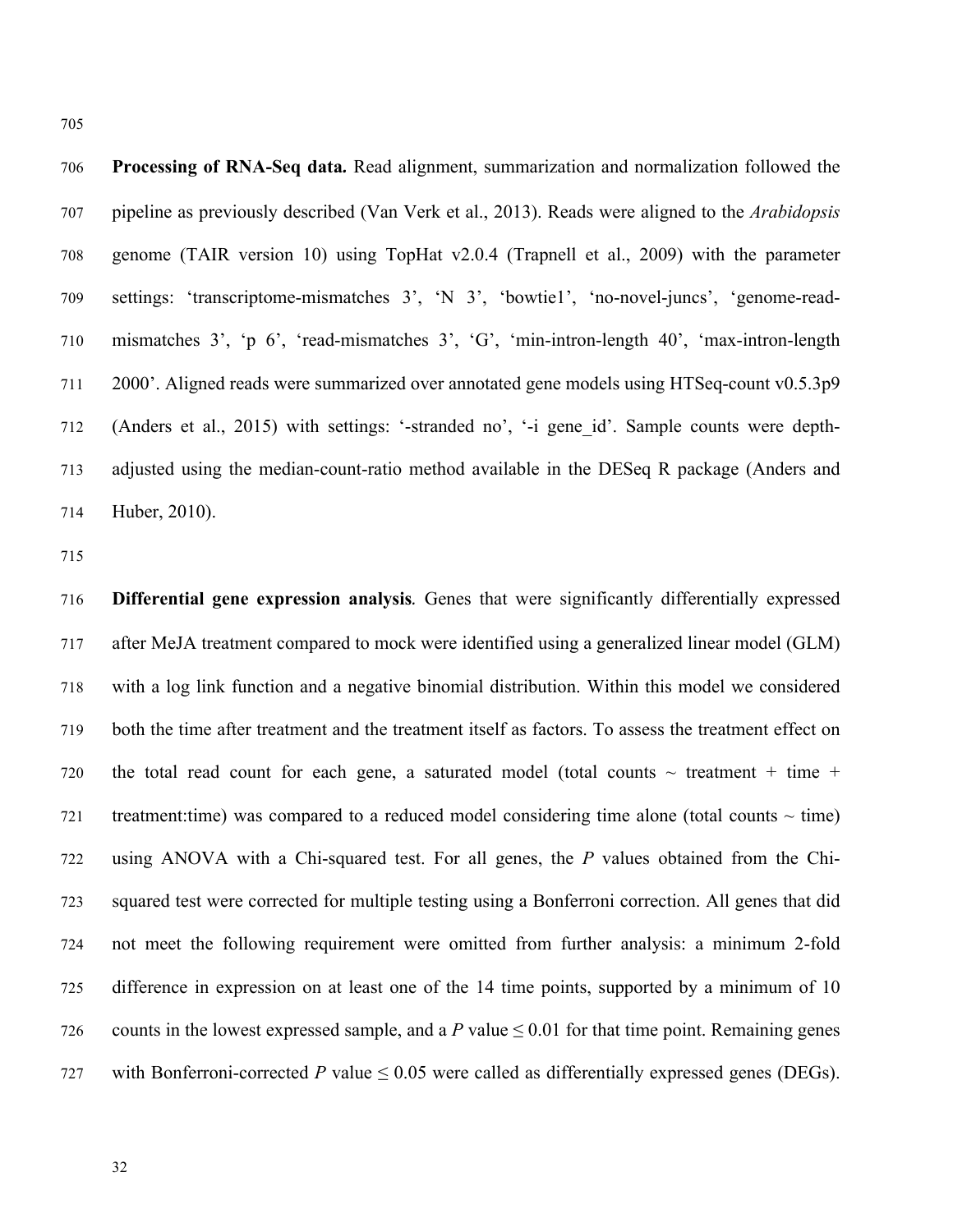All statistics associated with testing for differential gene expression were performed with R (http://www.r-project.org).

 Of all the DEGs, the time point of first differential expression was predicted. To this end the significance of the treatment effect at each time point was obtained from the GLM, represented by its *z* score. These values were used as a basis to interpolate the significance of the treatment effect in between the sampled time points. This was done using the interpSpline function in R using 249 segments. The first time point of differential expression was set where the *z* score was higher than 2.576 (equivalent of *P* value 0.01) for up-regulation or lower than - 2.576 for down-regulation.

737 Differentially expressed genes between Col-0 and  $mvb48mvb59$  ( $|log_2$ -fold change $|>1$ ; FDR ≤0.05) were identified using DESeq (Anders and Huber, 2010). For analysis of DEGs between WS and *RAP2.6L*-OX see "Microarray analysis of *RAP2.6L* transgenic plants".

 **Clustering of gene expression profiles**. Clustering of DEGs was performed using SplineCluster 742 (Heard et al., 2006) on the profiles of  $log_2$ -fold changes at each time point (MeJA-treated versus 743 mock), with a prior precision value of  $10^{-4}$ , the default normalization procedure and cluster reallocation step (Heard, 2011). All other optional parameters remained as default.

 **TF family and promoter motif analyses.** To determine which TF families are enriched among the genes differentially expressed in response to application of MeJA, we tested for overrepresentation of 58 TF families described in the TF database PlantTFDB version 3.0 (Jin et al., 2014). Overrepresented TF families within a set of genes were analyzed using the cumulative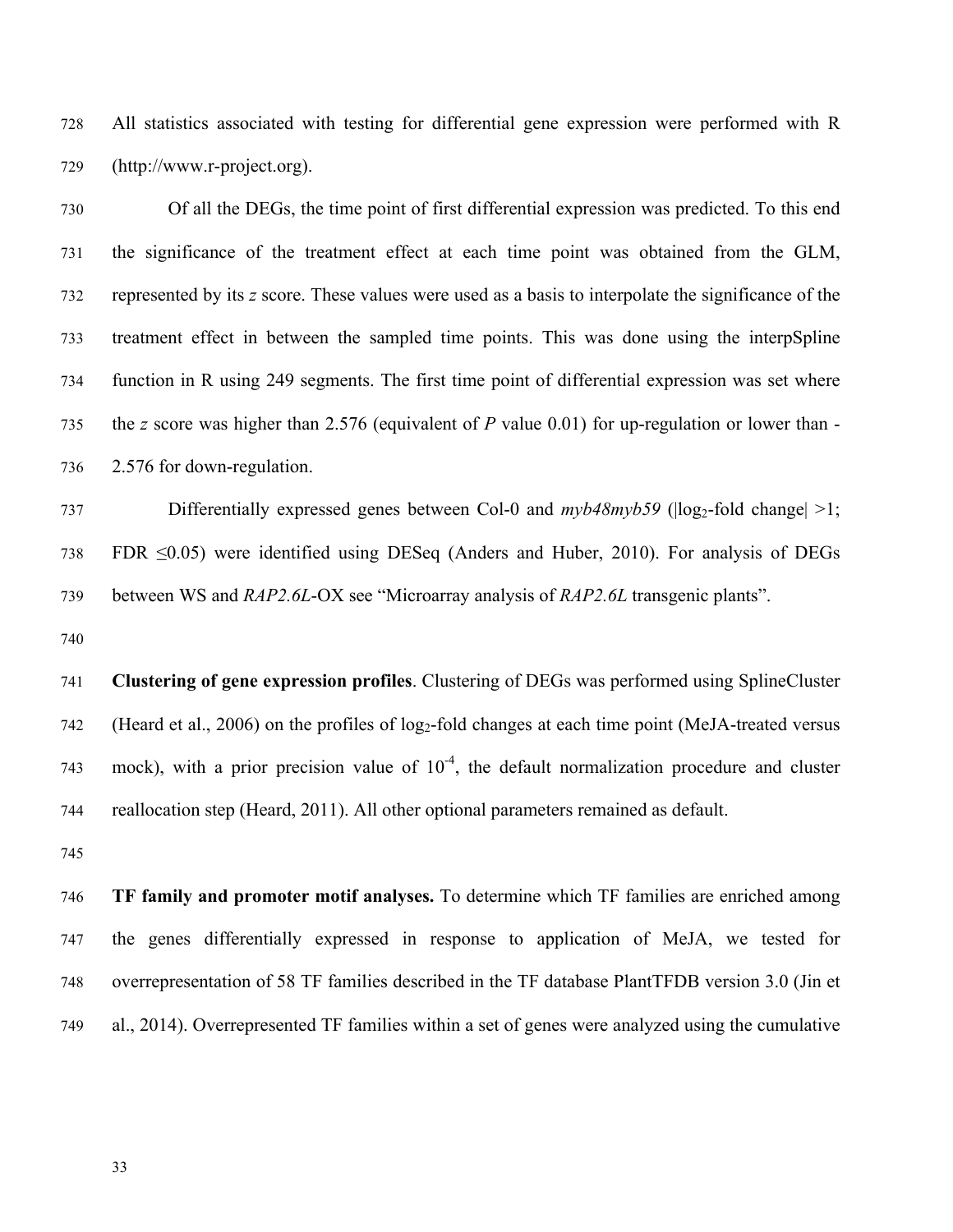hypergeometric distribution, with the total number of protein coding genes (TAIR version 10) as the background. *P* values were corrected for multiple testing with the Bonferroni method.

 For promoter motif analysis, the promoter sequences defined as the 500 bp upstream of the predicted transcription start site (TSS) were retrieved from TAIR (version 10). *De novo* promoter motifs were identified by applying the motif-finding programs MEME (Bailey and Elkan, 1994) and XXmotif (Hartmann et al., 2013) to the promoters of all genes present in a given co-expression cluster. This approach exploits the strengths of different motif-finding strategies, which has been demonstrated to improve the quality of motif detection (Tompa et al., 2005). Both algorithms searched for motifs on the forward and reverse strands and used the zero- or-one occurrences per sequence (ZOOPS) motif distribution model. MEME was run using a 3rd-order Markov model learned from the promoter sequences of all genes in the *Arabidopsis* genome, using parameter settings: '-minw 8 -maxw 12 -nmotifs 10'. XXmotif was run using a 3rd-order Markov model and the medium similarity threshold for merging motifs, with all other parameters kept as default. This analysis yielded a large number of motifs, many of which were highly similar. To reduce redundancy amongst motifs, a post-processing step was performed using the TAMO software package (Gordon et al., 2005). Motifs were converted to TAMO format, clustered using the UPGMA algorithm, and merged to produce consensus motifs. The set of processed motifs were converted to MEME format for all subsequent analyses using the tamo2meme function available in the MEME Suite (Bailey et al., 2009). For the analysis of known motifs originating from protein-binding microarray (PBM) studies (Franco-Zorrilla et al., 2014; Weirauch et al., 2014), the published weight matrices were converted into MEME format.

 The presence or absence of a given motif within a promoter was determined using FIMO (Grant et al., 2011). A promoter was considered to contain a motif if it had at least one match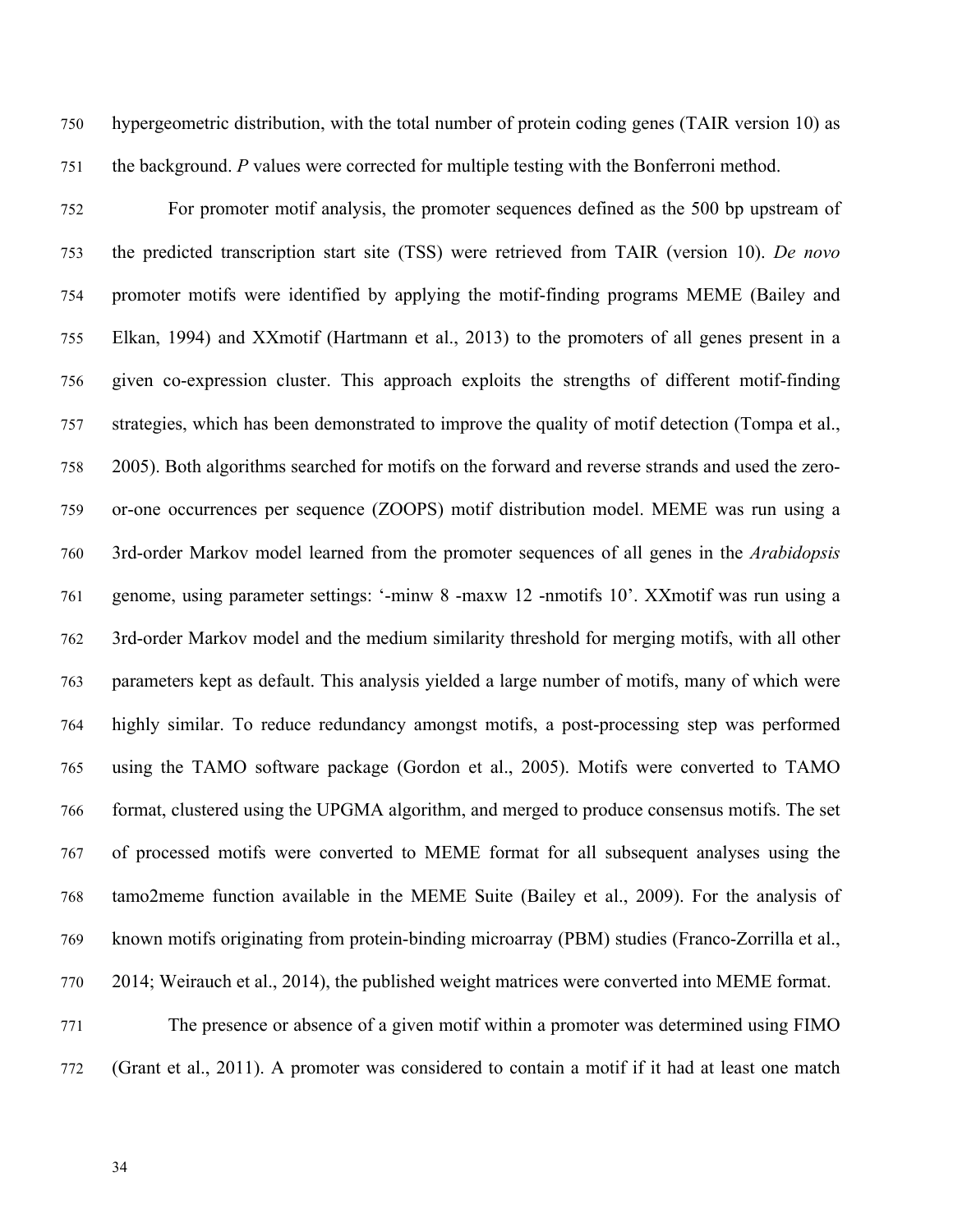773 with a *P* value  $\leq 10^{-4}$ . For each *de novo*- and PBM-derived motif, the statistical enrichment of each motif within the promoters of co-expression gene clusters or transcriptional phases was tested using the cumulative hypergeometric distribution. This test computes the probability that a motif is present within a set of promoter sequences at a frequency greater than would be expected if the promoters were selected at random from the *Arabidopsis* genome.

 Analysis of the *ORA47* DNA-binding motif conservation across different plant species was performed using the promoters of genes orthologous to *Arabidopsis AOC2*, *AOS*, *OPR3* and *LOX3.* Orthologs were identified in *Vitis vinifera*, *Populus trichocarpa* and *Brassica rapa* genomes (Ensembl database release 25) using the reciprocal best BLAST hit method (Tatusov et al., 1997). Presence or absence of the *ORA47* motif in the promoters (500 bp upstream of predicted TSS) of these orthologous genes was determined using FIMO as described above.

 **Gene Ontology analysis.** Gene ontology (GO) enrichment analysis on gene clusters was performed using GO term finder (Boyle et al., 2004) and an *Arabidopsis* gene association file downloaded from ftp.geneontology.org on 2nd May 2013. Overrepresentation for the GO categories 'Biological Process' and 'Molecular Function' were identified by computing a *P* value 789 using the hypergeometric distribution and false discovery rate for multiple testing ( $P \le 0.05$ ).

 **Identification of chronological phases in MeJA-induced gene expression.** To identify phases of MeJA-induced changes in transcription we first divided all DEGs depending on whether they were either up- or down-regulated in response to MeJA and then further according to their function as either a transcriptional regulator (termed regulator genes) or having a different function (termed regulated genes). To identify DEGs that encode transcriptional regulators we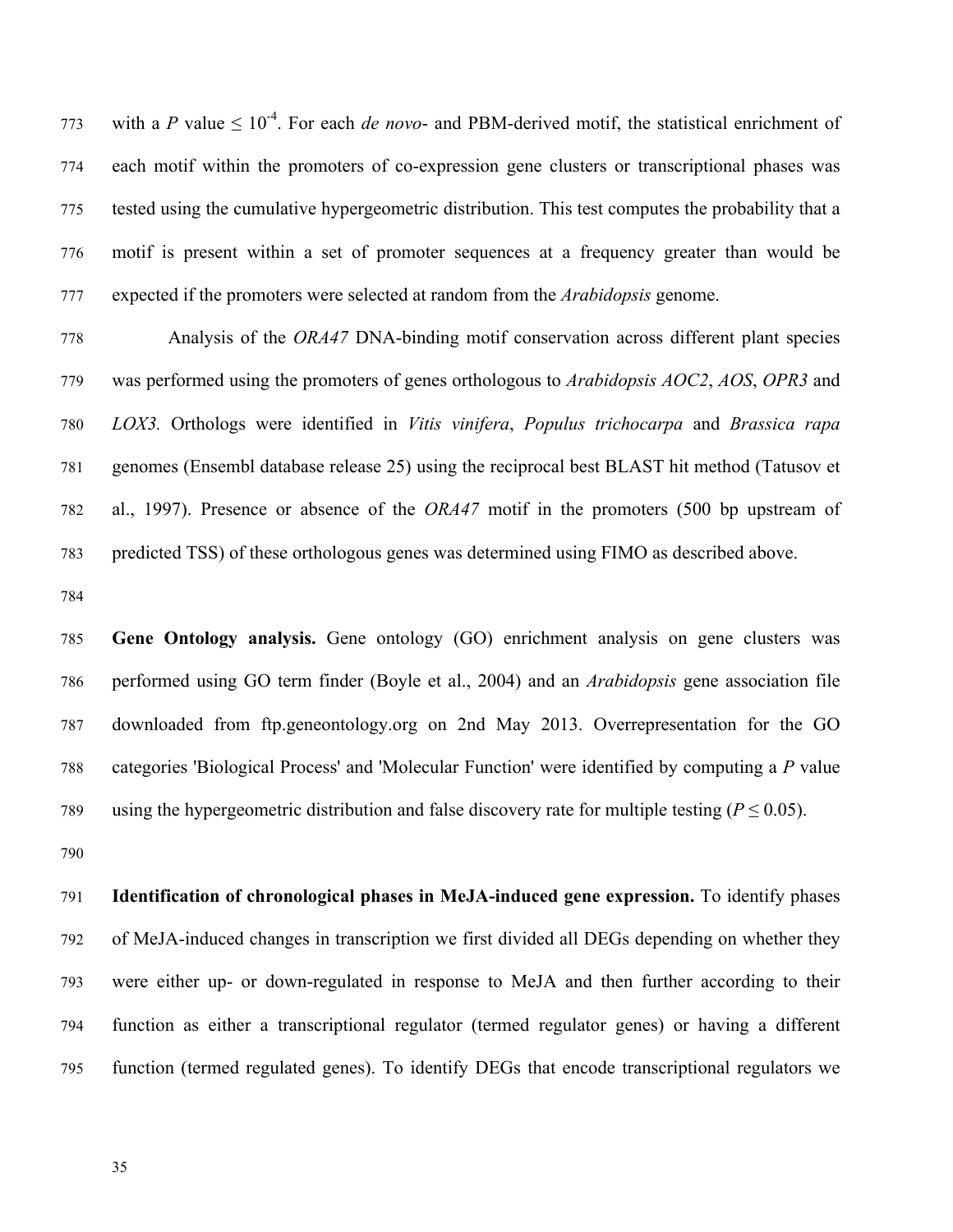used the comprehensive list of Arabidopsis TFs and transcriptional regulators described by (Pruneda-Paz et al., 2014) and subjected it to minor additional manual literature curation. This filtering yielded four mutually exclusive sets of MeJA-responsive genes (i.e. regulator genes up and down, regulated genes up and down). For each of the four gene sets, the depth-normalized expression values (see above) for all pairs of time points were compared pairwise using the Pearson correlation measure. Each resulting correlation matrix was then clustered using the Euclidean distance measure with average linkage. The resulting dendrograms were used to infer distinct phases of MeJA-induced transcription, where each phase has a start and end time. Each gene present in one of the four final gene sets was assigned to a transcriptional phase based on its time point of first differential expression (Supplemental Figure 6). All genes that were for the first time differentially expressed before, or equal to, the final time point in a given phase (clustered group of time points), and after the final time point of a preceding phase, were assigned to that transcriptional phase (see Supplemental Figure 7 for overview of the method).

 **Network construction.** The identification of potential regulatory network connections between TFs and transcriptional phases was performed with a set of TFs that met two criteria: (1) They were differentially expressed in response to application of MeJA (and thus belong to a phase). (2) They have an annotated DNA-binding motif (as described in "TF family and promoter motif analyses"). Each set of genes that constitute a transcriptional phase (10 phases in total) was tested for overrepresentation of each motif using the hypergeometric distribution as described above. A directional edge was drawn from a TF to a phase when its cognate binding motif was overrepresented in the promoters of genes belonging to that phase (hypergeometric distribution;  $P \le 0.005$ ). The resulting network was visualized using Cytoscape (Shannon et al., 2003).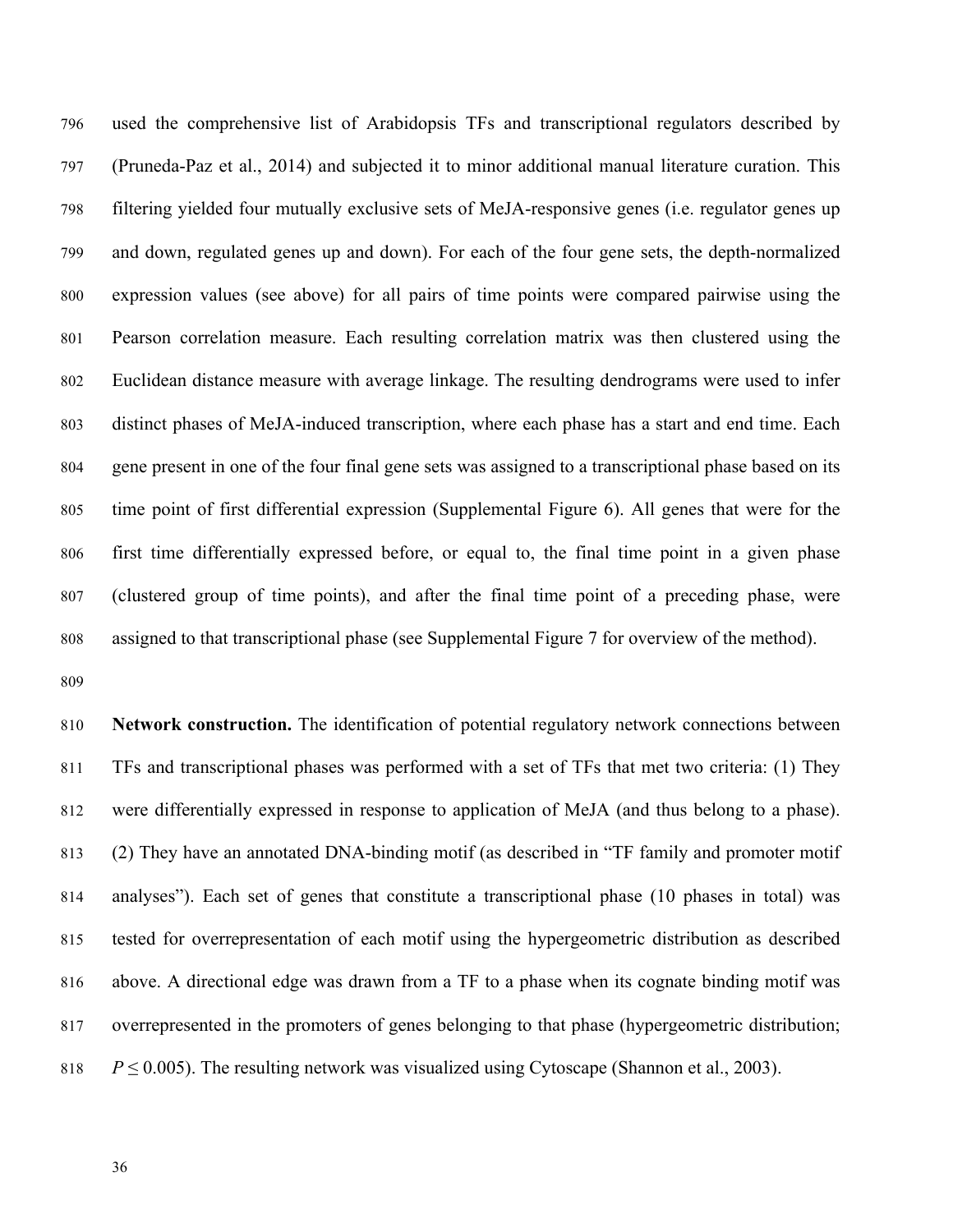**Quantitative RT-PCR analysis.** For quantitative RT-PCR (qRT-PCR), RNA was extracted as previously described (Oñate-Sánchez and Vicente-Carbajosa, 2008) and subsequently treated with DNaseI (Fermentas, St. Leon-Rot, Germany) to remove genomic DNA. Genomic DNA-free total RNA was reverse transcribed by using RevertAid H minus Reverse Transcriptase (Fermentas, St. Leon-Rot, Germany). PCR reactions were performed in optical 384-well plates with a ViiA 7 realtime PCR system (Applied Biosystems, Carlsbad, CA, USA), with SYBR® 826 Green (Applied Biosystems, Carlsbad, CA, USA). A standard thermal profile was used: 50°C for 827 2 min, 95°C for 10 min, followed by 40 cycles of 95°C for 15 s and 60°C for 1 min. Amplicon 828 dissociation curves were recorded after cycle 40 by heating from 60 to 95<sup>o</sup>C with a ramp speed 829 of 0.05°C/sec. All primers used for qRT-PCR are listed in Supplemental Table 1. The gene *At1g13320* was used as reference for normalization of expression (Czechowski et al., 2004).

 **Microarray analysis of** *RAP2.6L* **transgenic plants.** Total RNA was extracted from three leaves per plant (28-days-old), labeled and hybridized to CATMA v4 arrays (Allemeersch et al., 2005) as described previously (Breeze et al., 2011). Three biological replicates of WS and *RAP2.6L-*OX samples were pooled separately and labeled three times with each dye to give six technical replicates. Analysis of expression differences between WS and *RAP2.6L-*OX was performed with the R Bioconductor package limmaGUI (Wettenhall and Smyth, 2004) using Print-Tip lowess transformation and quantile-normalization.

 **Yeast-1-Hybrid (Y1H) protein-DNA interaction assays.** Cloning of bait promoter DNA and yeast transformation was performed as previously described (Hickman et al., 2013). All primers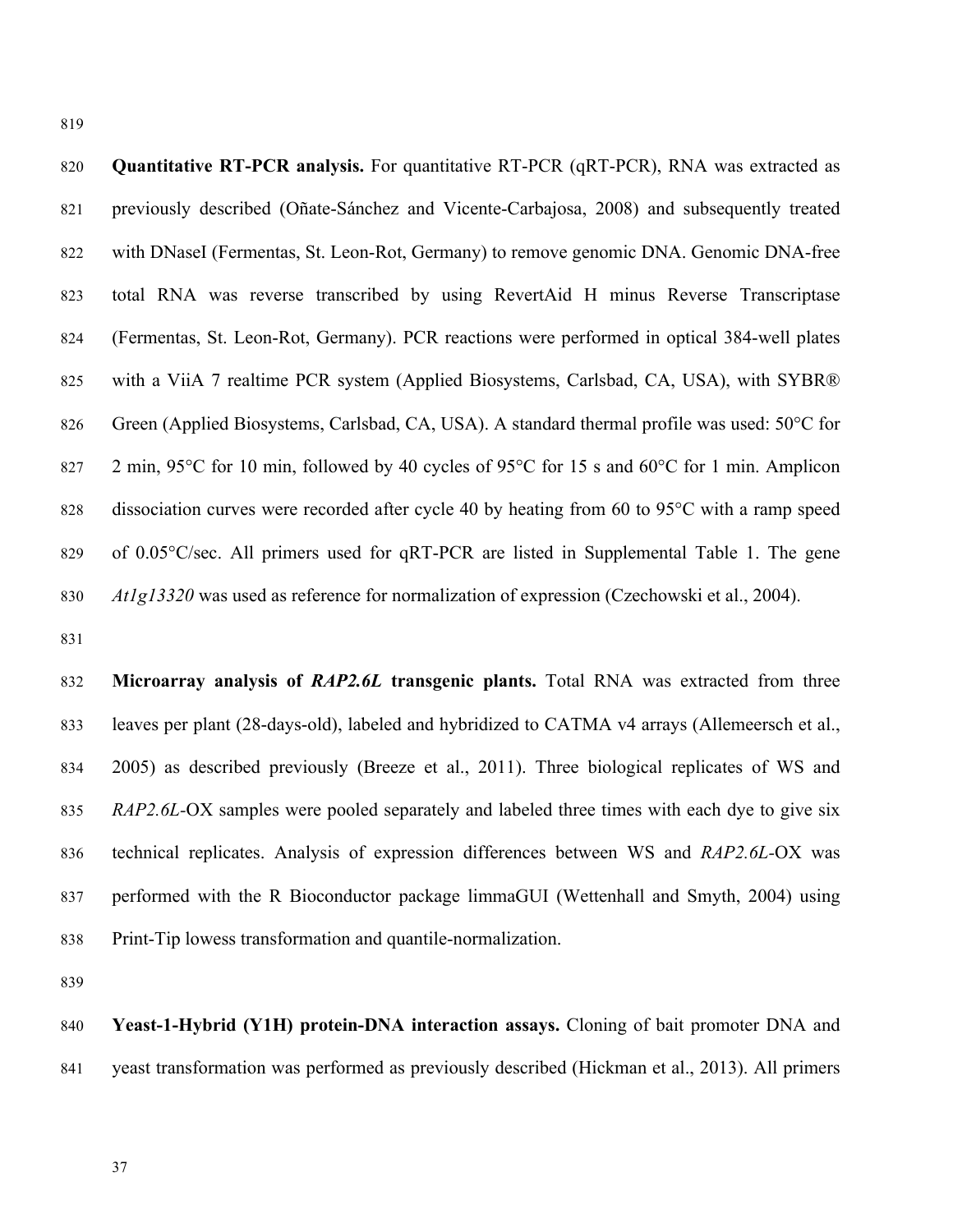that were used to clone promoter fragments are listed in Extended Data Table 13. *ORA47* coding sequence was isolated from the TF library as described in Hickman et al., (2013) and the correct sequence confirmed by sequencing. Prey strains were constructed by cloning the *ORA47* coding sequence into pDEST22 (Invitrogen) and transforming AH109 yeast (Clontech), while empty 846 pDEST22 was used to transform AH109 as a negative control. Three µL of bait strain cultures were spotted onto YPDA (yeast, peptone, dextrose, adenine) plates and dried before being 848 overlaid with 3  $\mu$ L of prey strain culture and left to grow overnight at 30°C. Colonies were subcultured in 1 mL mating selective media (SD-Leu-Trp, Clontech) and grown for two nights at 850 30°C with shaking. Cultures were diluted to  $10^8$  cells/mL in SD-Leu-Trp liquid media before four 10-fold serial dilutions were made. Three µL of each diploid strain was plated to mating selective (SD-Leu-Trp, Clontech) and interaction selective (SD-Leu-Trp-His, Clontech) media 853 and incubated at 30°C for 72 h before being photographed using a G:Box EF2 (Syngene). For promoter D, 5 mM 3-Aminotriazole (Sigma-Aldrich) was required to suppress autoactivation of *HIS3* expression by this promoter region. For promoters A, B and D experiments were performed using two independent promoter transformants and four transcription factor transformants, for a total of eight replicates. For promoter C, there were three replicates across two independent promoter transformants and two transcription factor transformants.

# **Accession numbers**

- Arabidopsis gene names and identifiers referred to in this article are:
- *OFP1* (At5g01840), *MYB59* (At5g59780), *MYB48* (At3g46130), *ANAC056* (At3g15510),
- *RAP2.6L* (At5g13330), *RAP2.6* (At1g43160), *ERF16* (At5g21960), *AT1G10586* (At1g10586),
- *bHLH19* (At2g22760), *bHLH27* (At4g29930), *bHLH35* (At5g57150), *bHLH92* (At5g43650),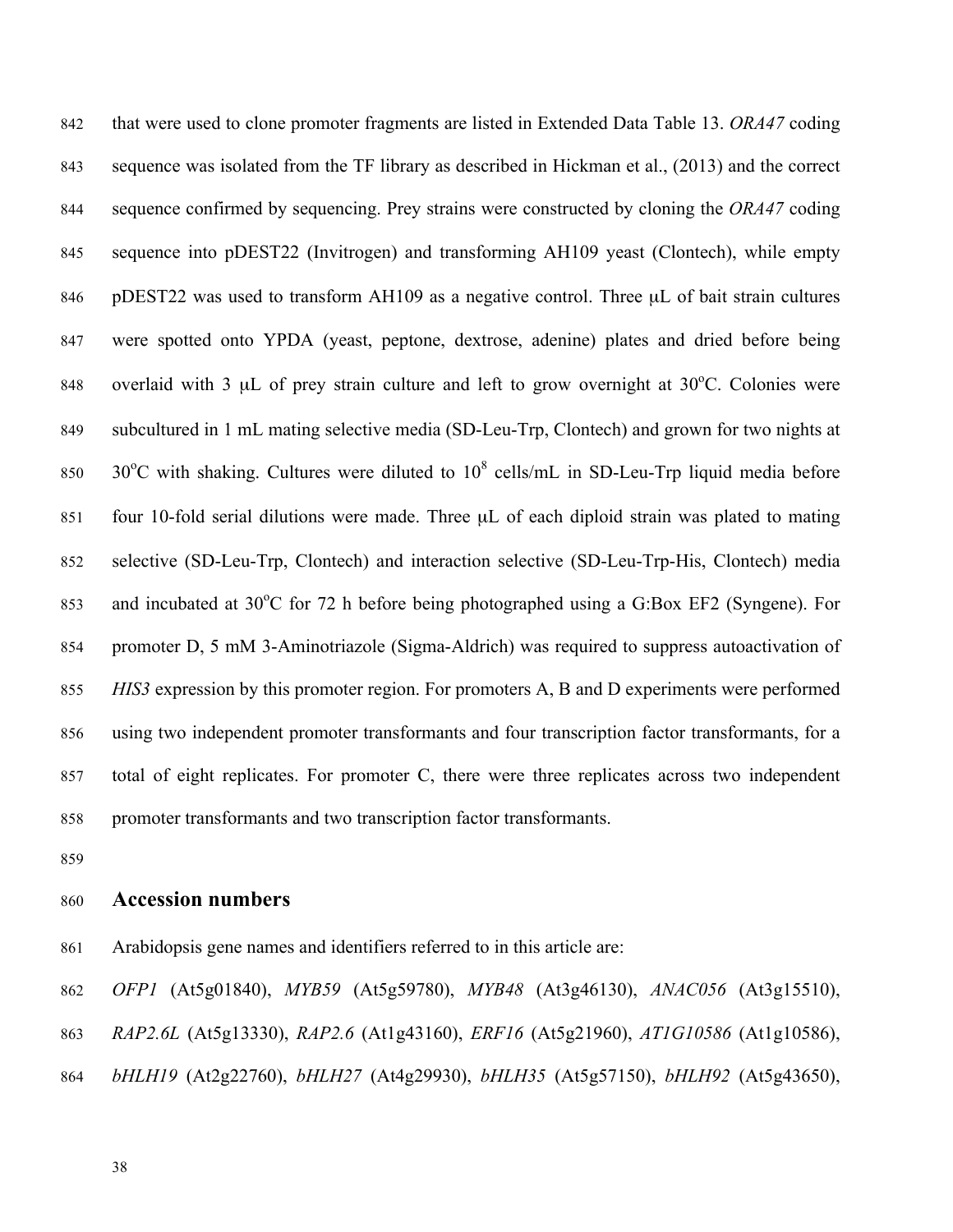*bHLH113* (At3g19500), *COI1* (At2g39940), *AOS* (At5g42650), *AOC1* (At3g25760), *AOC3*  (At3g25780), *LOX2* (At3g45140), *LOX3* (AT1G17420), *OPR3* (At2g06050), *JAR1* (At2g46370), *JAZ1* (At1g19180), *JAZ2* (At1g74950), *JAZ3* (At3g17860), *JAZ4* (At1g48500), *JAZ5* (At1g17380), *JAZ6* (At1g72450), *JAZ7* (At2g34600), *JAZ8* (At1g30135), *JAZ9* (At1g70700), *JAZ10* (At5g13220), *JAZ11* (At3g43440), *JAZ12* (At5g20900), *MYC2* (At1g32640), *bHLH003* (At4g16430), *bHLH013* (At1g01260), *bHLH014* (At4g00870), *bHLH017/JAM1* (At2g46510), *MYC*3 (At5g46760), *MYC4* (At4g17880), *MYB29* (At5g07690), *ANAC019* (At1g52890), *ANAC055* (At3g15500), *NINJA* (At4g28910), *RGL3* (At5g17490), *ORA47* (At1g74930), *ORA59* (At1g06160), *VSP1* (At5g24780), *VSP2* (At5g24770), *NPR4* (At4g19660 ), *MYB51* (At1g18570), *EDS1* (At3g48090), *PAD4* (At3g52430).

## **Supplemental Data**

Supplemental Figure 1. SplineCluster analysis of MeJA-responsive gene expression profiles.

Supplemental Figure 2. Gene ID-searchable significance of differential expression over time for

all DEGs in the 27 clusters of co-expressed genes in response to MeJA treatment.

Supplemental Figure 3. *B. cinerea* disease severity assay with selected mutant lines.

 Supplemental Figure 4. *B. cinerea* disease severity and growth of *M. brassicae* larvae on additional mutant alleles.

Supplemental Figure 5. Growth of *M. brassicae* larvae on selected mutant lines.

Supplemental Figure 6. Timing of differential expression for all differentially expressed genes.

 Supplemental Figure 7. Identification of transcriptional phases induced in response to MeJA treatment.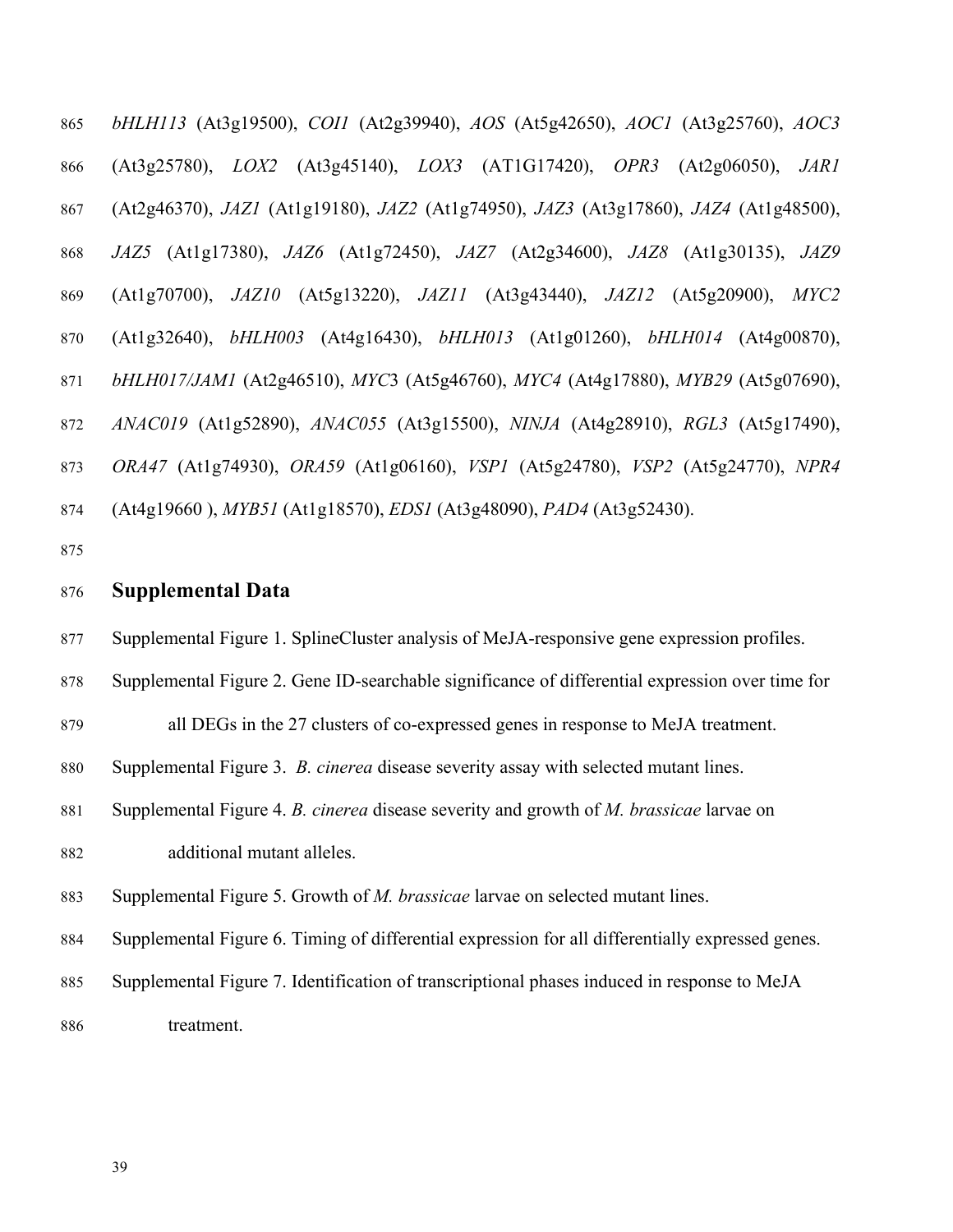| 887 | Supplemental Figure 8. ORA47 can bind to the promoters of multiple <i>Arabidopsis</i> genes      |
|-----|--------------------------------------------------------------------------------------------------|
| 888 | encoding JA biosynthesis enzymes in yeast.                                                       |
| 889 | Supplemental Figure 9. Projection of ANAC055 target genes on the JA network model.               |
| 890 | Supplemental Figure 10. Projection of MYB48/MYB59 target genes on the JA network model.          |
| 891 | Supplemental Dataset 1. Time series experimental set-up and mRNA sequencing details.             |
| 892 | Supplemental Dataset 2. Median-count ratio normalized expression values of all genes and         |
| 893 | biological replicates for $t = 0$ h, and the 14 time points after MeJA and mock treatments.      |
| 894 | Supplemental Dataset 3. Mean expression values for all genes across the time series following    |
| 895 | MeJA treatment.                                                                                  |
| 896 | Supplemental Dataset 4. Arabidopsis Gene Identifier (AGI) codes for members of each of the 27    |
| 897 | gene co-expression clusters identified by SplineCluster.                                         |
| 898 | Supplemental Dataset 5. GO-terms overrepresented in each of the 27 co-expression gene            |
| 899 | clusters.                                                                                        |
| 900 | Supplemental Dataset 6. Lists of genes differentially expressed in <i>myb48myb59</i> compared to |
| 901 | $Col-0$ .                                                                                        |
| 902 | Supplemental Dataset 7. GO-terms overrepresented in the up-regulated and down-regulated          |
| 903 | <i>myb48myb59</i> differentially expressed gene sets.                                            |
| 904 | Supplemental Dataset 8. Enrichment of known TF DNA-binding motifs in each of the 27 co-          |
| 905 | expression gene clusters.                                                                        |
| 906 | Supplemental Dataset 9. De novo-derived motif enrichment in each of the 27 gene co-              |
| 907 | expression clusters.                                                                             |
| 908 | Supplemental Dataset 10. De novo-derived sequence motifs in Weblogo and position weight          |
| 909 | matrix format.                                                                                   |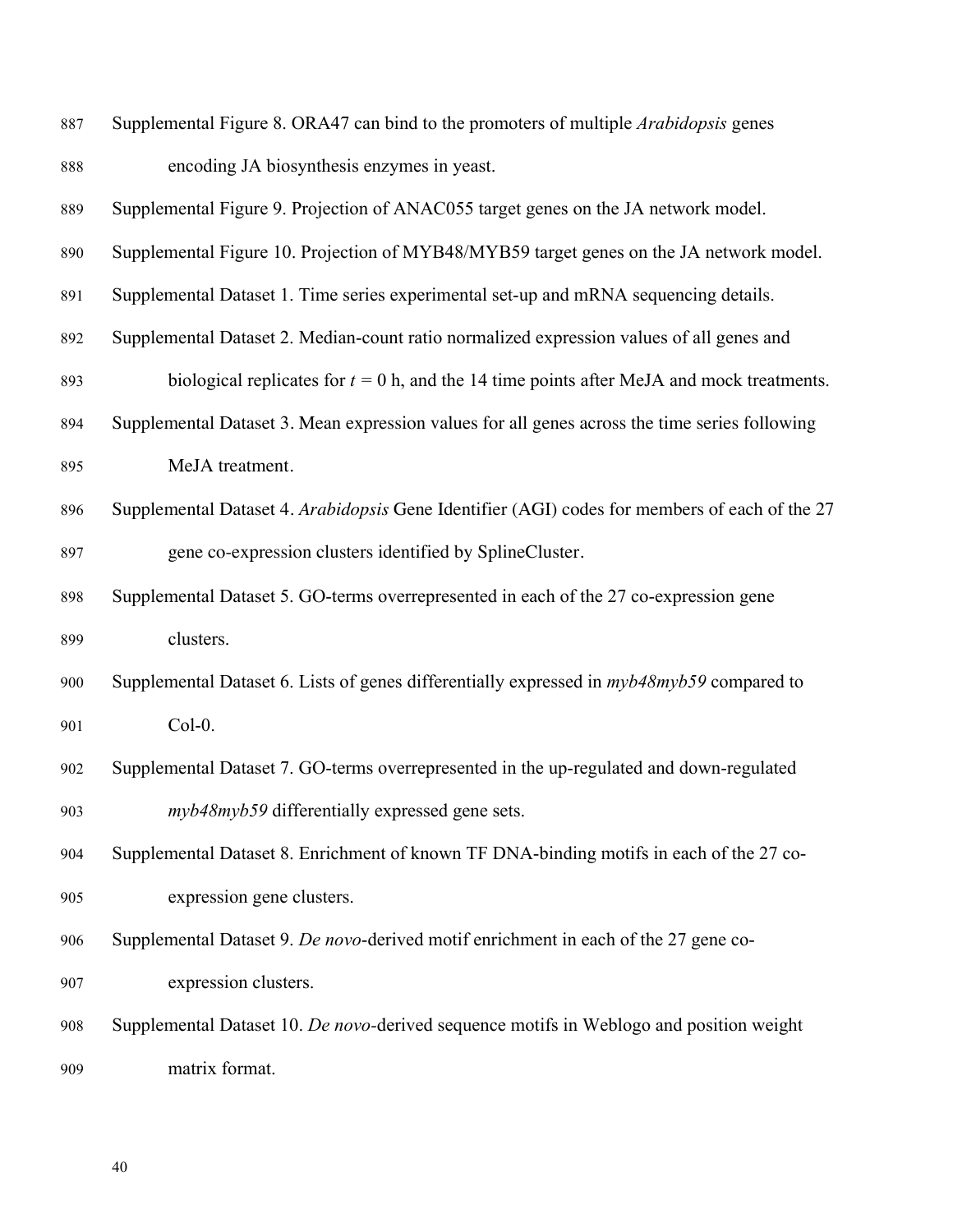| 910 | Supplemental Dataset 11. Arabidopsis Gene Identifier (AGI) codes for members of each of the     |
|-----|-------------------------------------------------------------------------------------------------|
| 911 | 10 transcriptional phases that are initiated after MeJA treatment.                              |
| 912 | Supplemental Dataset 12. GO-terms overrepresented in each of the 10 transcriptional phases that |
| 913 | are initiated after MeJA treatment.                                                             |
| 914 | Supplemental Dataset 13. Known TF DNA-binding motif enrichment in each of the 10                |
| 915 | transcriptional phases that are initiated after MeJA treatment.                                 |
| 916 | Supplemental Dataset 14. De novo-derived motif enrichment in each of the 10 transcriptional     |
| 917 | phases that are initiated after MeJA treatment.                                                 |
| 918 | Supplemental Dataset 15. List of differentially expressed TF genes and enrichment of their      |
| 919 | corresponding TF DNA-binding motif in the promoters of genes within a transcriptional           |
| 920 | phase.                                                                                          |
| 921 | Supplemental Dataset 16. List of differentially expressed genes obtained from microarray        |
| 922 | analysis of <i>RAP2.6L</i> -OX.                                                                 |
|     |                                                                                                 |

# **Acknowledgments**

 We would like to thank Leon Westerd from the laboratory of Entomology at Wageningen University for providing *Mamestra brassicae* eggs. The *RAP2.6L*-OX line and background accession (WS) were obtained from Nataraj Kav (University of Alberta, Edmonton, Canada). This work was supported by the Netherlands Organization for Scientific Research (NWO) through the Dutch Technology Foundation (STW) VIDI Grant no. 11281 (to SCMvW) and VENI Grant no. 13682 (to RH), ERC Advanced Grant no. 269072 (to CMJP) of the European Research Council, CAPES Foundation, Ministry of Education of Brazil, Brasilia – DF 70040- 020, Brazil (to MPM), Biotechnology and Biological Sciences Research Council (BBSRC)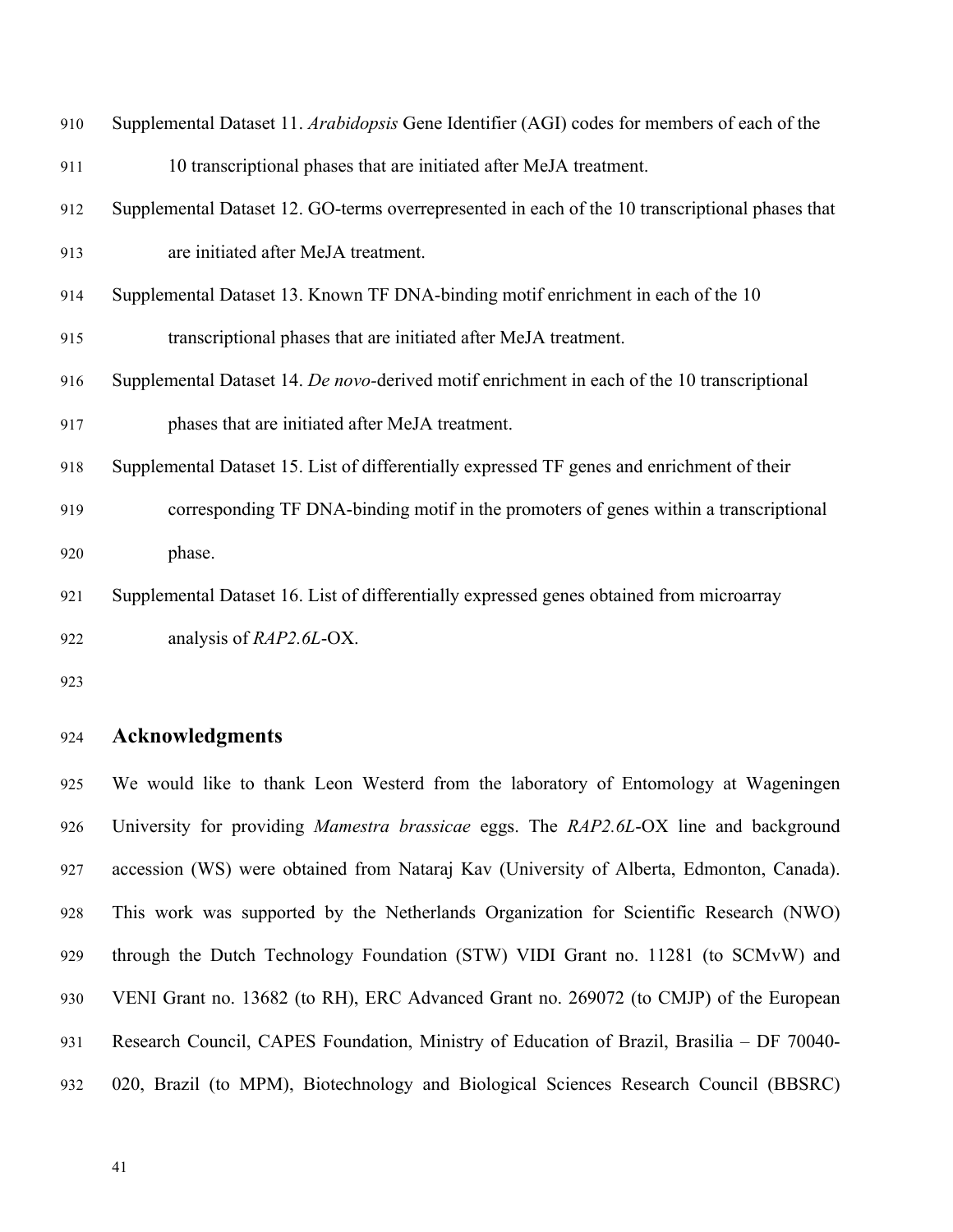- Grants BB/F005806/1 (to KD) and BB/M017877/1 (to KD and AT), Engineering and Physical
- Sciences Research Council/BBSRC-funded Warwick Systems Biology Doctoral Training Centre
- (AJ), and BBSRC Systems Approaches to Biological Research studentship (JR).
- 
-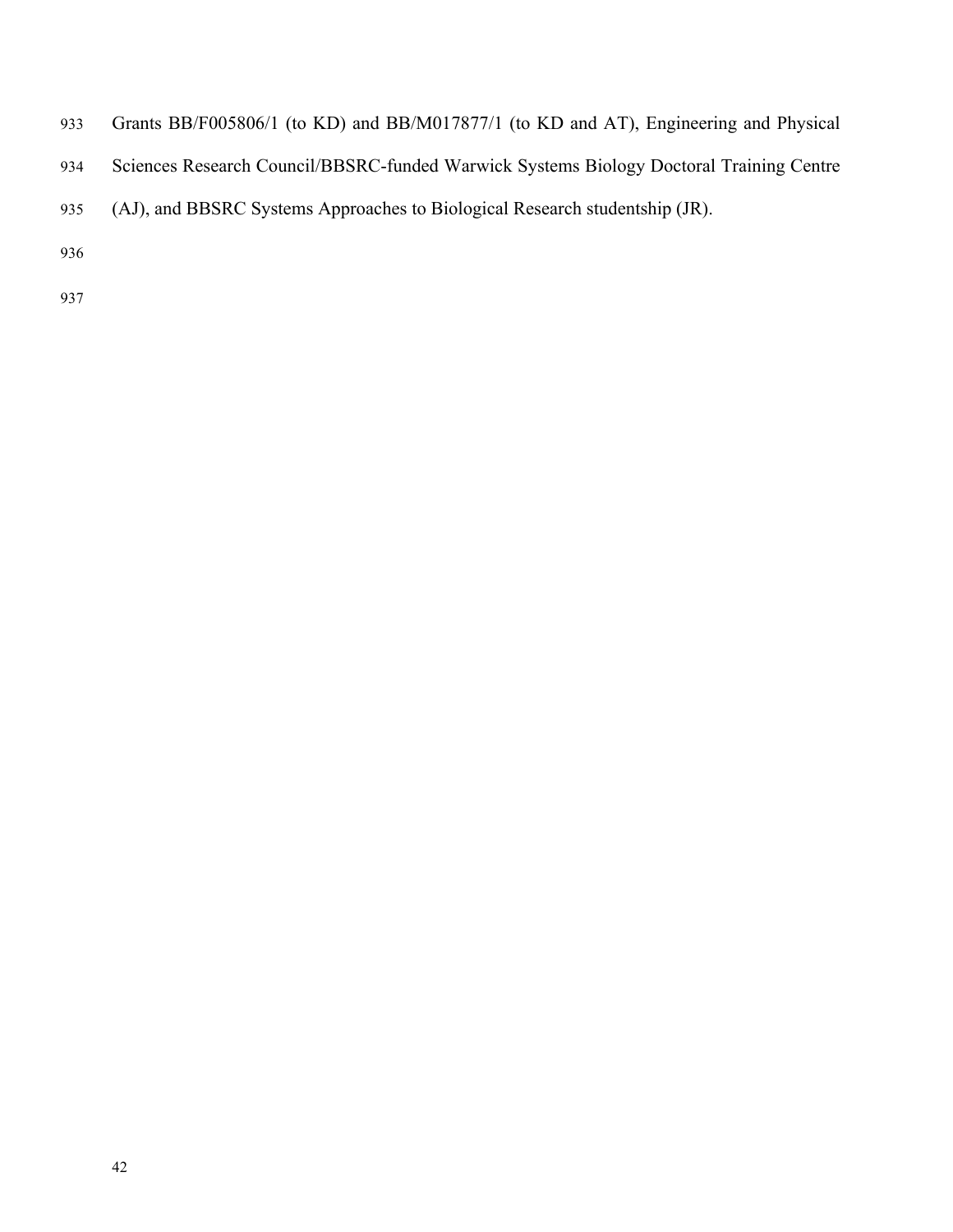## **Author contributions**

SCMvW and CMJP conceived the approach and together with RJH and MCvV designed the

study. RJH and MCvV designed all bioinformatics approaches. KD provided analytical and

- intellectual contributions. RJH and MCvV performed data analysis. RJH, MCvV, AJHvD, MPM,
- IAVV, LC, MS, GJW and IvdN performed mutant genotyping and validation experiments. MdV
- and RCS performed hormone measurements. AJ and AT performed Y1H assays. JR performed
- microarray experiments. RJH, MCvV, CMJP and SCMvW wrote the manuscript. All authors
- discussed the results and commented on the manuscript.

### **REFERENCES**

- **Allemeersch, J., Durinck, S., Vanderhaeghen, R., Alard, P., Maes, R., Seeuws, K., Bogaert, T., Coddens, K., Deschouwer, K., and Van Hummelen, P.** (2005). Benchmarking the catma microarray. A novel tool for *Arabidopsis* transcriptome analysis. Plant Physiol. **137,** 588-601.
- **Alon, U.** (2007). Network motifs: theory and experimental approaches. Nat. Rev. Genet. **8,** 450- 461.
- **Anders, S., and Huber, W.** (2010). Differential expression analysis for sequence count data. Genome Biology **11,** R106.
- **Anders, S., Pyl, P.T., and Huber, W.** (2015). HTSeq—a Python framework to work with high-throughput sequencing data. Bioinformatics **31,** 166-169.
- **Attaran, E., Major, I.T., Cruz, J.A., Rosa, B.A., Koo, A.J.K., Chen, J., Kramer, D.M., He, S.Y., and Howe, G.A.** (2014). Temporal dynamics of growth and photosynthesis suppression in response to jasmonate signaling. Plant Physiol. **165,** 1302-1314.
- **Bailey, T.L., and Elkan, C.** (1994). Fitting a mixture model by expectation maximization to discover motifs in biopolymers. Proc. Int. Conf. Intell. Syst. Mol. Biol. **2,** 28-36.
- **Bailey, T.L., Boden, M., Buske, F.A., Frith, M., Grant, C.E., Clementi, L., Ren, J.Y., Li, W.W., and Noble, W.S.** (2009). MEME SUITE: tools for motif discovery and searching. Nucleic Acids Res. **37,** W202-W208.
- **Berrocal-Lobo, M., Molina, A., and Solano, R.** (2002). Constitutive expression of *ETHYLENE-RESPONSE-FACTOR1* in *Arabidopsis* confers resistance to several necrotrophic fungi. Plant J. **29,** 23-32.
- **Bolle, C., Schneider, A., and Leister, D.** (2011). Perspectives on systematic analyses of gene function in *Arabidopsis thaliana*: new tools, topics and trends. Curr. Genomics **12,** 1.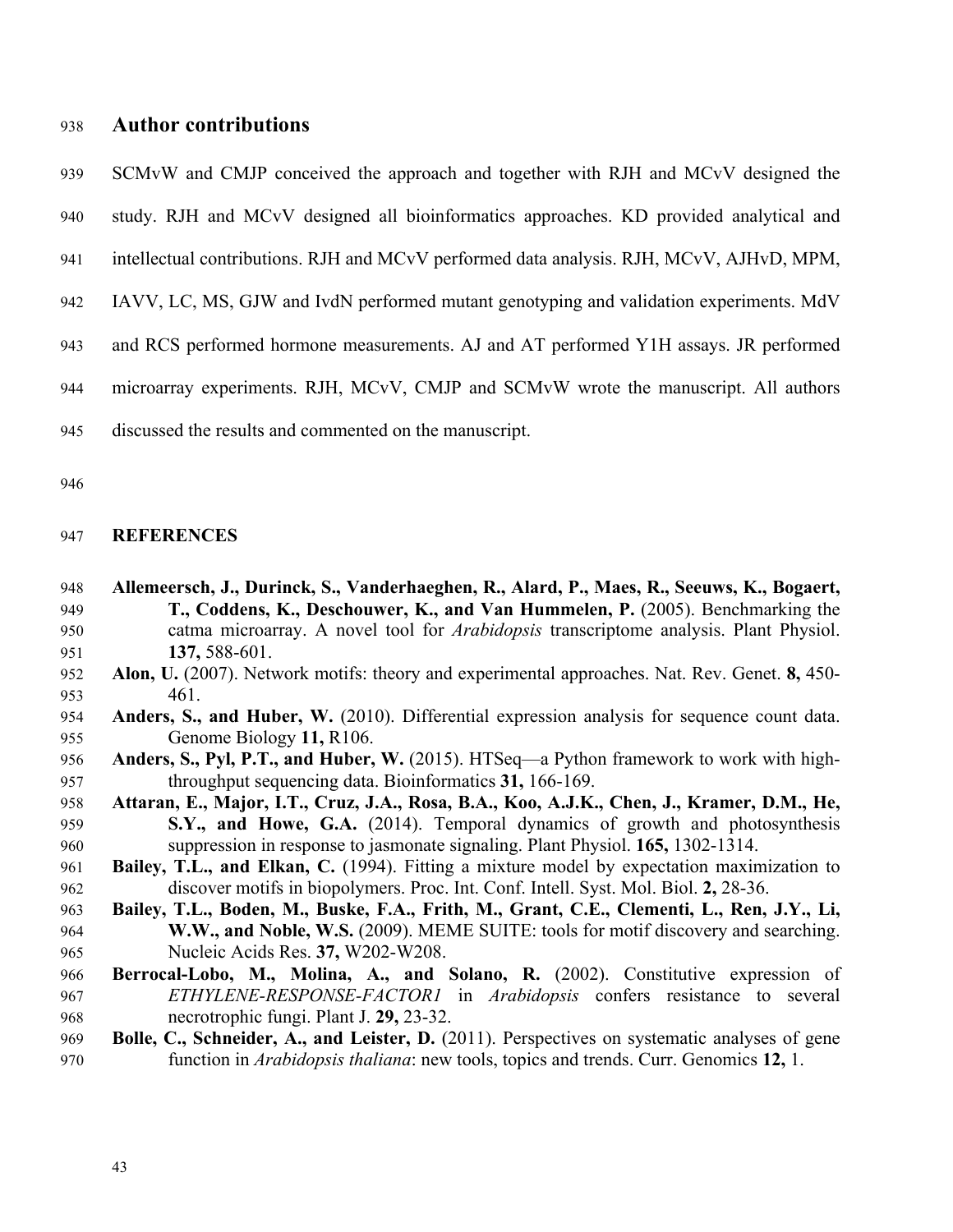- **Bolle, C., Huep, G., Kleinbölting, N., Haberer, G., Mayer, K., Leister, D., and Weisshaar, B.** (2013). GABI**‐**DUPLO: a collection of double mutants to overcome genetic redundancy in *Arabidopsis thaliana*. Plant J. **75,** 157-171.
- **Boyle, E.I., Weng, S.A., Gollub, J., Jin, H., Botstein, D., Cherry, J.M., and Sherlock, G.** (2004). GO::TermFinder - open source software for accessing Gene Ontology information and finding significantly enriched Gene Ontology terms associated with a list of genes. Bioinformatics **20,** 3710-3715.
- **Breeze, E., Harrison, E., McHattie, S., Hughes, L., Hickman, R., Hill, C., Kiddle, S., Kim, Y.S., Penfold, C.A., Jenkins, D., Zhang, C.J., Morris, K., Jenner, C., Jackson, S., Thomas, B., Tabrett, A., Legaie, R., Moore, J.D., Wild, D.L., Ott, S., Rand, D., Beynon, J., Denby, K., Mead, A., and Buchanan-Wollaston, V.** (2011). High- resolution temporal profiling of transcripts during *Arabidopsis* leaf senescence reveals a distinct chronology of processes and regulation. Plant Cell **23,** 873-894.
- **Bu, Q., Jiang, H., Li, C.-B., Zhai, Q., Zhang, J., Wu, X., Sun, J., Xie, Q., and Li, C.** (2008). Role of the *Arabidopsis thaliana* NAC transcription factors ANAC019 and ANAC055 in regulating jasmonic acid-signaled defense responses. Cell Res. **18,** 756-767.
- **Campos, M.L., Kang, J.-H., and Howe, G.A.** (2014). Jasmonate-triggered plant immunity. J. Chem. Ecol. **40,** 657–675.
- **Chen, H.Y., Hsieh, E.J., Cheng, M.C., Chen, C.Y., Hwang, S.Y., and Lin, T.P.** (2016). ORA47 (octadecanoid-responsive AP2/ERF-domain transcription factor 47) regulates jasmonic acid and abscisic acid biosynthesis and signaling through binding to a novel cis-element. New Phytol. **211,** 599-613.
- **Cheng, Z., Sun, L., Qi, T., Zhang, B., Peng, W., Liu, Y., and Xie, D.** (2011). The bHLH transcription factor MYC3 interacts with the jasmonate ZIM-domain proteins to mediate jasmonate response in *Arabidopsis*. Mol. Plant **4,** 279–288.
- **Chini, A., Fonseca, S., Fernandez, G., Adie, B., Chico, J.M., Lorenzo, O., Garcia-Casado, G., Lopez-Vidriero, I., Lozano, F.M., Ponce, M.R., Micol, J.L., and Solano, R.** (2007). The JAZ family of repressors is the missing link in jasmonate signalling. Nature **448,** 666–671.
- **Coego, A., Brizuela, E., Castillejo, P., Ruiz, S., Koncz, C., del Pozo, J.C., Pineiro, M., Jarillo, J.A., Paz-Ares, J., Leon, J., and Consortium, T.** (2014). The TRANSPLANTA collection of *Arabidopsis* lines: a resource for functional analysis of transcription factors based on their conditional overexpression. Plant J. **77,** 944-953.
- **Coolen, S., Proietti, S., Hickman, R., Davila Olivas, N.H., Huang, P.P., Van Verk, M.C., Van Pelt, J.A., Wittenberg, A.H., De Vos, M., Prins, M., Van Loon, J.J.A., Aarts, M.G.M., Dicke, M., Pieterse, C.M.J., and Van Wees, S.C.M.** (2016). Transcriptome dynamics of Arabidopsis during sequential biotic and abiotic stresses. Plant J. **86,** 249- 267.
- **Czechowski, T., Bari, R.P., Stitt, M., Scheible, W.R., and Udvardi, M.K.** (2004). Real-time RT-PCR profiling of over 1400 *Arabidopsis* transcription factors: unprecedented sensitivity reveals novel root- and shoot-specific genes. Plant J. **38,** 366–379.
- **Dombrecht, B., Xue, G.P., Sprague, S.J., Kirkegaard, J.A., Ross, J.J., Reid, J.B., Fitt, G.P., Sewelam, N., Schenk, P.M., Manners, J.M., and Kazan, K.** (2007). MYC2 differentially modulates diverse jasmonate-dependent functions in *Arabidopsis*. Plant Cell **19,** 2225–2245.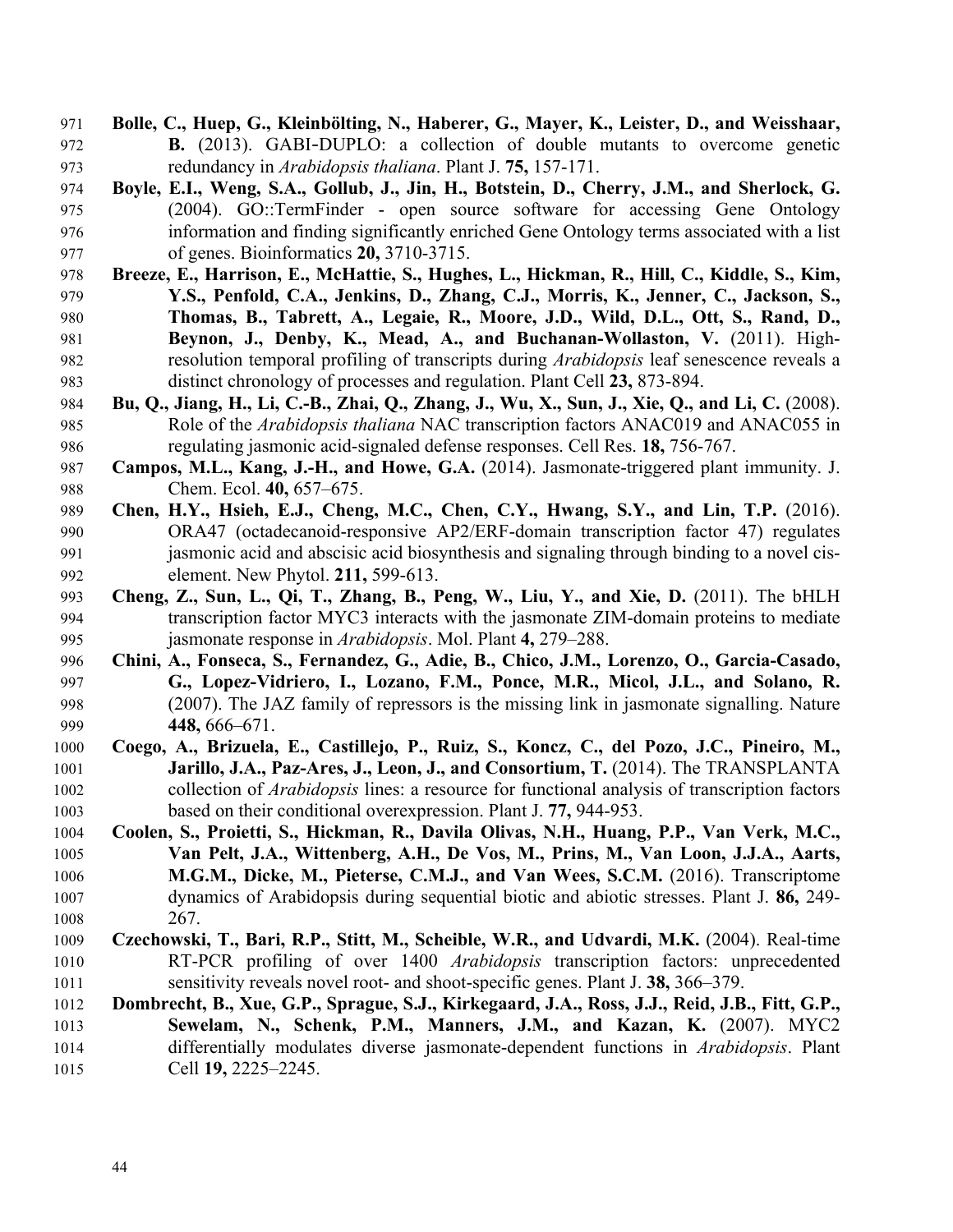- **Fernández-Calvo, P., Chini, A., Fernández-Barbero, G., Chico, J.M., Gimenez-Ibanez, S., Geerinck, J., Eeckhout, D., Schweizer, F., Godoy, M., Franco-Zorrilla, J.M., Pauwels, L., Witters, E., Puga, M.I., Paz-Ares, J., Goossens, A., Reymond, P., De Jaeger, G., and Solano, R.** (2011). The *Arabidopsis* bHLH transcription factors MYC3 and MYC4 are targets of JAZ repressors and act additively with MYC2 in the activation of jasmonate responses. Plant Cell **23,** 701–715.
- **Feys, B.J., Moisan, L.J., Newman, M.A., and Parker, J.E.** (2001). Direct interaction between the *Arabidopsis* disease resistance signaling proteins, EDS1 and PAD4. EMBO J. **20,**  5400–5411.
- **Franco-Zorrilla, J.M., López-Vidriero, I., Carrasco, J.L., Godoy, M., Vera, P., and Solano, R.** (2014). DNA-binding specificities of plant transcription factors and their potential to define target genes. Proc. Natl. Acad. Sci. USA **111,** 2367–2372.
- **Fu, Z.Q., Yan, S., Saleh, A., Wang, W., Ruble, J., Oka, N., Mohan, R., Spoel, S.H., Tada, Y., Zheng, N., and Dong, X.** (2012). NPR3 and NPR4 are receptors for the immune signal salicylic acid in plants. Nature **486,** 228–232.
- **Gigolashvili, T., Yatusevich, R., Berger, B., Muller, C., and Flugge, U.I.** (2007). The R2R3- MYB transcription factor HAG1/MYB28 is a regulator of methionine-derived glucosinolate biosynthesis in *Arabidopsis thaliana*. Plant J. **51,** 247-261.
- **Goda, H., Sasaki, E., Akiyama, K., Maruyama-Nakashita, A., Nakabayashi, K., Li, W., Ogawa, M., Yamauchi, Y., Preston, J., Aoki, K., Kiba, T., Takatsuto, S., Fujioka, S., Asami, T., Nakano, T., Kato, H., Mizuno, T., Sakakibara, H., Yamaguchi, S., Nambara, E., Kamiya, Y., Takahashi, H., Hirai, M.Y., Sakurai, T., Shinozaki, K., Saito, K., Yoshida, S., and Shimada, Y.** (2008). The AtGenExpress hormone and chemical treatment data set: experimental design, data evaluation, model data analysis and data access. Plant J. **55,** 526–542.
- **Gordon, D.B., Nekludova, L., McCallum, S., and Fraenkel, E.** (2005). TAMO: a flexible, object-oriented framework for analyzing transcriptional regulation using DNA-sequence motifs. Bioinformatics **21,** 3164-3165.
- **Grant, C.E., Bailey, T.L., and Noble, W.S.** (2011). FIMO: scanning for occurrences of a given motif. Bioinformatics **27,** 1017–1018.
- **Hartmann, H., Guthohrlein, E.W., Siebert, M., Luehr, S., and Soding, J.** (2013). P-value- based regulatory motif discovery using positional weight matrices. Genome Res. **23,** 181- 194.
- **Heard, N.A.** (2011). Iterative Reclassification in Agglomerative Clustering. J. Comput. Graph. Stat. **20,** 920-936.
- **Heard, N.A., Holmes, C.C., and Stephens, D.A.** (2006). A quantitative study of gene regulation involved in the immune response of anopheline mosquitoes: An application of Bayesian hierarchical clustering of curves. J. Am. Stat. Assoc. **101,** 18-29.
- **Hickman, R., Hill, C., Penfold, C.A., Breeze, E., Bowden, L., Moore, J.D., Zhang, P.J., Jackson, A., Cooke, E., Bewicke-Copley, F., Mead, A., Beynon, J., Wild, D.L., Denby, K.J., Ott, S., and Buchanan-Wollaston, V.** (2013). A local regulatory network around three NAC transcription factors in stress responses and senescence in *Arabidopsis* leaves. Plant J. **75,** 26-39.
- **Jin, J.P., Zhang, H., Kong, L., Gao, G., and Luo, J.C.** (2014). PlantTFDB 3.0: a portal for the functional and evolutionary study of plant transcription factors. Nucleic Acids Res. **42, D1182-D1187**.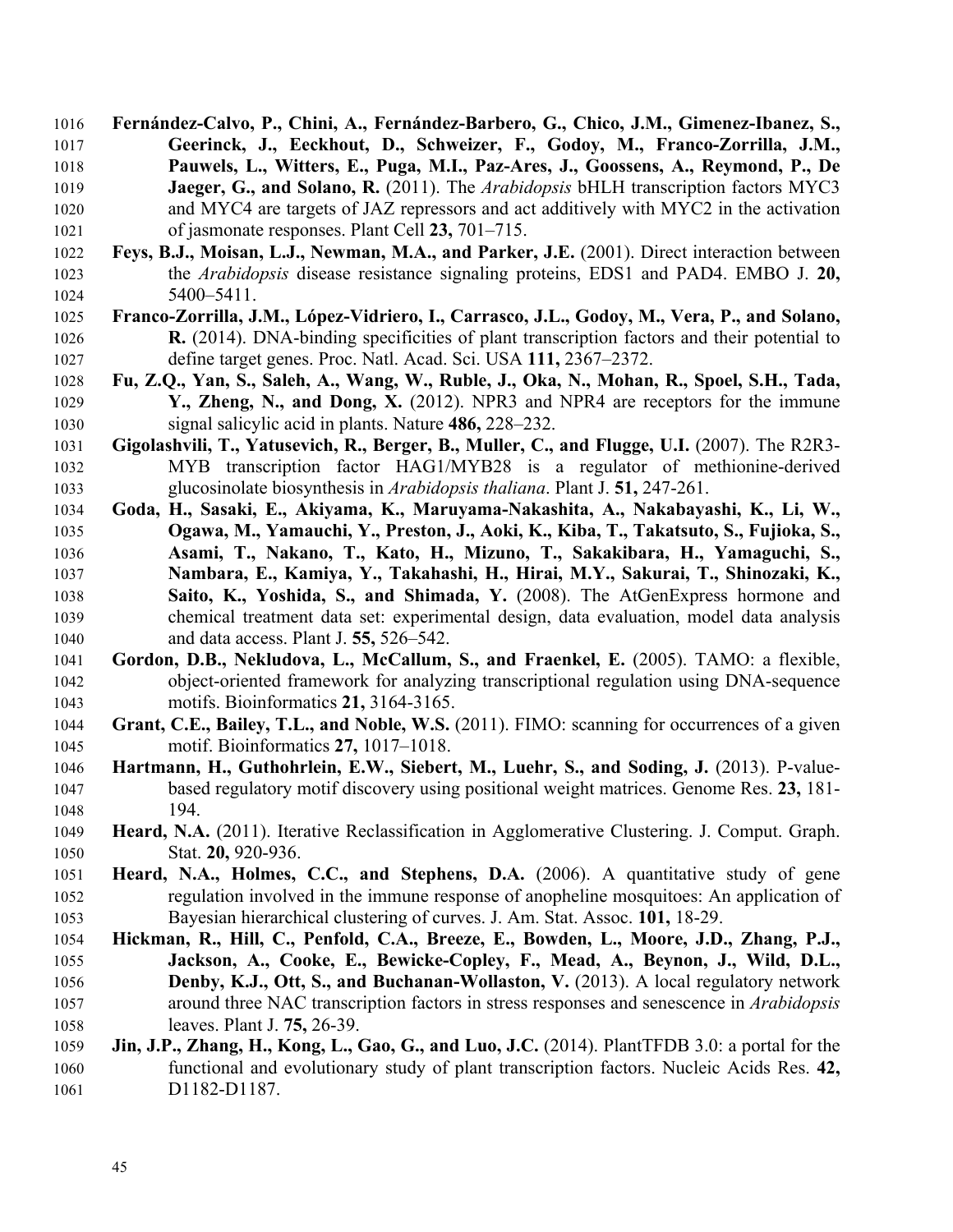- **Kazan, K., and Manners, J.M.** (2008). Jasmonate signaling: Toward an integrated view. Plant Physiol. **146,** 1459-1468.
- **Krishnaswamy, S., Verma, S., Rahman, M.H., and Kav, N.N.V.** (2011). Functional characterization of four APETALA2-family genes (*RAP2.6*, *RAP2.6L*, *DREB19* and *DREB26*) in *Arabidopsis*. Plant Mol. Biol. **75,** 107–127.
- **Lewis, L.A., Polanski, K., de Torres-Zabala, M., Jayaraman, S., Bowden, L., Moore, J., Penfold, C.A., Jenkins, D.J., Hill, C., Baxter, L., Kulasekaran, S., Truman, W., Littlejohn, G., Prusinska, J., Mead, A., Steinbrenner, J., Hickman, R., Rand, D., Wild, D.L., Ott, S., Buchanan-Wollaston, V., Smirnoff, N., Beynon, J., Denby, K., and Grant, M.** (2015). Transcriptional dynamics driving MAMP-triggered immunity and pathogen effector-mediated immunosuppression in Arabidopsis leaves following infection with *Pseudomonas syringae* pv tomato DC3000. Plant Cell **27,** 3038–3064.
- **Li, B., Gaudinier, A., Tang, M., Taylor-Teeples, M., Nham, N.T., Ghaffari, C., Benson, D.S., Steinmann, M., Gray, J.A., Brady, S.M. and Kliebenstein, D.J.** (2014). Promoter-based integration in plant defense regulation. Plant Physiol. **166,** 1803-1820.
- **Lorenzo, O., Piqueras, R., Sánchez-Serrano, J.J., and Solano, R.** (2003). ETHYLENE RESPONSE FACTOR1 integrates signals from ethylene and jasmonate pathways in plant defense. Plant Cell **15,** 165–178.
- **Lorenzo, O., Chico, J.M., Sanchez-Serrano, J.J., and Solano, R.** (2004). *JASMONATE- INSENSITIVE1* encodes a MYC transcription factor essential to discriminate between different jasmonate-regulated defense responses in *Arabidopsis*. Plant Cell **16,** 1938– 1950.
- **Margolin, A.A., Nemenman, I., Basso, K., Wiggins, C., Stolovitzky, G., Dalla Favera, R., and Califano, A.** (2006). ARACNE: an algorithm for the reconstruction of gene regulatory networks in a mammalian cellular context. BMC bioinformatics **7,** S7.
- **Nakata, M., Mitsuda, N., Koo, M.H.A.J.K., Moreno, J.E., Suzuki, K., Howe, G.A., and Ohme-Takagi, M.** (2013). A bHLH-type transcription factor, ABA-INDUCIBLE BHLH-TYPE TRANSCRIPTION FACTOR/JA-ASSOCIATED MYC2-LIKE1, acts as a repressor to negatively regulate jasmonate signaling in *Arabidopsis*. Plant Cell **25,** 1641– 1656.
- **Nickstadt, A., Thomma, B.P.H.J., Feussner, I., Kangasjarvi, J., Zeier, J., Loeffler, C., Scheel, D., and Berger, S.** (2004). The jasmonate-insensitive mutant *jin1* shows increased resistance to biotrophic as well as necrotrophic pathogens. Mol. Plant. Pathol. **5,** 425-434.
- **Oñate-Sánchez, L., and Vicente-Carbajosa, J.** (2008). DNA-free RNA isolation protocols for *Arabidopsis thaliana*, including seeds and siliques. BMC Res. Notes **1,** 93.
- **Pandey, S.P., and Somssich, I.E.** (2009). The role of WRKY transcription factors in plant immunity. Plant Physiol. **150,** 1648-1655.
- **Pangesti, N., Pineda, A., Dicke, M., and van Loon, J.J.A.** (2015). Variation in plant-mediated interactions between rhizobacteria and caterpillars: potential role of soil composition. Plant Biol. **17,** 474–483.
- **Pauwels, L., Morreel, K., De Witte, E., Lammertyn, F., Van Montagu, M., Boerjan, W., Inzé, D., and Goossens, A.** (2008). Mapping methyl jasmonate-mediated transcriptional reprogramming of metabolism and cell cycle progression in cultured *Arabidopsis* cells. Proc. Natl. Acad. Sci. USA **105,** 1380–1385.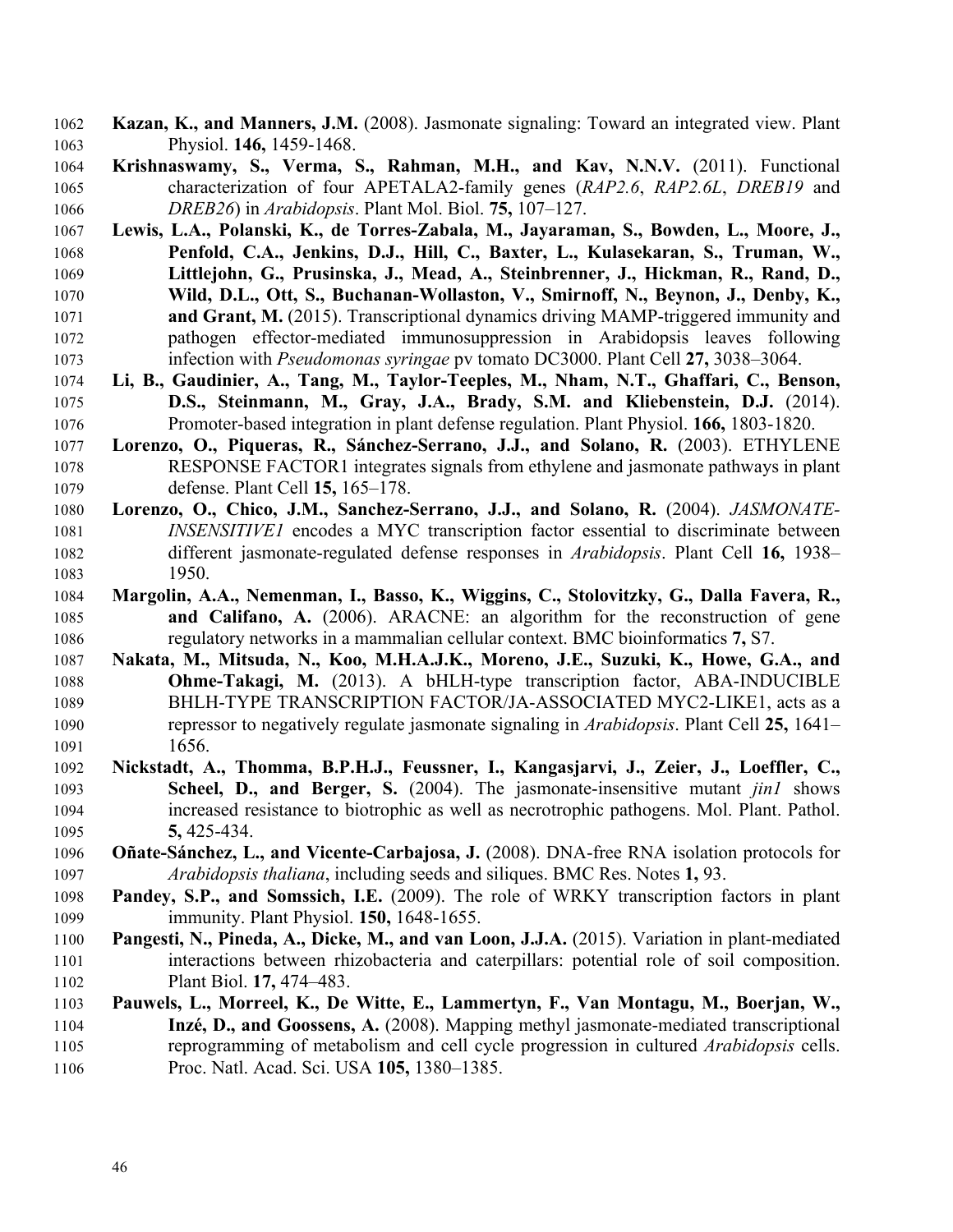- **Penfold, C.A., and Wild, D.L.** (2011). How to infer gene networks from expression profiles, revisited. Interface Focus **1,** 857-870.
- **Pieterse, C.M.J., Van der Does, D., Zamioudis, C., Leon-Reyes, A., and Van Wees, S.C.M.** (2012). Hormonal modulation of plant immunity. Annu. Rev. Cell Dev. Biol. **28,** 489– 521.
- **Pré, M., Atallah, M., Champion, A., De Vos, M., Pieterse, C.M.J., and Memelink, J.** (2008). The AP2/ERF domain transcription factor ORA59 integrates jasmonic acid and ethylene signals in plant defense. Plant Physiol. **147,** 1347–1357.
- **Pruneda-Paz, J.L., Breton, G., Nagel, D.H., Kang, S.E., Bonaldi, K., Doherty, C.J., Ravelo, S., Galli, M., Ecker, J.R., and Kay, S.A.** (2014). A genome-scale resource for the functional characterization of *Arabidopsis* transcription factors. Cell Rep. **8,** 621-631.
- **Sasaki-Sekimoto, Y., Jikumaru, Y., Obayashi, T., Saito, H., Masuda, S., Kamiya, Y., Ohta, H., and Shirasu, K.** (2013). Basic Helix-Loop-Helix transcription factors JA- ASSOCIATED MYC2-LIKE 1 (JAM1), JAM2 and JAM3 are negative regulators of jasmonate responses in *Arabidopsis*. Plant Physiol. **163,** 291–234.
- **Schweizer, F., Bodenhausen, N., Lassueur, S., Masclaux, F.G., and Reymond, P.** (2013). Differential contribution of transcription factors to *Arabidopsis* thaliana defense against *Spodoptera littoralis*. Front. Plant Sci.
- **Shannon, P., Markiel, A., Ozier, O., Baliga, N.S., Wang, J.T., Ramage, D., Amin, N., Schwikowski, B., and Ideker, T.** (2003). Cytoscape: A software environment for integrated models of biomolecular interaction networks. Genome Res. **13,** 2498-2504.
- **Sheard, L.B., Tan, X., Mao, H.B., Withers, J., Ben-Nissan, G., Hinds, T.R., Kobayashi, Y., Hsu, F.-F., Sharon, M., Browse, J., He, S.Y., Rizo, J., Howe, G.A., and Zheng, N.** (2010). Jasmonate perception by inositol-phosphate-potentiated COI1-JAZ co-receptor. Nature **468,** 400–405.
- **Song, S., Qi, T., Fan, M., Zhang, X., Gao, H., Huang, H., Wu, D., Guo, H., and Xie, D.** (2013). The bHLH subgroup IIId factors negatively regulate jasmonate-mediated plant defense and development. PLOS Genetics **9,** e1003653.
- **Tatusov, R.L., Koonin, E.V., and Lipman, D.J.** (1997). A genomic perspective on protein families. Science **278,** 631-637.
- **Thines, B., Katsir, L., Melotto, M., Niu, Y., Mandaokar, A., Liu, G.H., Nomura, K., He, S.Y., Howe, G.A., and Browse, J.** (2007). JAZ repressor proteins are targets of the 1139 SCF<sup>COI1</sup> complex during jasmonate signalling. Nature 448, 661–665.
- **Tompa, M., Li, N., Bailey, T.L., Church, G.M., De Moor, B., Eskin, E., Favorov, A.V., Frith, M.C., Fu, Y.T., Kent, W.J., Makeev, V.J., Mironov, A.A., Noble, W.S., Pavesi, G., Pesole, G., Regnier, M., Simonis, N., Sinha, S., Thijs, G., van Helden, J., Vandenbogaert, M., Weng, Z.P., Workman, C., Ye, C., and Zhu, Z.** (2005). Assessing computational tools for the discovery of transcription factor binding sites. Nat. Biotechnol. **23,** 137-144.
- **Trapnell, C., Pachter, L., and Salzberg, S.L.** (2009). TopHat: discovering splice junctions with RNA-Seq. Bioinformatics **25,** 1105–1111.
- **Tsuda, K., Sato, M., Stoddard, T., Glazebrook, J., and Katagiri, F.** (2009). Network properties of robust immunity in plants. PLoS Genetics **5,** e1000772.
- **Van Verk, M.C., Hickman, R., Pieterse, C.M.J., and Van Wees, S.C.M.** (2013). RNA-Seq: revelation of the messengers. Trends Plant Sci. **18,** 175–179.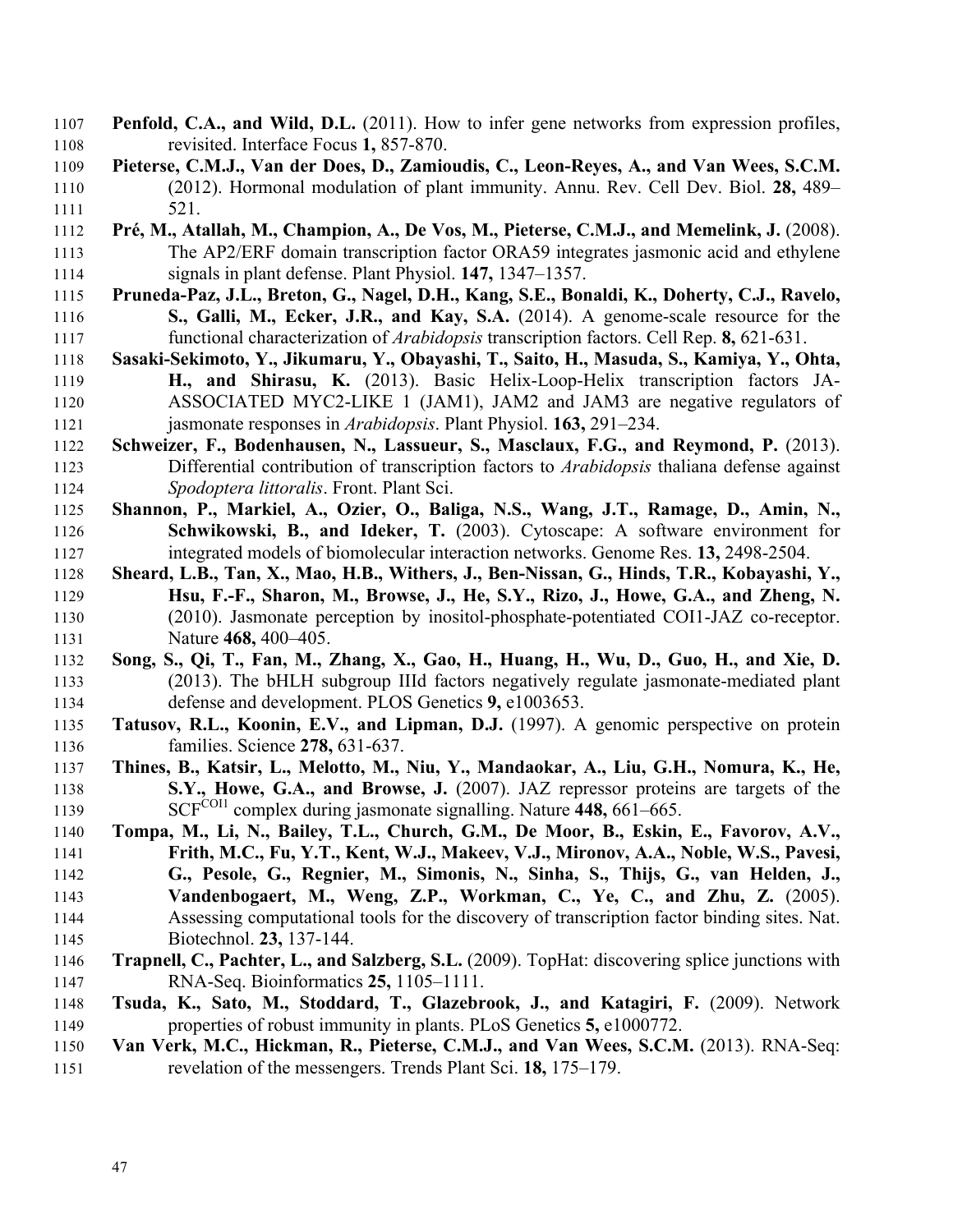- **Van Wees, S.C.M., Van Pelt, J.A., Bakker, P.A.H.M., and Pieterse, C.M.J.** (2013). Bioassays for assessing jasmonate-dependent defenses triggered by pathogens, herbivorous insects, or beneficial rhizobacteria. Methods Mol. Biol. **1011,** 35–49.
- **Verhage, A., Vlaardingerbroek, I., Raaymakers, C., Van Dam, N., Dicke, M., Van Wees, S.C.M., and Pieterse, C.M.J.** (2011). Rewiring of the jasmonate signaling pathway in *Arabidopsis* during insect herbivory. Front. Plant Sci. **2,** 47.
- **Vos, I.A., Verhage, A., Schuurink, R.C., Watt, L.G., Pieterse, C.M.J., and Van Wees, S.C.M.** (2013). Onset of herbivore-induced resistance in systemic tissue primed for jasmonate-dependent defenses is activated by abscisic acid. Front. Plant Sci. **4,** 539.
- **Wasternack, C.** (2015). How jasmonates earned their laurels: past and present. J. Plant. Growth. Regul. **34,** 761-794.
- **Wasternack, C., and Hause, B.** (2013). Jasmonates: biosynthesis, perception, signal transduction and action in plant stress response, growth and development. An update to the 2007 review in Annals of Botany. Ann. Bot. **111,** 1021–1058.
- **Weirauch, M.T., Yang, A., Albu, M., Cote, A.G., Montenegro-Montero, A., Drewe, P., Najafabadi, H.S., Lambert, S.A., Mann, I., Cook, K., Zheng, H., Goity, A., van Bakel, H., Lozano, J.-C., Galli, M., Lewsey, M.G., Huang, E., Mukherjee, T., Chen, X., Reece-Hoyes, J.S., Govindarajan, S., Shaulsky, G., Walhout, A.J.M., Bouget, F.- Y., Ratsch, G., Larrondo, L.F., Ecker, J.R., and Hughes, T.R.** (2014). Determination and inference of eukaryotic transcription factor sequence specificity. Cell **158,** 1431– 1443.
- **Wettenhall, J.M., and Smyth, G.K.** (2004). limmaGUI: a graphical user interface for linear modeling of microarray data. Bioinformatics **20,** 3705-3706.
- **Windram, O., Penfold, C.A., and Denby, K.J.** (2014). Network modeling to understand plant immunity. Annual review of phytopathology **52,** 93-111.
- **Windram, O., Madhou, P., McHattie, S., Hill, C., Hickman, R., Cooke, E., Jenkins, D.J., Penfold, C.A., Baxter, L., Breeze, E., Kiddle, S.J., Rhodes, J., Atwell, S., Kliebenstein, D.J., Kim, Y.S., Stegle, O., Borgwardt, K., Zhang, C.J., Tabrett, A., Legaie, R., Moore, J., Finkenstadt, B., Wild, D.L., Mead, A., Rand, D., Beynon, J., Ott, S., Buchanan-Wollaston, V., and Denby, K.J.** (2012). *Arabidopsis* defense against *Botrytis cinerea*: Chronology and regulation deciphered by high-resolution temporal transcriptomic analysis. Plant Cell **24,** 3530-3557.
- **Yosef, N., and Regev, A.** (2011). Impulse control: temporal dynamics in gene transcription. Cell **144,** 886-896.
- **Zander, M., Thurow, C., and Gatz, C.** (2014). TGA transcription factors activate the salicylic acid-suppressible branch of the ethylene-induced defense program by regulating *ORA59*  expression. Plant Physiol. **165,** 1671–1683.
- **Zhang, F., Yao, J., Ke, J., Zhang, L., Lam, V.Q., Xin, X.-F., Zhou, X.E., Chen, J., Brunzelle, J., and Griffin, P.R.** (2015). Structural basis of JAZ repression of MYC transcription factors in jasmonate signalling. Nature **525,** 269-273.
- **Zheng, X.-Y., Spivey, N.W., Zeng, W., Liu, P.-P., Fu, Z.Q., Klessig, D.F., He, S.Y., and Dong, X.** (2012). Coronatine promotes *Pseudomonas syringae* virulence in plants by activating a signaling cascade that inhibits salicylic acid accumulation. Cell Host Microbe **11,** 587–596.
- **Zhu, Z., An, F., Feng, Y., Li, P., Xue, L., Mu, A., Jiang, Z., Kim, J.-M., To, T.K., Li, W., Zhang, X., Yu, Q., Dong, Z., Chen, W.-Q., Seki, M., Zhou, J.-M., and Guo, H.**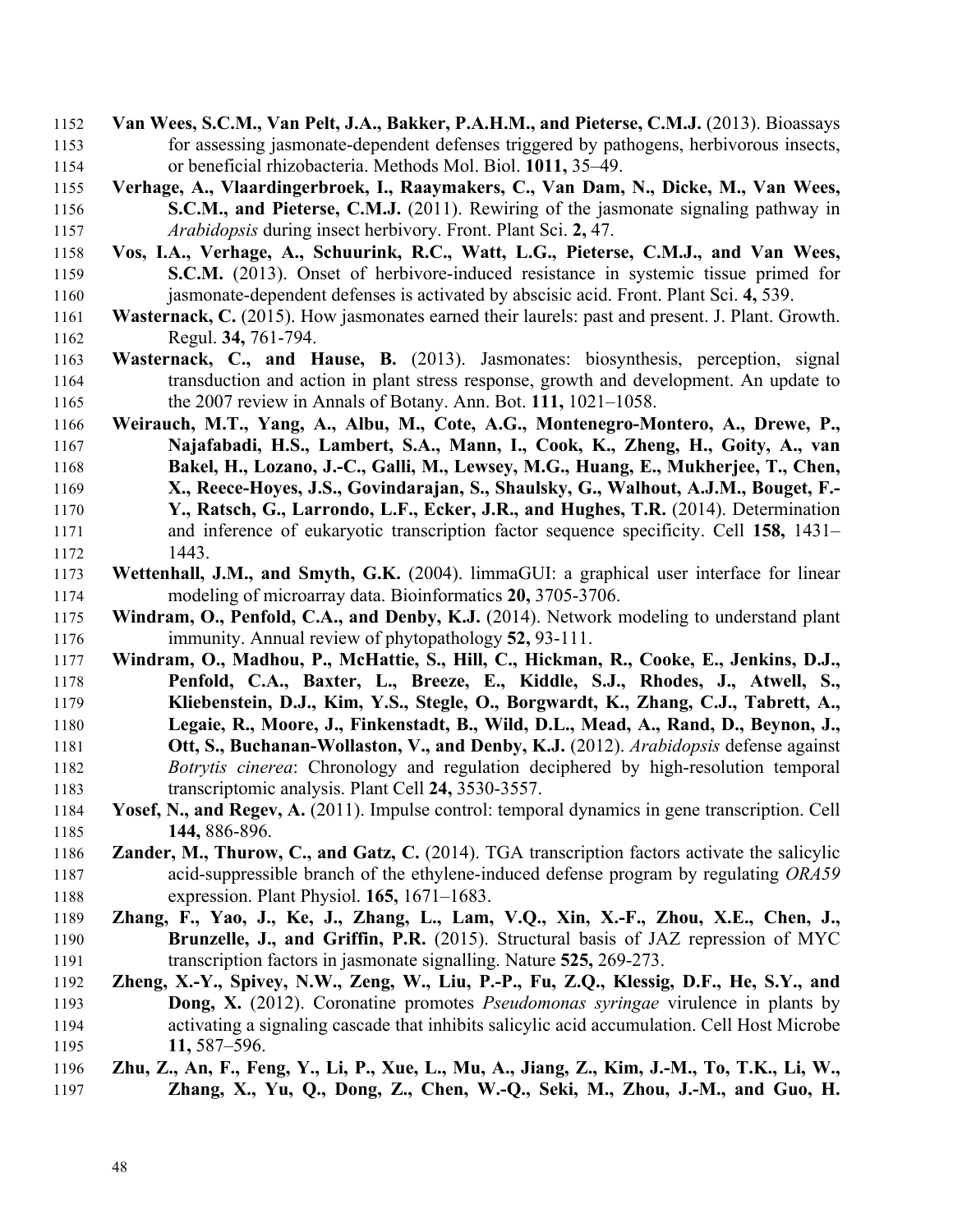(2011). Derepression of ethylene-stabilized transcription factors (EIN3/EIL1) mediates jasmonate and ethylene signaling synergy in *Arabidopsis*. Proc. Natl. Acad. Sci. USA **108,** 12539–12544.

# **FIGURE LEGENDS**

 **Figure 1. Temporal expression profiles following application of MeJA. (A)** Circos plots of time series expression profiles from our MeJA experiment in comparison to previously published MeJA- or *P. rapae*-induced transcriptome data (Pauwels et al., 2008; Goda et al., 2008; Coolen et al., 2016), as indicated at the top left of each plot. Outermost bands indicate differentially expressed gene sets from this study (red, up-regulated; dark blue, down-regulated) and from the previously published datasets (orange, up-regulated; light blue; down-regulated). The stacked histograms indicate differential expression (colors indicate sampling time point from 0.25 h up to 16 h after treatment). Genes differentially expressed in both datasets are marked by connecting bands (colors indicate first time point of differential expression in our study). Each section within the circus plot represents a set of 100 DEGs. **(B)** Examples of expression profiles of selected JA and SA pathway marker genes in our study. y-axis, transcript abundance; x-axis, time (h) post application of MeJA; error bars indicate SE.

 **Figure 2. Clustering of co-expressed genes in the JA gene regulatory network and identification of novel components of JA-dependent resistance. (A)** The set of 3611 genes showing differential expression in *Arabidopsis* leaves following exogenous application of MeJA was partitioned into 27 distinct co-expressed gene clusters using SplineCluster. The heatmap shows the mean gene expression profile for each cluster, with red and blue indicating up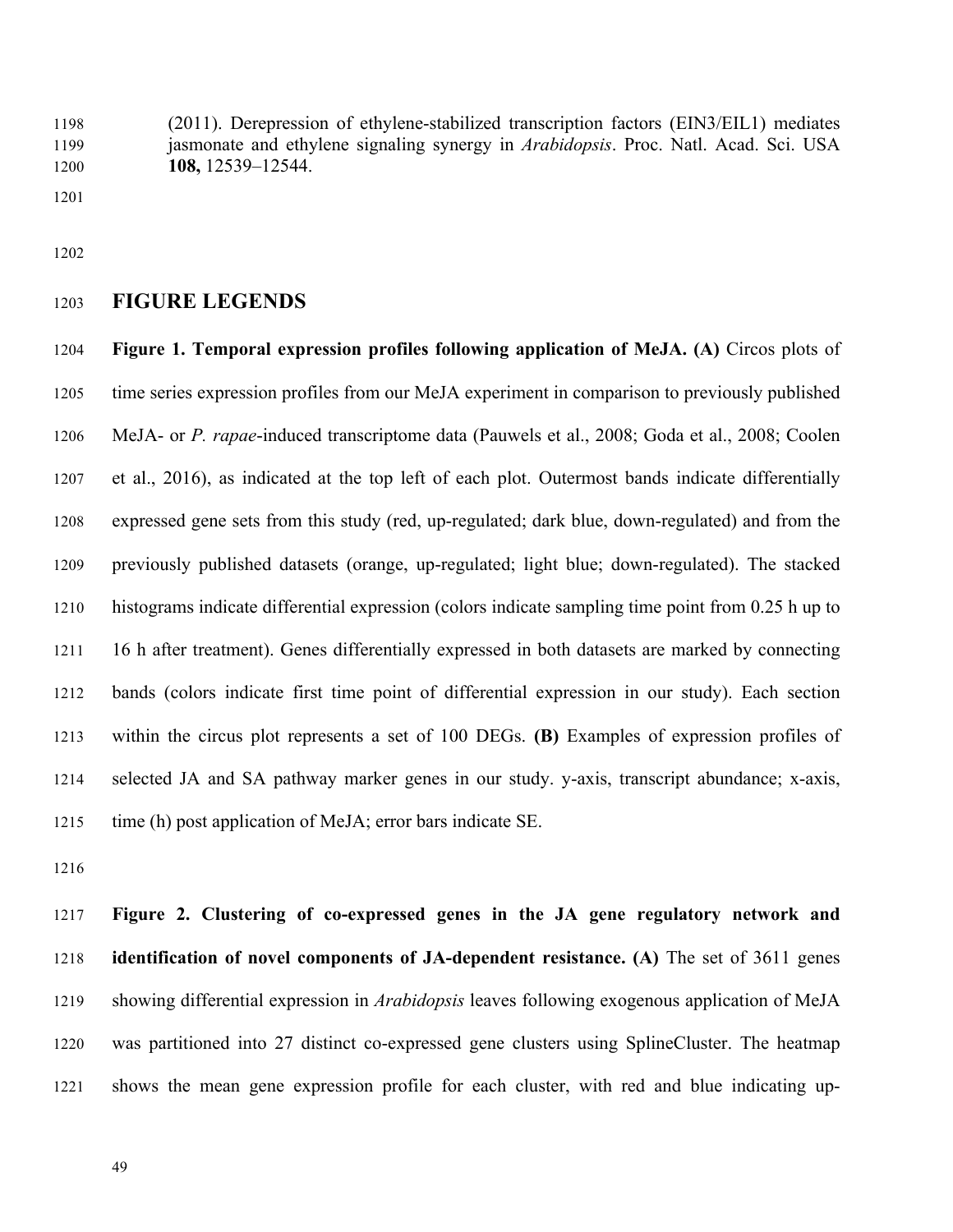regulation and down-regulation of expression (log2-fold change (MeJA/mock)), respectively. **(B)**  Significantly overrepresented TF families within clusters of genes up-regulated (clusters 1-14; red) or down-regulated (clusters 15-27; blue) in response to MeJA treatment (hypergeometric 1225 test;  $P \le 0.001$ ). **(C)** Quantification of disease symptoms of wild-type Col-0, highly susceptible ERF TF mutant *ora59,* and T-DNA insertion lines for selected genes *ERF16, MYB59,* and *bHLH27* (members of co-expression clusters 2, 4 and 1, respectively) at 3 days after inoculation with *B. cinerea*. Disease severity of inoculated leaves was scored in four classes ranging from restricted lesion (class I), non-spreading lesion (class II), spreading lesion (class III), up to severely spreading lesion (class IV). The percentage of leaves in each class was calculated per plant (n *>* 20). Asterisk indicates statistically significant difference from Col-0 (Chi-squared test; *P*  $\leq$  0.05). **(D)** Performance of *M. brassicae* larvae on Col-0, highly susceptible triple bHLH TF mutant *myc2,3,4* and T-DNA insertion lines for selected genes *ANAC056* (co-expression cluster 13) and *bHLH27.* The larval fresh weight was determined after 8 days of feeding. Asterisk indicates statistically significant difference from Col-0 (two-tailed Student's *t* test for pairwise 1236 comparisons;  $P \le 0.05$ ; n=30; error bars are SE). **(E)** Quantification of disease symptoms of Col- 0*, myb48, myb59, myb48myb59* and *ora59* mutant lines at 3 days after inoculation with *B. cinerea*. Disease severity of inoculated leaves was scored as described in (C) (n *>* 20). Asterisk 1239 indicates statistically significant difference from Col-0 (Chi-squared test;  $P \le 0.05$ ). **(F)**  Performance of *M*. *brassicae* larvae on Col-0 and *myb48, myb59* and *myb48myb59* mutant lines*.* The larval fresh weight was determined after 12 days of feeding. Asterisk indicates statistically 1242 significant difference from Col-0 (two-tailed Student's *t* test for pairwise comparisons;  $P \le 0.05$ ; n=30; error bars are SE). **(G)** Heatmap indicating hypergeometric enrichment *P* value of genes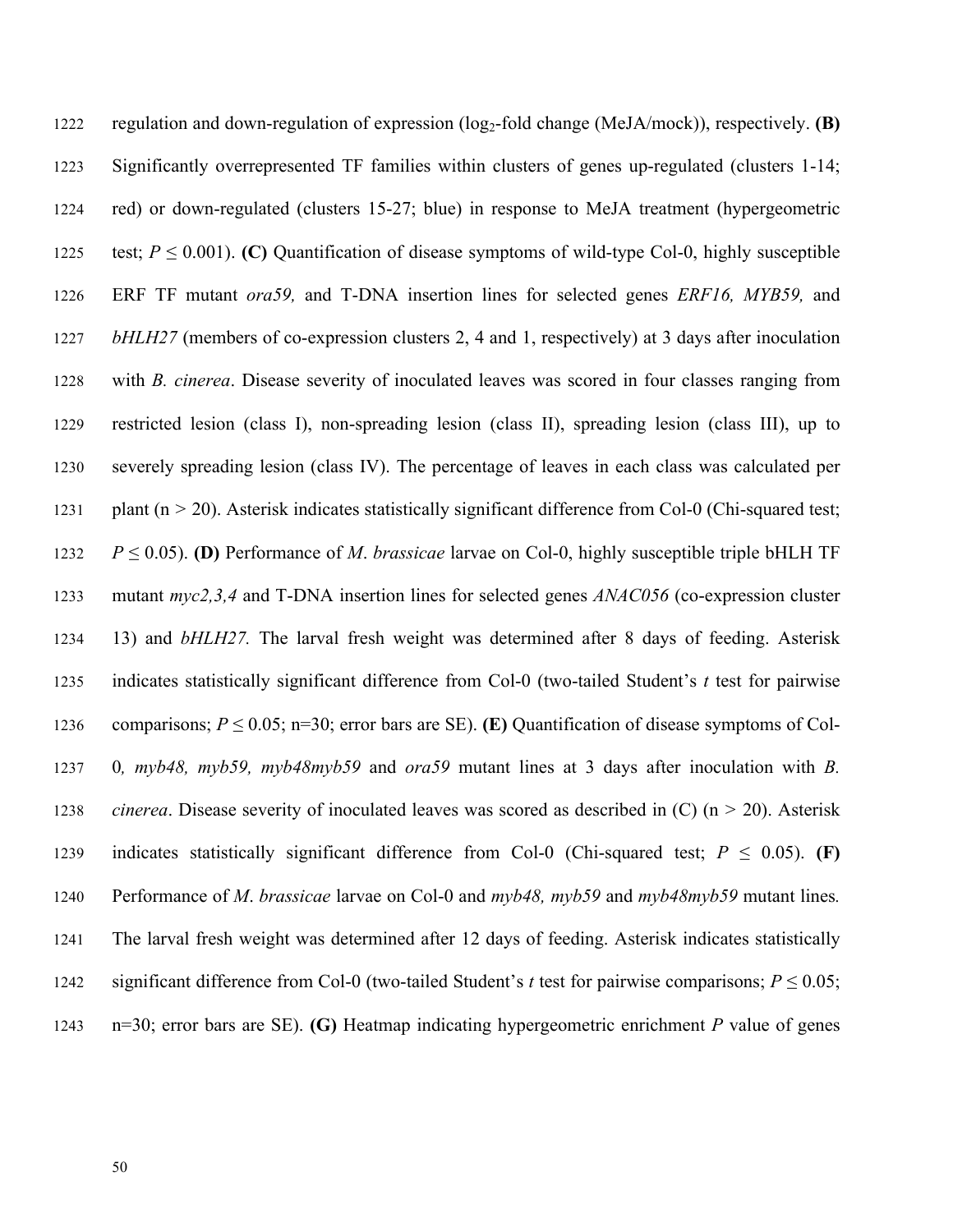differentially expressed in *myb48myb59* (compared to Col-0) in each MeJA-induced co-expression cluster.

 **Figure 3. Enriched** *cis***-regulatory motifs and functional categories in MeJA-responsive gene co-expression clusters. (A)** Overrepresentation of known TF DNA-binding motifs within the unions of up-regulated and down-regulated genes. Rows indicate motifs and are colored by corresponding TF family. Red boxes indicate a motif that is significantly overrepresented (cumulative hypergeometric distribution). **(B)** Representative co-expression clusters with 1252 overrepresented TF DNA-binding motifs. Top: Profiles of log<sub>2</sub>-fold change in gene expression (MeJA/mock), with mean profile (red) and cluster size (n). Selected overrepresented functional categories (F) and representative genes (G) are denoted. Sequence logo depiction of selected known (middle) and *de novo-*derived (bottom) motifs that are significantly overrepresented. Full results used to derive this figure are available in Supplemental Dataset 6 and 7.

 **Figure 4. Chronology of changes in the MeJA-triggered gene regulatory network. (A)** Phasing of MeJA-induced transcriptional changes. DEGs were divided into four sets according to their function as regulator or non-regulator (regulated), and their expression pattern being up- (red) or down-regulated (blue) over time. For each set of genes, a correlation matrix of gene transcription counts between all pairs of time points was computed using Pearson's correlation metric. Shown are the dendrograms produced by hierarchical clustering of the transcriptome correlation matrices (yellow, high correlation; cyan, low correlation). Time is in hours. **(B**) Analysis of the major transcriptional phases in the JA gene regulatory network. Transcriptional phases are indicated by boxes, aligned on the timeline. DEGs are assigned to the phases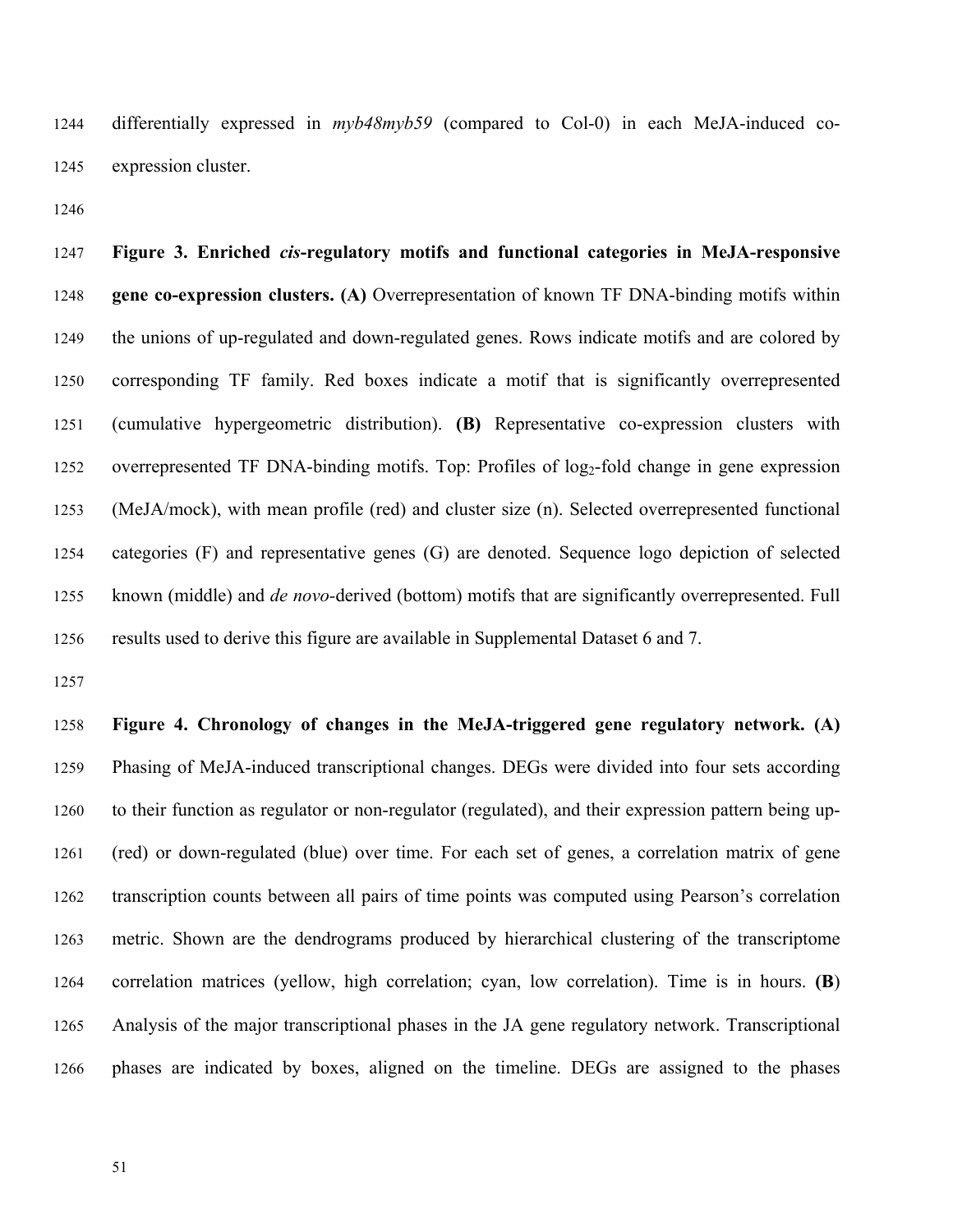according to the time point where they become first differentially expressed; indicated are overrepresented functional categories and representative genes. Colored squares indicate known TF DNA-binding motifs overrepresented in gene promoters (hypergeometric distribution; *P* ≤ 0.001). Pie charts indicate the proportion of TF gene families.

 **Figure 5. Predicted directional interactions in the JA gene regulatory network.** Network plot of inferred connections between MeJA-induced TFs and genes in transcriptional phases. The promoter sequences of genes associated with a transcriptional phase were tested for overrepresentation of DNA motifs shown to be bound to TFs that are differentially transcribed following MeJA treatment. Each TF with a known motif is represented by a colored circle, and is plotted at the time point that its corresponding gene is first differentially expressed. Each transcriptional phase is represented by a rectangle and plotted in time according to its onset. An edge between a TF and a phase indicates significant enrichment of the corresponding binding motif in that phase. The size of each TF node is proportional to the number of phases in which its binding site is overrepresented. To aid interpretation of the network, nodes are grouped and colored according to the transcriptional phase where they first become differentially expressed.

 **Figure 6. Prediction and functional analysis of JA-controlled TF subnetworks. (A)** Expanded sub-network extracted from the global JA gene regulatory network, indicating inferred regulation of JA biosynthesis genes by ORA47. Nodes indicating TFs and JA biosynthesis genes are colored grey and orange, respectively. Directed edges indicate occurrence of TF-binding sites in the promoter of the target gene. **(B)** Evolutionary conservation of ORA47 DNA-binding motif. 1289 Occurrences of the ORA47 motif (consensus, CCG(A/T)CC) were identified in promoters of an